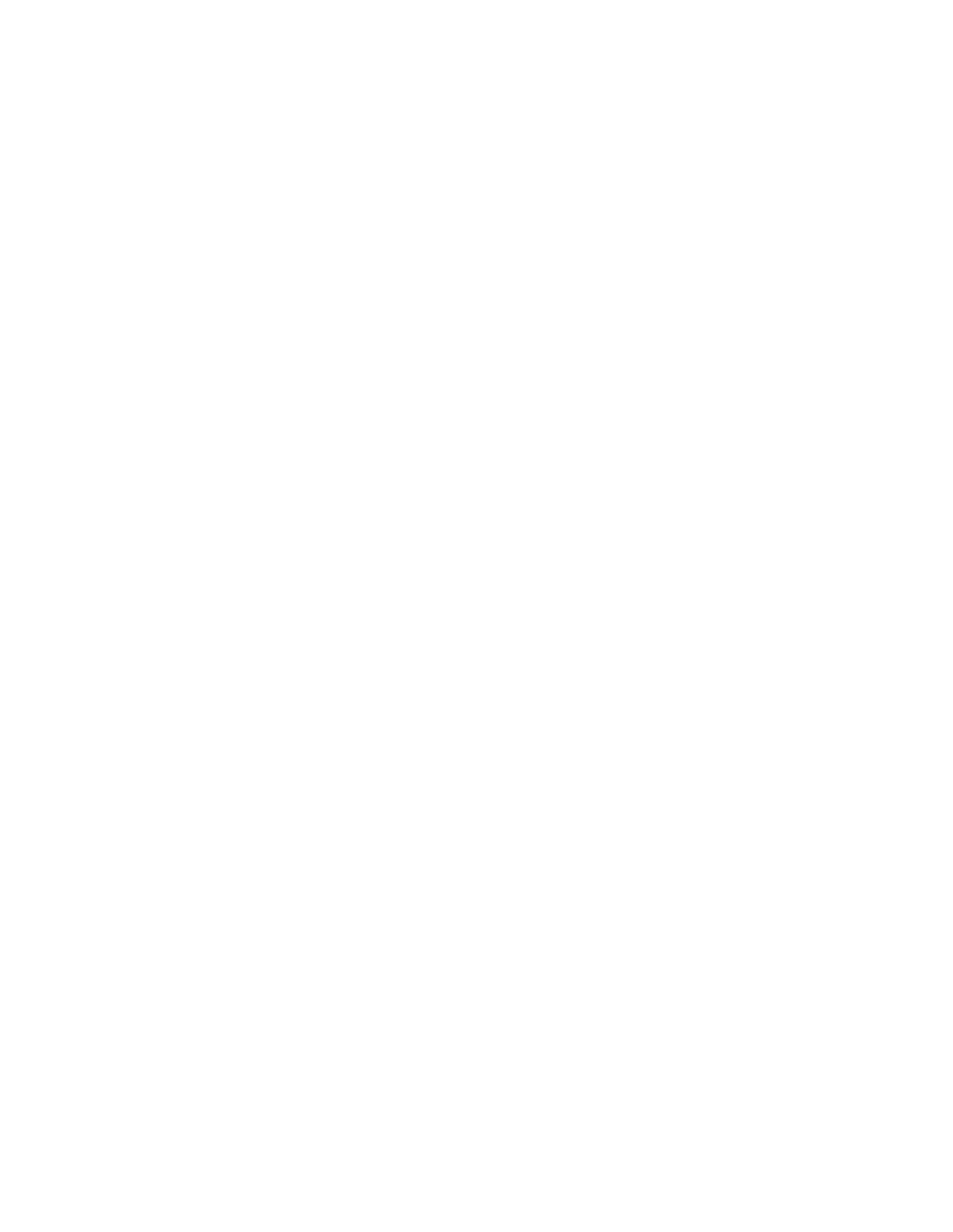# **Table of Contents**

|           | Sunday, April 3, 2022                                                                           |
|-----------|-------------------------------------------------------------------------------------------------|
| Lesson 2: | Sunday, April 10, 2022                                                                          |
| Lesson 3: | Sunday, April 17, 2022                                                                          |
| Lesson 4: | Sunday, April 24, 2022                                                                          |
| Lesson 5: | Sunday, May 1, 2022                                                                             |
| Lesson 6: | Sunday, May 8, 2022                                                                             |
| Lesson 7: | God's Generosity Through Knowledge, 2 Peter 1:1-4 30<br>Sunday, May 15, 2022                    |
| Lesson 8: | Sunday, May 22, 2022                                                                            |
| Lesson 9: | Sunday, May 29, 2022                                                                            |
|           | Sunday, June 5, 2022                                                                            |
|           | Lesson 11: False Prophets Will Not Profit - Part 2, 2 Peter 2:12-22 48<br>Sunday, June 12, 2022 |
|           | Lesson 12: Alert Minds Defending the Second Coming, 2 Peter 3:1-10 54<br>Sunday, June 19, 2022  |
|           | Sunday, June 26, 2022                                                                           |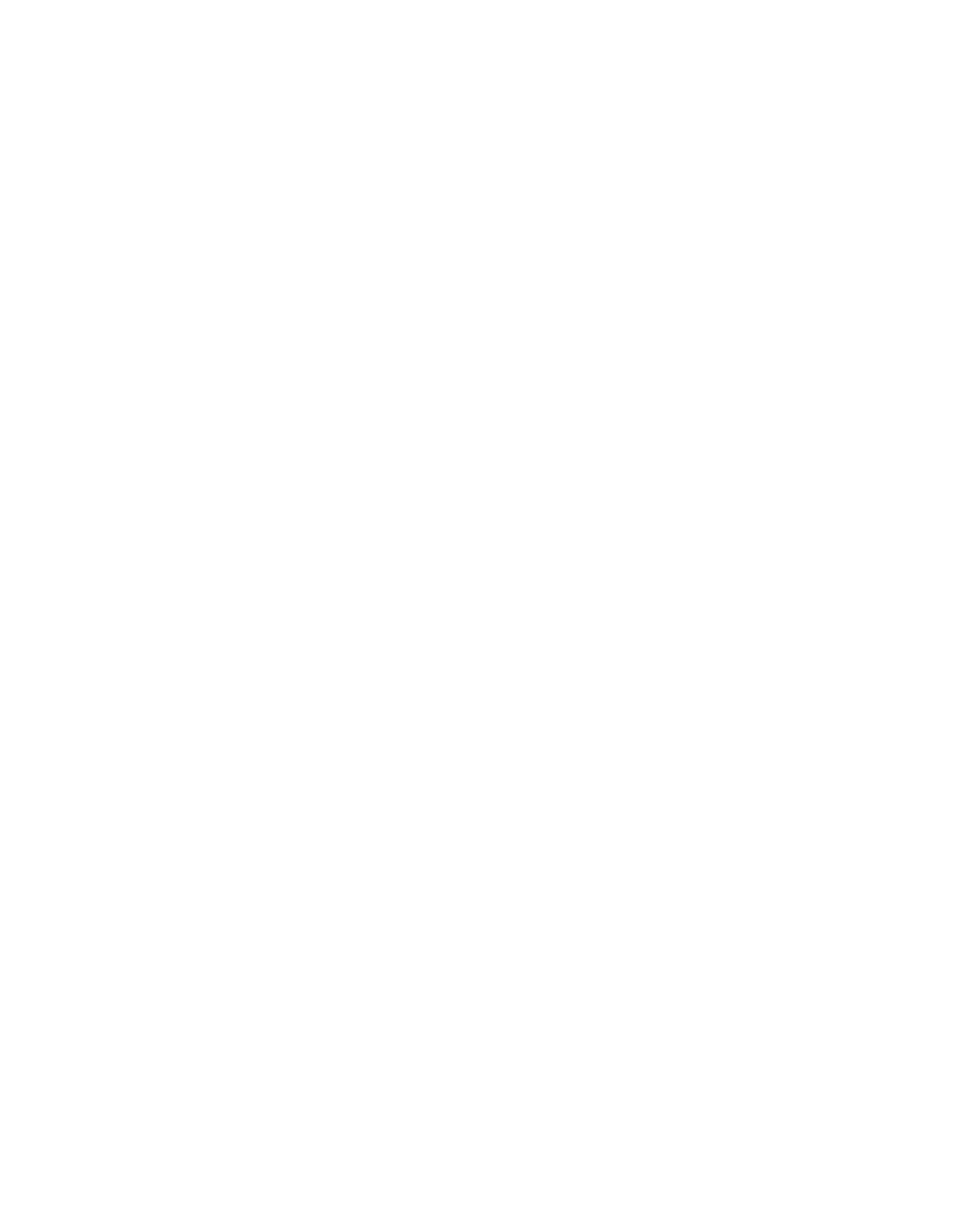# **The Mind of Christ and the Will of God**

# **Arm Yourself With Christ's Attitude**

1 Peter 4:1-3*: 1. Therefore, since Christ suffered for us in the flesh, arm yourselves also with the* same mind, for he who has suffered in the flesh has ceased from sin, 2, that he no longer should live the rest of his time in the flesh for the lusts of men, but for the will of God. 3. For we have spent *enough of our past lifetime in doing the will of the Gentiles when we walked in licentiousness, lusts, drunkenness, revelries, drinking parties, and abominable idolatries.*

Commonly heard and read in the newspaper and on the evening news are stories about armed jihadist referred often to as "militant fundamentalists" of the Islam religion. Their jihad or "struggle" is involves the use of carnal weapons against the flesh. For the Christian, Jesus, who is the Prince of Peace, desires us to be armed with the same weapons He used in His suffering and struggle to live righteously in a carnal world.

Note, the term *"therefore"* causes the reader to look back at the pervious passages of Christ's victory over His enemies through His sufferings.

#### **Command: Arm Yourself**

The word Peter uses for *"arm"* is the Greek word *hoplizo.* This term is only found here in 1 Peter. The command is something Christians must do themselves. Once and for all time they must put on the mind of Christ as if it were armor or a weapon. In the battle against fleshly lusts soldiers of Christ must take up arms for the sake of their soul.

#### **Weapon: Christ's Attitude Toward Suffering**

Peter uses a Greek word *ennoia* which is only found one other time in the Bible. In Hebrews 4:12 it is translated *"intents."* Christ's attitude or will or thoughts about suffering must be the same ones the saints arm themselves with in fighting lust.

Christ perfectly has demonstrated the proper mind set the saints must have toward suffering. He had a mind that was willing not suffer (1 Peter 2:21-23). Christ's attitude enabled Him to suffer without retaliating or striking back at His persecutors. His suffering did not cause Him to sin. Mentally He was focused on the end goal of His suffering, so that He could endure to the point of death. His will was total submission to the will of God. This enabled Him to willing take the cup of suffering because it was the Will of the Father. He said *"My food is to do the will of him who sent me and to finish his work"* (Jn. 4:34). The mind of Christ toward His suffering allowed Him through death and triumph over death. As Christ's suffering on the cross was the greatest He had to endure for a great victory, so the Christian's suffering, even at its greatest, can bring victory over the lusts of the flesh in the end.

#### **Motives**

Knowing how much Christ was willing to come and suffer for us should be a great motivation in our suffering for Him. As a result Christians are to cease from sin. This is not to say that Peter wants Christians to love suffering for the sake of suffering itself, but to hate sin and the fleshly lusts which caused the suffering in the first place. Christ suffered to triumph over sin and death. Saints hate the sin which causes the suffering. Just as a parent hates drunkenness which resulted in the death of a child by a drunk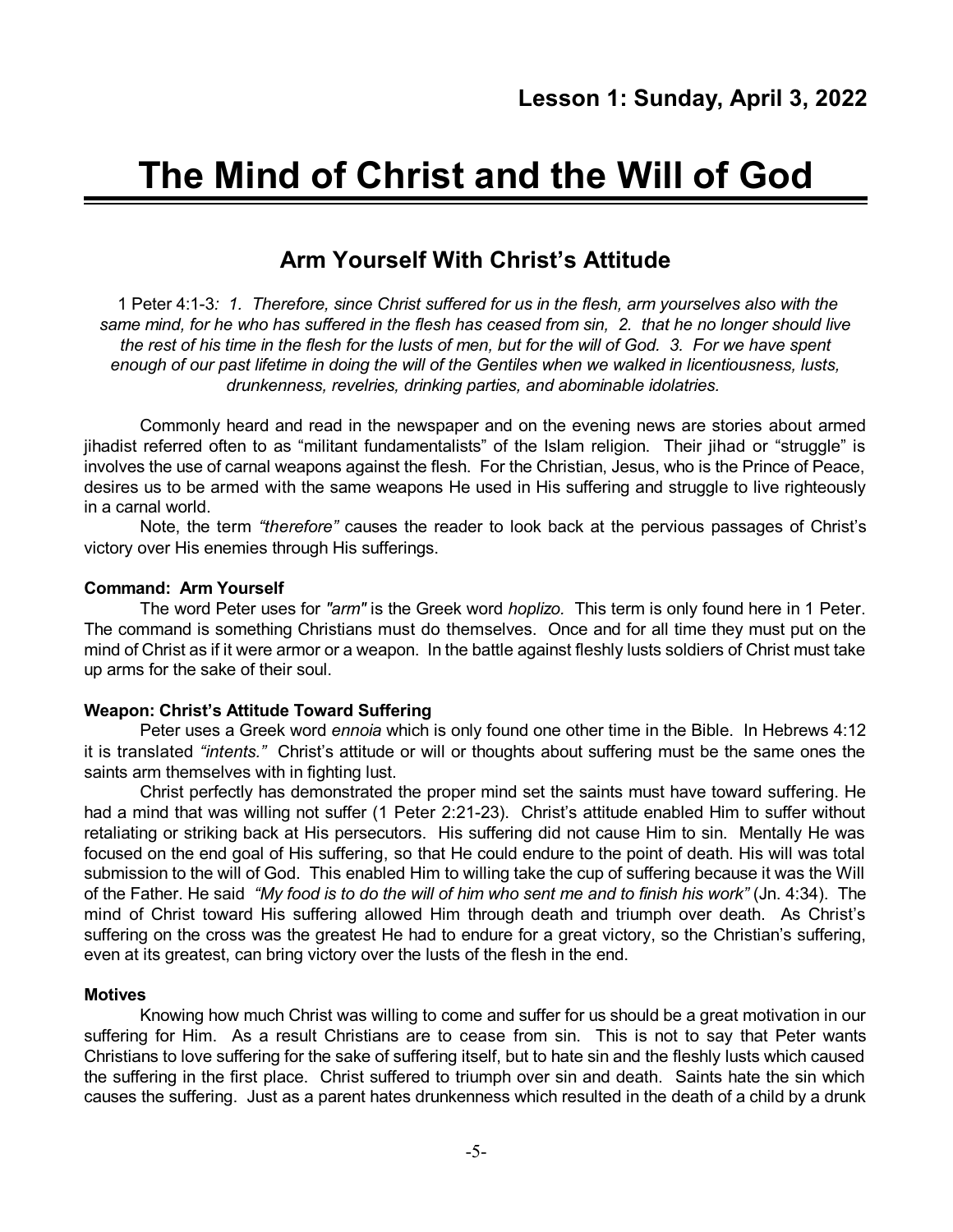driver or a paretn may grow to hate a dreaded disease that took their young innocent baby.

When does ceasing to live in sin and the flesh occur for the follower of Christ? Perhaps it refers to the moment one is baptized with Christ and has their sins washed away. Paul wrote, *"he who in baptism* has shared the sufferings and the death of Christ, is risen to such newness of life with him that sin has no *more dominion over him"* (Rom. 6:14). It might imply the results of suffering which moves one to commit to righteousness and turn from sin. When one decides to have Christ's attitude toward suffering, he naturally turns away from sin. Putting on the mind of Christ means first taking off the old outlook which seeks pleasure for the flesh and avoids all suffering. Peter most likely does not refer to the physical death of a Christian which would free him from a world of sin and suffering. After all the break with sin seems to come before persecution and suffering. Guy N. Woods wrote, "one who endures hardship for Christ is not likely to allow sin to have dominance in his or her life. Martyrs, in the hour of persecution and death, do not toy with temptation or surrender to the seductions of the world!" John Owen, a Puritan wrote, "sin in the believer is a burden which afflicts him, rather than a pleasure which delights him."

Christian courted sin, but once He arms himself with the mind of Christ He breaks up with sin. This may be the cause of more suffering not the end of it.

Another reason Christians should arm themselves with Christ's attitude toward suffering and sin is they need to spend the rest of their lives doing the Will of God. In the Garden before His arrest Christ prayed for the removal of the cup of suffering. His attitude was the desire to do the will of God. To follow Christ is to take up one's cross daily while denying self (Luke 9:23).

The final reason to be armed with Christ's mind is that Christians have wasted enough of their lives doing the will of the Gentiles. Life is too short to waste away in pursuit of vain pleasures. Whatever time a man has spent pursuing the lusts of the flesh, it is more than sufficient or more than enough time. Once when I was nineteen I was told that I should not get married, but spend a couple years of my life getting drunk and having fun with women. This makes marriage and a wife appear to be a waste of time. Yet, being a husband or a servant of Christ is far better than being a servant to the desire of the flesh.

#### **What Was the Former Life of Christians**?

In this passage Peter contrasts the *"will of the Gentiles"* with the *"will of God"* as totally adverse to each other. It includes such things as:

*Licentiousness.* This is a term not often used in society today. However, it aptly represents the carnal mind of modern man. The sinner of today lives as if their have a licence to sin or have an inherent entitlement to gratify every desire of the flesh. The Roman historian Tacitus described the first century, "in high society and in the slave community alike we know of prostitution, adultery, homosexuality, child exposure and concern only for bread and circuses."

*Lusts.* The next term "lust" refers to the strong desires which oft times are natural to all men and women. However, they are the desire of the flesh which are opposed to the mind of Christ and will of God.

*Drunkenness*. The next three sins which the Gentiles walked in are Greek terms related to the consumption of alcohol. These terms descend in strength from extreme drinking to light drinking. The first term is *"oinophlugia".* It is a term which indicates habitual intoxication. Perhaps it comes closest to describing the character and habits of an alcoholic.

*Revelries.* The Greek term *komos* is translated revelries or carousals. A term often associated with merrymaking and drinking to the point of being a "party animal." "*Wine, woman, and song"* is the modern way of saying *komos.* The term often could be used to described the Romans feasting in association with the worship of the god of wine, known as Dionysius or Bacchus. "a nocturnal and riotous procession of half-drunken and frolicsome fellows who after supper parade through the streets with torches and music in honor of Bacchus or some other deity, and sing and play before the house of their male and female friends; hence used generally, of feasts and drinking parties that are protracted till late at night and indulge in revelry" (367).

*Drinking Parties*. The final level is "drinking parties" which is translated from *potos.* Thayer defines the term as "a drinking, carousing" (533). The New English Bible says "*tippling".* That is, drinking continuously in small amounts. Trench in his scholarly work *Synonyms of the New Testament* wrote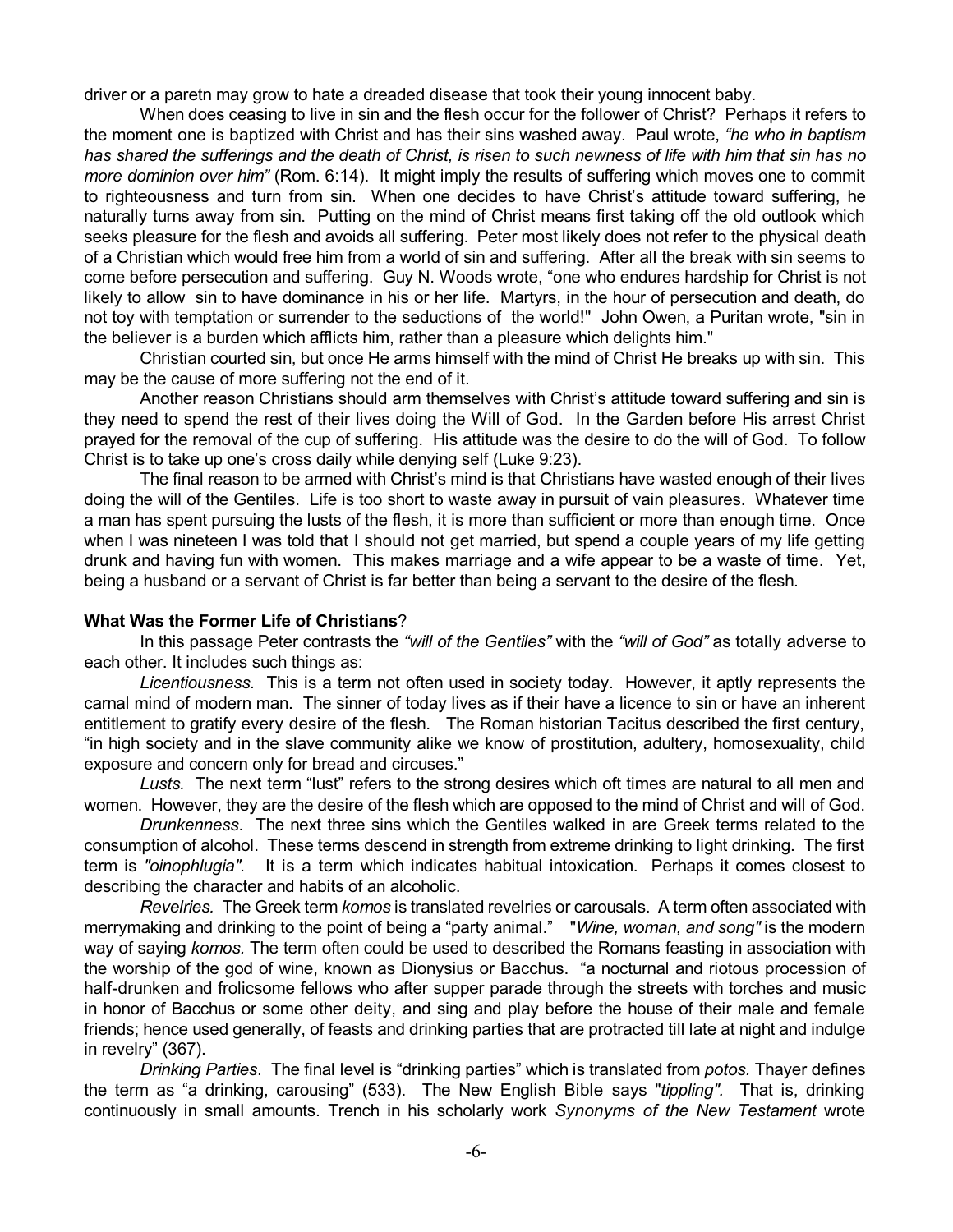concerning *potos*, *"not of necessity excessive, but it gives opportunity for excess"* (p. 211).

*Abominable Idolatries*. God has always rejected idols even when man has attempted to worship or honor him through them. Although the Jews were mostly free from this practice which plagued their land after the exile and return, Gentiles were for the most part idol worshipers.

# **Let God Be The Judge**

1 Peter 4:4-6: 4. In regard to these, they think it strange that you do not run with them in the same flood of dissipation, speaking evil of you. 5. They will give an account to Him who is ready to judge the living and the dead. 6. For this reason the gospel was preached also to those who are dead, that they *might be judged according to men in the flesh, but live according to God in the spirit.*

#### **Christians Do Not Run with the Wicked**

The Greek term for *"run"* involves the idea of running with a group or band. Before Christ, these sinners used to run in a large group headed from destruction. William Kelley says, "a euphoric stampede of pleasure seekers racing." This is a spiritual race like Spain's running with the bulls or Alaska's running with reindeer. These saints not long participate in the dangerous race of running with and trying to keep up with the wicked.

*"Excess"* refers to a confluence of waters coming to flow together. Like a raging flash flood the Gentiles ran though this world out of control and out of its banks.

#### **Judgment by the Wicked**

Because Christians do not run with the Gentiles in their excessive behavior, they are labeled as strange. The wicked are not just astonished and shocked that former sinners have changed, but they are offended at this. When one becomes a Christian, he is an alien and stranger in the world he once lived. Felix, a Roman critic of the third century wrote of Christians: "you do not go to our shows; you take no part in our processions; you are not present at our public banquets; you shrink in horror from our sacred games" (Octavius 12).

Not only does the Gentile world think ill of former sinners, but they verbally attack the saints speaking evil of them. The term used here is *blasphemeo* which is from which the English term "blaspheme" is derived. This is a vain attempt to attack the righteous life style and beliefs of the Christian. Festus told Paul, *"you are out of your mind!"* (Acts 26:24). Tacitus described Christians as "the enemy of mankind." Since the early Christians refused to eat meats sacrificed to idols, join trading guilds, go to plays and athletic games and rejected "health care" at a pagan temple, they were falsely maligned as cannibals, incestuous, treasonous, atheists, etc. Today, New Testament Christians have been falsely accused of believing in "water salvation", being homophobic, rejecting the Old Testament, and being a bunch of legalists.

#### **God Is the Judge of All**

Those who judge the saints will be judged by God. These same Gentiles "shall give account" meaning a reckoning before God. The term comes from bookkeeping and implies that God will audit their books. They are sure to come up short. This includes not only the living but also those who have already died.

Because God will have all give an accounting of themselves one day, the Gospel has been preached to the dead. Who are meant by the dead? Does Peter refer to those dead spiritually or physically? It could be those dead in their trespasses and sins. However in the previous verse "dead" is use in the literal sense. Deceased Christians have already heard the Gospel preached. These have of course accepted the Gospel. Although the Catholic Church sees purgatory in this passage there in no mention of another chance. These dead have heard the Gospel and have been judged by mere men in the flesh. However, these same dead saints will be judged by God. They are currently alive in the spirit, even if they are physically dead.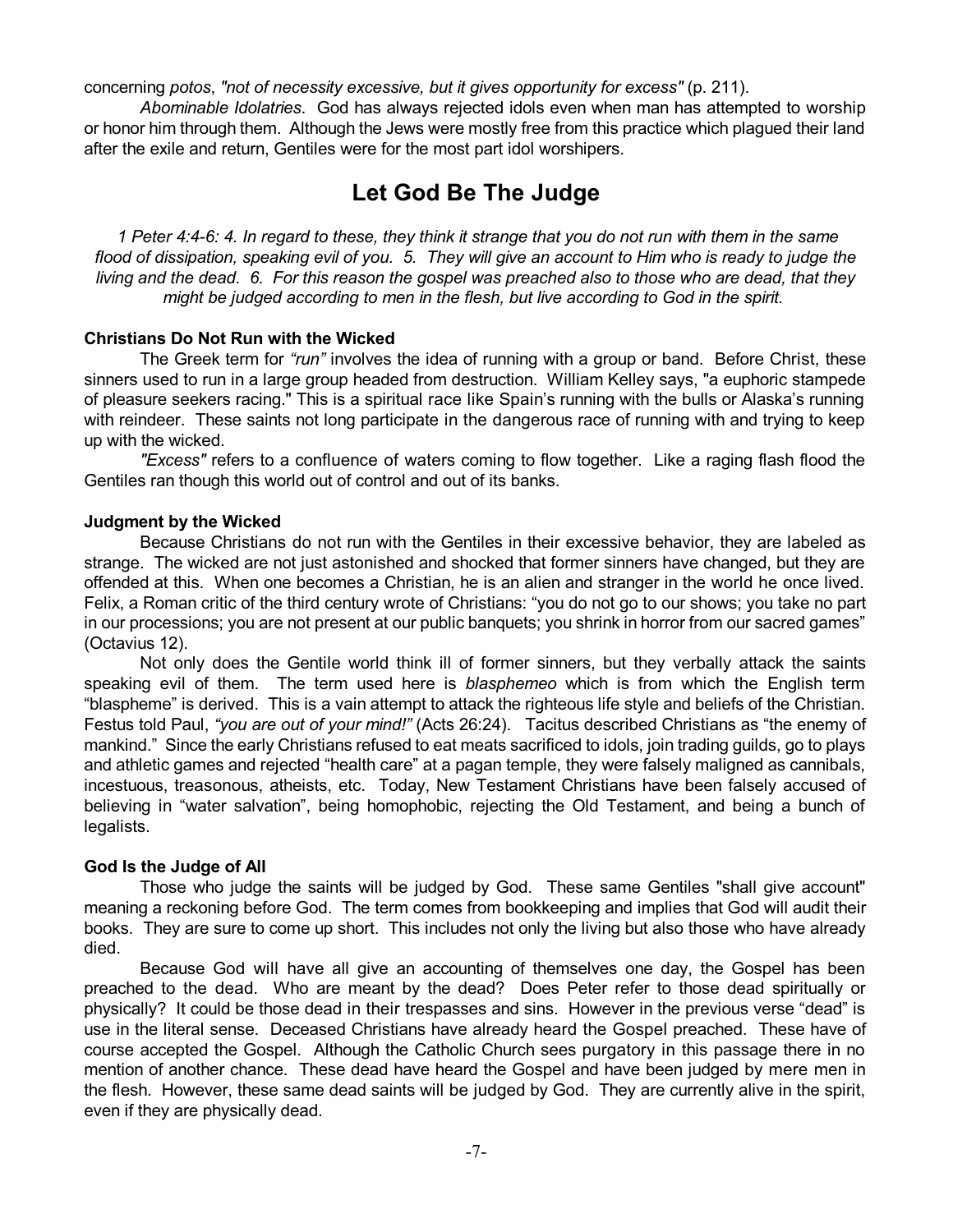All men have a limited time on earth, then they face eternity. In the land of the dying is hope for the land of the living. Whether Jesus comes first, or death comes first, we want to make "the rest of the time" count for eternity. This comes by arming ourselves with the mind of Christ toward suffering**.**

#### **Questions:**

- 1. With what must Christian arm themselves? Why?
- 2. What was Christ's attitude towards suffering?
- 3. When does ceasing to live in sin and the flesh occur for the follower of Christ?
- 4. Matching the sins or the will of the Gentiles:

| licentiousness        | a. | carnal worship of man made gods |
|-----------------------|----|---------------------------------|
| lusts                 | b. | drinking                        |
| drunkenness           | c. | habitually or fully intoxicated |
| revelries             | d. | half-drunk "party animal"       |
| drinking parties      | е. | shameless license to sin        |
| abominable idolatries |    | strong fleshly desires          |

- 5. How do the Gentiles run?
- 6. How do the Gentiles react to the change of behavior in Christians?
- 7. How are Christians "blasphemed" today?
- 8. What will God do with these Gentiles who persecute Christians?
- 9. Who are meant by the "dead" in verse six?
- 10. What does Catholicism see in verse six? Can this be refuted? If so, how?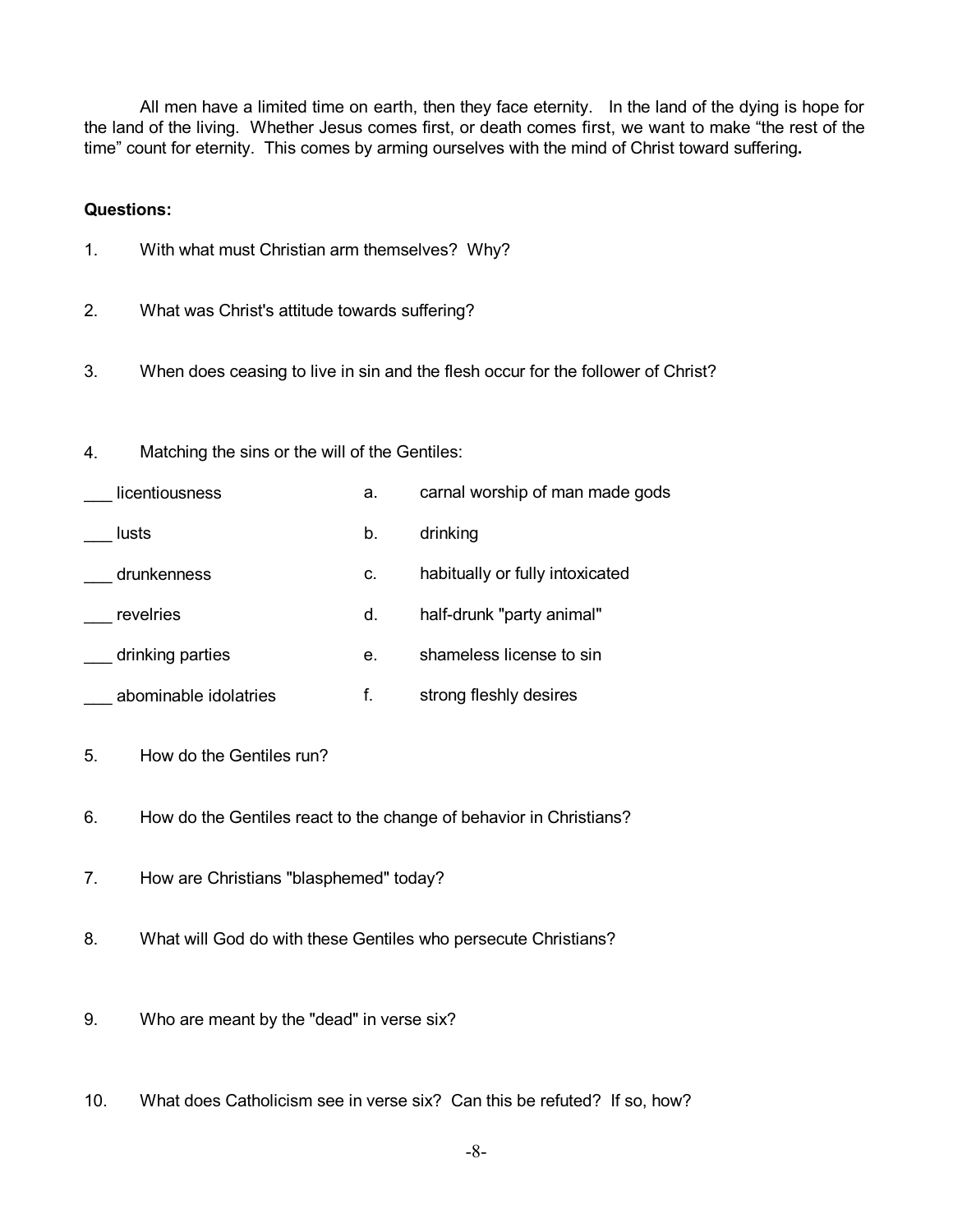# **How to Joyfully Live With Fiery Trials**

# **The End of All Things Is Near**

1 Peter 4:7-11*: 7. But the end of all things is at hand; therefore be serious and watchful in your prayers. 8. And above all things have fervent love for one another, for "love will cover a multitude of sins.'' 9. Be hospitable to one another without grumbling. 10. As each one has received a gift,* minister it to one another, as good stewards of the manifold grace of God. 11. If anyone speaks, let him speak as the oracles of God. If anyone ministers, let him do it as with the ability which God supplies, that in all things God may be glorified through Jesus Christ, to whom belong the glory and the *dominion forever and ever. Amen.*

When the preacher is coming to the end of his lesson it affects the behavior the his fellowworshipers. They begin to wake up, sit up, grab the song book, etc. This is the last age of man, the Christians dispensation. How shall the saints live with suffering in view of the end?

#### **What Is the "End of All Things"?**

The phrase *"at hand"* is used throughout the Bible in reference to something and is about to happen (Dt. 32:35b). John the Baptist, Jesus, His disciples all preached that the Kingdom of Heaven was *"at hand"* (Mat. 3:1,2; 4:17; Lk. 10:9). Paul wrote, *"the Lord is at hand"* (Phil. 4:5). James wrote, *"the coming of the Lord is at hand"* (Js. 5:8). *"At hand"* means that something is impending or about to happen or take place.

No one knows how near or far off in the future is the Coming of the Lord. Jesus said, *"but of that* day and hour no one knows, no, not even the angels of heaven, but My Father only" (Matt. 24:36). It is true that the Lord coming is imminent, that is, He is of a certainty coming in the future. Yet this is not to be confused with the idea that His coming is immediate, that is, close or nearby. All Christians should live their lives realizing that at any moment in the future Christ could return. This does not necessitate the Bible proclaiming that He will return very soon.

Peter is not referring to the coming of the Lord in judgment upon Jerusalem. Jesus did said there would be signs of this coming event so that the saints would not be caught unaware (Matt. 24:3-34). This would have brought an end to the persecution and suffering caused by the Jews. Yet Peter was writing to a predominately Gentile audience and these saints would not be impacted by the end of the Temple, Levitical priesthood, and priestly sacrifices as would the Hebrew saints (Heb. 10:25).

It is most unlikely that Peter is referring to the day of one's death. The day of death is always possible and near each living being. However, the context speaks of "all things."

A New York Times review began, "some 50 million Americans share a belief that these are the last days." Perhaps, Peter is referring to the "last days." On the Day of Pentecost in Acts 2 the last days were dawning (2:16-21). The "last days" refer to the culmination of the last age of redemption in God's overall plan for man. At the end of the Christian age all things will come to an end. During this final age how should Christians live their lives?

#### **How to Live in These Last Days...**

#### < **Be Serious**

The first thing Christians must do is to be serious or "clear-minded, clear-headed, think straight, and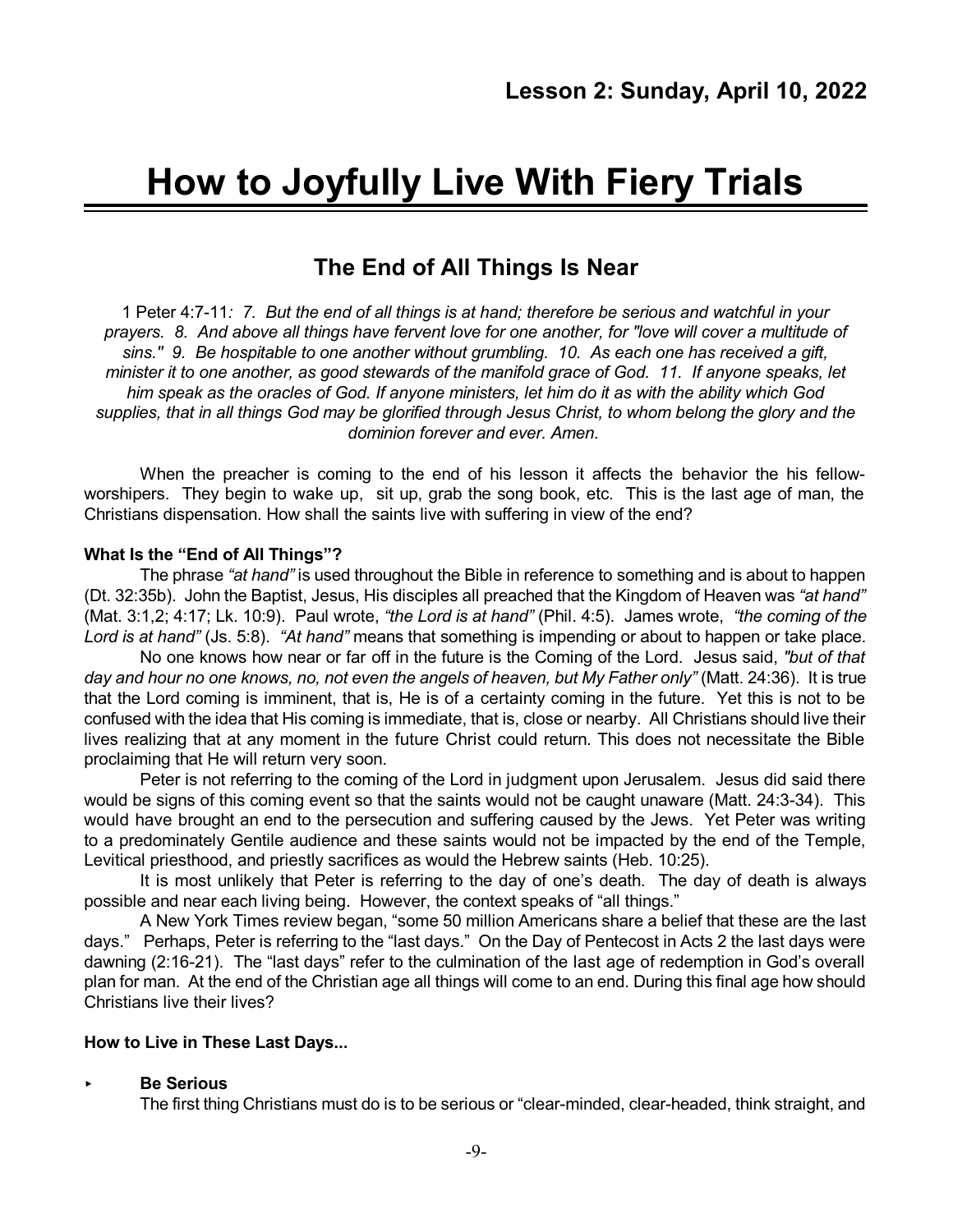rationally. This is opposed to living in a panic or illogical manner. Suffering can cause someone to have fuzzy thinking. How one thinks determines how one acts especially during trials.

# < **Be Watchful in Prayer**

Jesus and the apostles were constantly reminding the disciples to *"watch and pray"* (Mk. 13:33; 14:38; Eph. 6:18; Col. 4:2; Matt. 25:13). Had Peter watched and prayed instead of sleeping in the Garden, he would have been a greater help to Jesus and able to handle the temptation to deny Christ. Later in the midst of suffering persecution for preaching Christ's crucifixion and resurrection Peter and John told the disciples not to panic but pray (Ac. 4:23,24). As the end of all things approaches, effective prayer becomes even more important. The term "watch" entails the idea of alertness and self-control not drunk or asleep. *"Be anxious for nothing, but in everything by prayer and supplication, with thanksgiving, let your requests be made known to God"* (Phil. 4:6).

# < **Be Fervent in Love**

Love is the desire to do what is best for the other person regardless of their attitude or yours. Peter demands the our love is *"fervent"* in its intensity. The Greek term used here *ektenes* is used to describe an athlete who strains every muscle sprinting toward the finish line or as a horse at full gallop.

The extent of our love for one another is to cover many sins, literally a "plethora" of sins. Peter quoted from Proverbs 10:12 which says, *"Hatred stirs up strife, but love covers all transgressions."* Love is like a big bottle of "White Out" which a typist used to cover up their typos. Just us the God's love for us motivated Him to cover our sins with the blood of His Son, so the saints must be willing to forgive one another. This is not a condoning of sin or ignoring or a tolerance for the sins of others. It does involve bearing with their tactlessness and enduring their momentary meanness. Perhaps Peter was remembering the time he was told to forgive another up to 490 times in a day for someone's trespasses against him.

# < **Be Hospitable**

What better way is there to show love than to demonstrate it through hospitality. The Greek word *philozenos* literally means to love a stranger. God's people have always been commanded to show hospitality. Elders and deacons and widows indeed should be *"given to hospitality"* (1 Tim. 3:2; 5:10). It was part fo the Law of Moses (Ex. 22:21; Dt. 4:28,29). Abraham and Lot were known to have shown hospitality to angels while not knowing at first who they were (Gen. 18:1f; 19:1f). In a time of persecution for Christians and a time when hotels were not readily available, it was good for homes to be opened freely to other suffering saints. Hospitality was a great assistance to the spreading of the Gospel, for example, Simon a tanner for Peter (Ac. 20:6); Lydia for Paul (Acts 16:15f); Mnason of Cyprus (Ac. 21:16); Pricilla and Aquila (Rom. 16:4,5); etc.

Peter adds an important qualification: hospitality to fellow-saints was to be done without complaining. It must be from a willingly heart. Robinson defines "grumbling" as a"whispering, low suppressed discourse." Hospitality should not be shown hypocritically by serving with a smile while grumbling to oneself on the inside. True, hospitality is often shown to others at inconvenient times; interrupting family plans and schedules, and at an extra cost of funds needed for other things. Yet, God loves a cheerful giver (2 Cor. 9:7).

# < **Be Good Stewards of God Given Gifts**

In the ancient world a steward of the house had responsibility and control over what belonged to his master. He had to take proper care of these things because he would have to give an account for them to the master at any moment. God has given us, His stewards, many gifts for which we must properly care. This is due to the fact that at any moment the end will come and we must give an account to the Master.

The particular gift in mind here is the grace of God. It is the unmerited favor one has received without earning it from God. "The grace of God, that manifests itself in various ways" (A & G 690). This gift is "manifold' that is, many-sided or multi-colored. God's gifts of grace some in all shapes, sizes, and colors. Perhaps they are endowments of miraculous gifts through the laying on of an apostles' hands. It could be natural abilities one has been blessed with. These gifts are to be used to serve others. They must be cultivated by the individual for the purpose of serving or ministering, teaching, exhorting, giving, ruling, and showing mercy. Unopened and unused gifts are a waste. Every saint has at least the great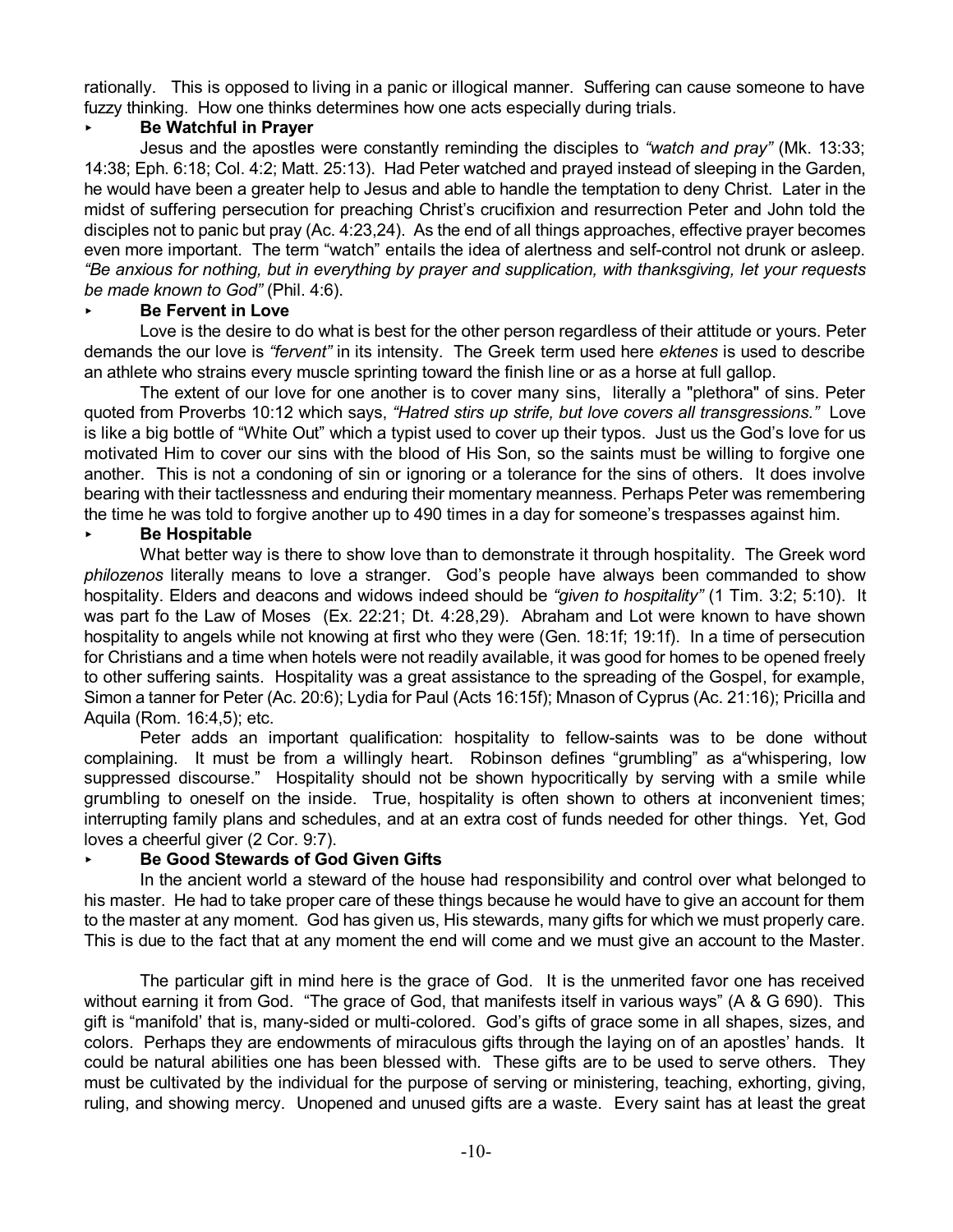gift of salvation given by God through grace. Therefore, every saint can at the very least share that with others.

# < **Be Speaking God's Word**

The word *"oracles"* from the Greek term *logion* refers to divine utterances or revelations. Christians are to communicate what God has revealed in His Word. When sharing the Gospel with others, a saint must keep in mind that he is speaking the words coming from God not himself or a mere man. Peter would later write, *"knowing this first, that no prophecy of Scripture is of any private interpretation, for prophecy* never came by the will of man, but holy men of God spoke as they were moved by the Holy Spirit" (2 Pet. 1:20,21). Before speaking to others, one must first listen to God. This is a clear call for all Christians to speaking only what God has revealed and where God has not spoken, the saint must be silent where God has not spoken. He must have "book, chapter and verse" for every word he teaches.

# < **Be Ministering to Others**

Not only should Christians share the revealed Word of God with others, they must serve one another. How? As a song sung in worship indicates: "There is much to do there's work on every hand." There are poor to need assistance, the sick who need a visit, the weak and discouraged who need to be uplifted, etc. Wherever there is a need there is an opportunity to serve. Too many of saints are much too cozy sitting around being served by others. Service to others often involves sacrifice. It is not like Bob Roe who has said, "Lord, I'll serve you anywhere, but may I suggest Maui?"

Serving others is to be done with the abilities God has supplied us. The term for *"supplied"* in classical Greek refers to the local philanthropist who supplied the chorus with everything they needed for their public performances.

# < **Be Glorifying God**

What is the ultimate motive for all that a Christian does? It is to give God the glory. God gives His children the gifts, the abilities, and the opportunities to use the gifts, and He alone must get the glory. The greatest gift to all men is His Son, Jesus Christ. It is through Him God received the greatest glory. Peter ends with doxology with a well placed *"amen"* for a mighty confirmation that God gets the glory for all we do.

# **Strange Rejoicing**

I Peter 4:12,13*: 12. Beloved, do not think it strange concerning the fiery trial which is to try you, as* though some strange thing happened to you; 13. but rejoice to the extent that you partake of Christ's *sufferings, that when His glory is revealed, you may also be glad with exceeding joy.*

The world has a very different view of suffering than what Peter is presenting in this epistle. The carnal mind sees suffering as something that should be avoided whenever possible. Suffering is not random and without purpose.

The Christian is taught to view suffering as a positive means to serve God and others in this world. Whenever they are faced with financial shortages, verbal abuse for their convictions, tearing up their knee by slipping in the tub, being rear-ended by a reckless driver who has not insurance, they see it as a valuable opportunity to rejoicing in the Lord and see His loving providential hand in their lives.

# **Do Not Think Suffering is Strange**

Peter begins this paragraph calling his fellow-Christians *"beloved."* In the Greek the term is *agapetos* which is from *agape* meaning "love". *"Beloved"* could also be translated "favorites" or "dear friends."

Suffering should never be viewed as a strange or surprising or astonishing novel event in the life of a saint. Do not be surprised by suffering. It is a normal part of Christian's life. Suffering is normal. Christ warned the disciples it would come (Jn 15:18-21). He never promised any follower, "Come follow me and you will never suffering again." It is even part of God's plan that the righteous suffer as His Son was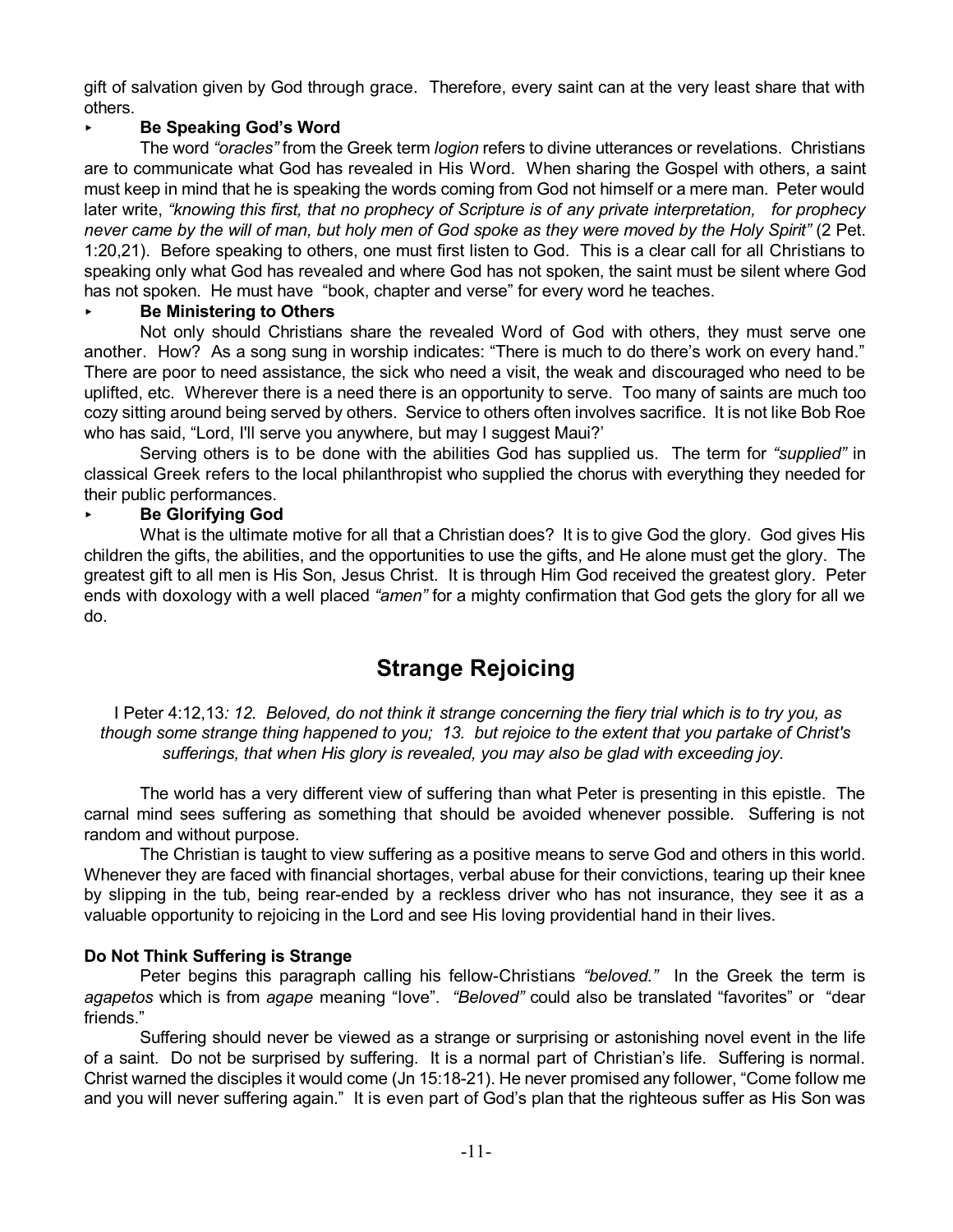called to suffer for all men. These persecutions which are about to happen to them are not accidents, but divinely permitted incidents.

The intensity of these trials are "fiery." Remember when Daniel's three friends were thrown into the *"burning fiery furnace."* It was HOT! Putting someone or something through the fire is to test them to the very limits.

These fiery trials are not groundless but serve a noble purpose in the lives of Christians. Like real fire they have a purifying effect upon the souls of the saints (1 Pet. 1:6-7). The problems these fiery trials present often help give one direction. Pain has a way of changing one's behavior. Problems of life test what we are made of. Someone has said, "People are a lot like tea bags, you don't know what's in them until you drop them in hot water." Problems of life can even protect us. As Joseph who had been sold into slavery by his brothers, told them *"but as for you, you meant evil against me; but God meant it for good, in order to bring it about as it is this day, to save many people alive"* (Genesis 50:20). These fiery trials can even discipline us. The psalmist wrote, *"it is good for me that I have been afflicted, that I may learn Your statutes"* ( Psalm 119:71). As other whit has quipped, "If we don't change when we see the light, we change when we feel the heat." Pain can be a important part of the maturation process. Have you ever hear of growing pains?

#### **Rejoice in Suffering**

Jesus gave two good reasons why His disciples should rejoice in suffering persecution: *"for great is your reward in heaven"* and *"for so they persecuted the prophets who were before you"* (Matt. 5:10-12). Paul, when suffering with his thorn in the flesh, glorified God in it because when he was weak and became strong (2 Cor. 12:7-10). James wrote that Christians should rejoice because *"the testing of your faith produces patience"* (1:2-4).

The main reason Peter gives for rejoicing in our sufferings is that the saints are fellowshipping in Christ's suffering. When Daniel's three friends were cast into the burning fiery furnace, they discovered they were not alone (Dan. 3:23-25). When Paul face Caesar in trial the Lord was with him ( 2 Tim. 4:9-18). The apostles were imprisoned, beaten, and commanded by the Sanheidrin not to preach Jesus any more. They rejoicing being considered worthy to suffer shame for the name of Christ (Acts 5:40-42).

The second reason Peter gives for rejoicing in fiery trials is the expectation of future glory. When all of God's suffering saints get home to heaven they will be glorified before God and all creation. The very thought of this should make every Christian *"glad"* with *"exceeding joy."* Lenski says this means "rejoicing with finality, with utter completeness" (204). If we suffer with Christ, we shall reign with him (2 Tim. 2:12). First comes a cross and only then comes the glory of a crown.

Why does God allow Christians to suffer? So that His Children will be able to rejoice and be glad and exceeding joy. "Suffering is the storm cloud that provides the canvas on which God paints the rainbow" (Phillips 204).

How does a Christian face suffering in these last days? By being sober, being watchful in prayer, have fervent love, showing hospitality, being good stewards of spiritual gifts, speaking God's Word, ministering to others, and glorifying God

# **Questions:**

- 1. What does "at hand" mean?
- 2. T F Peter is saying that the coming of the Lord is to be immediate or close to happening.
- 3. Why is this passage not referring to the coming of the Lord in Judgment upon Jerusalem?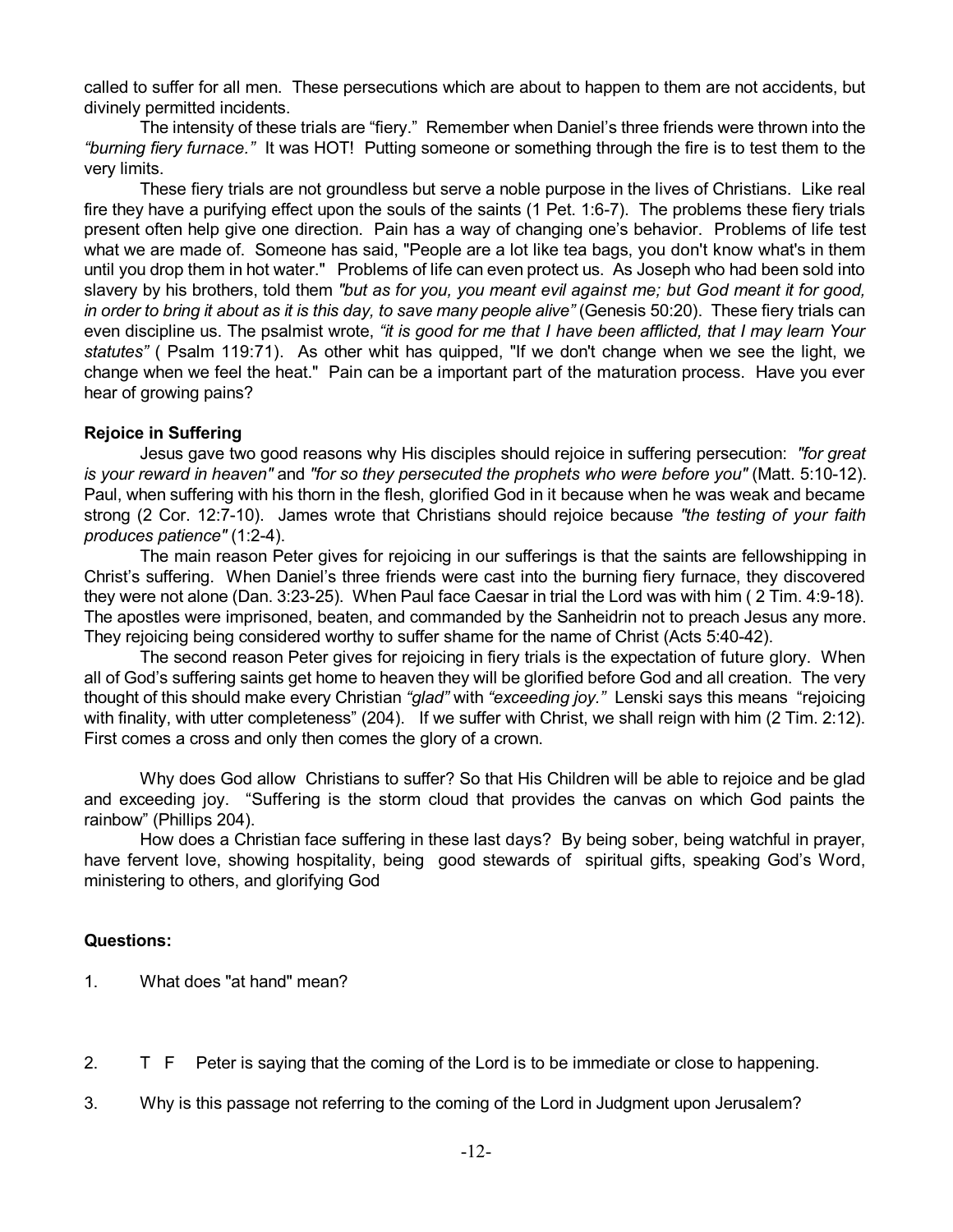- 4. Why are the commands "watch" and "pray" coupled together so often in the Bible?
- 5. How are the saints to love? What does this mean?
- 6. Show from Bible examples how being hospitable help the giver and the reciever.
- 7. List various gifts from God over which a Christian must practice good stewardship.
- 8. Why must a Christian have "book, chapter and verse" for all that he speaks?
- 9. What is the ultimate motive for all that a Christian does?
- 10. Why should Christians thing that suffering with fiery trials is not strange?
- 11. What are the two reasons Jesus gave in Matthew 5:10-12 for HIs disciples rejoicing in suffering?
- 12. What are the two reasons Peter gives in this text for the saints to rejoice in suffering?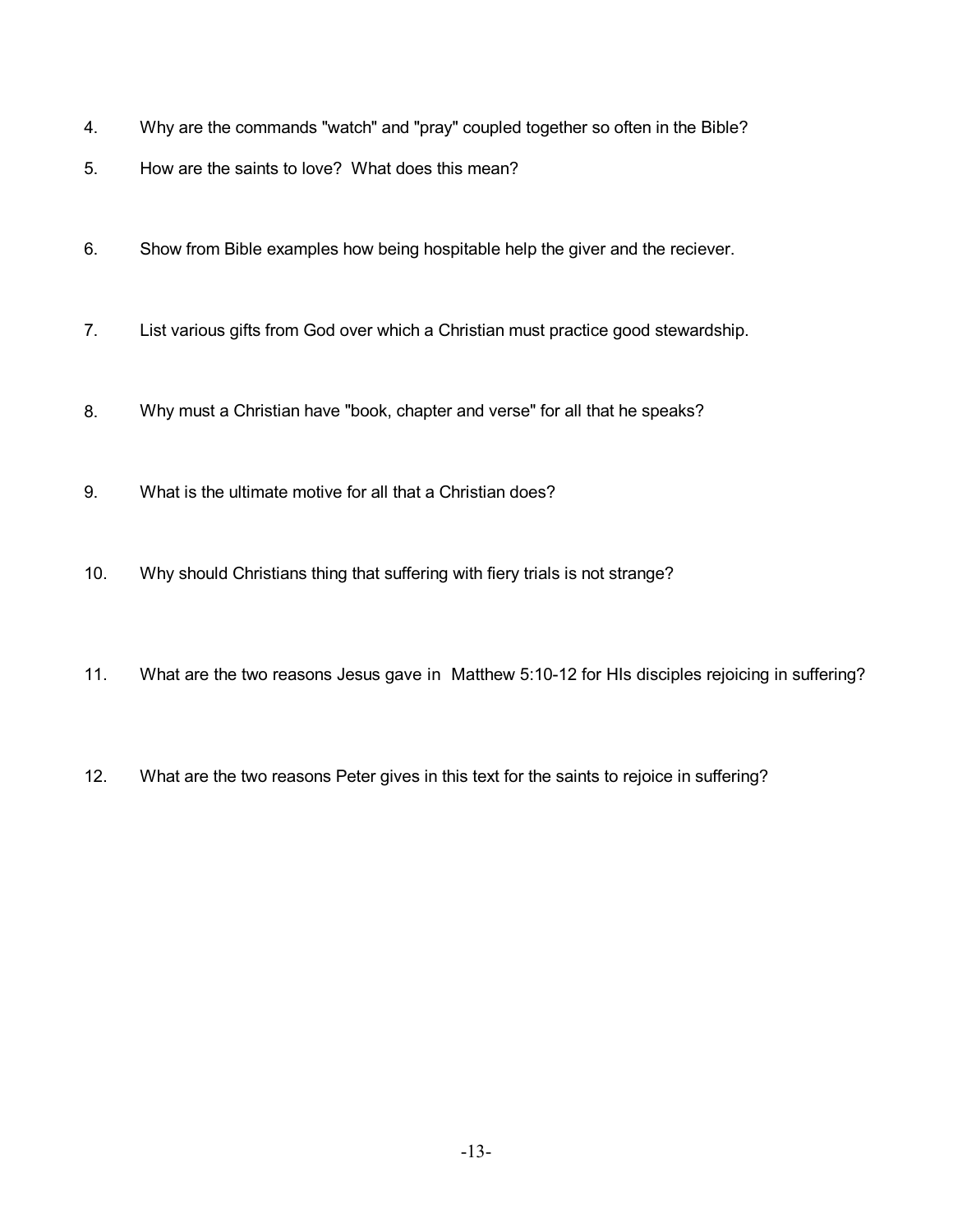# **Glorified Suffering**

# **Suffering for the Name of Christ**

1 Peter 4:14-16: 14. If you are reproached for the name of Christ, blessed are you, for the Spirit of glory and of God rests upon you. On their part He is blasphemed, but on your part He is glorified. 15. But let none of you suffer as a murderer, a thief, an evildoer, or as a busybody in other people's matters. 16. Yet if anyone suffers as a Christian, let him not be ashamed, but let him glorify God in this *matter.*

# **When a Christian Suffers for Wearing Christ's Name He Should....**

# **Consider Himself Blessed**

Could you imagine telling someone that a drunk hit your car and destroyed it while also breaking you leg and nose and they say "congratulations!?" Well in this passage the word *"blessed"* means *"congratulations."* Peter tells those who are being insulted by others for being a Christian: "congratulations!" Why? They have been recognized for being a Christian.

# **Know That God's Glory Rests Upon You**

The "Spirit of glory" and the "spirt of God" are the same as they refer to the Holy Spirit - the third person in the godhead. The Christian is therefore not alone in his suffering for the Holy Spirit is with him.

Just as the shekinah or glory of God rested over the tabernacle so the Cloud of glory as a symbol of God's presence, the Spirit now rest over those who are suffering persecution as Christians (Ex. 24:16: 40:34). As Stephen lay dying being stoned to death, He looked up and saw the glory of God with Christ glorifying his martyrdom by standing next to God's throne (Ac. 6:15; 7:54-60). Surely, when suffering the no saint is alone the godhead is with him.

# **Remember He is Glorifying God Through Suffering**

Our suffering enables us to glorify God's name. God's children wear the name of Christ. When suffering for His name's sake it will reflect back on God's Son in a positive way. Jesus Christ is worth suffering for and enduring persecution.

# **Be Proud They are Suffering as a Christian**

The name *"Christian"* is only found three times in the entire Bible (Acts 11: 26 ; Acts 26:28 ; I Peter 4:16). It was given, by divine origin, for the first time to the disciples in Antioch (Ac. 11:26), being the *"new name"* which the *"mouth of the Lord would name"* (Is. 62:2). It is a glorious name to wear and be associated with. Some say it means "little Christs." We are the few, the proud, the Christians. If someone should mock a saint by saying, "Ha, ha you're a Christian" the saint should say, "yes I am and thank you for noticing!"

# **How to Suffer in the Name of Christ?**

# **• Not as a Guilty Man**

When a Christian does suffer, he should make sure it was not brought upon himself by his own sinful life. Peter is not saying that just any time and any reason a Christian suffers it is glorious and a blessing. No one, not even a Christian, should ever rejoice when they suffer for being evil. Suffering brought upon a saint for his own sinfulness does not glorify Christ but brings shame upon all.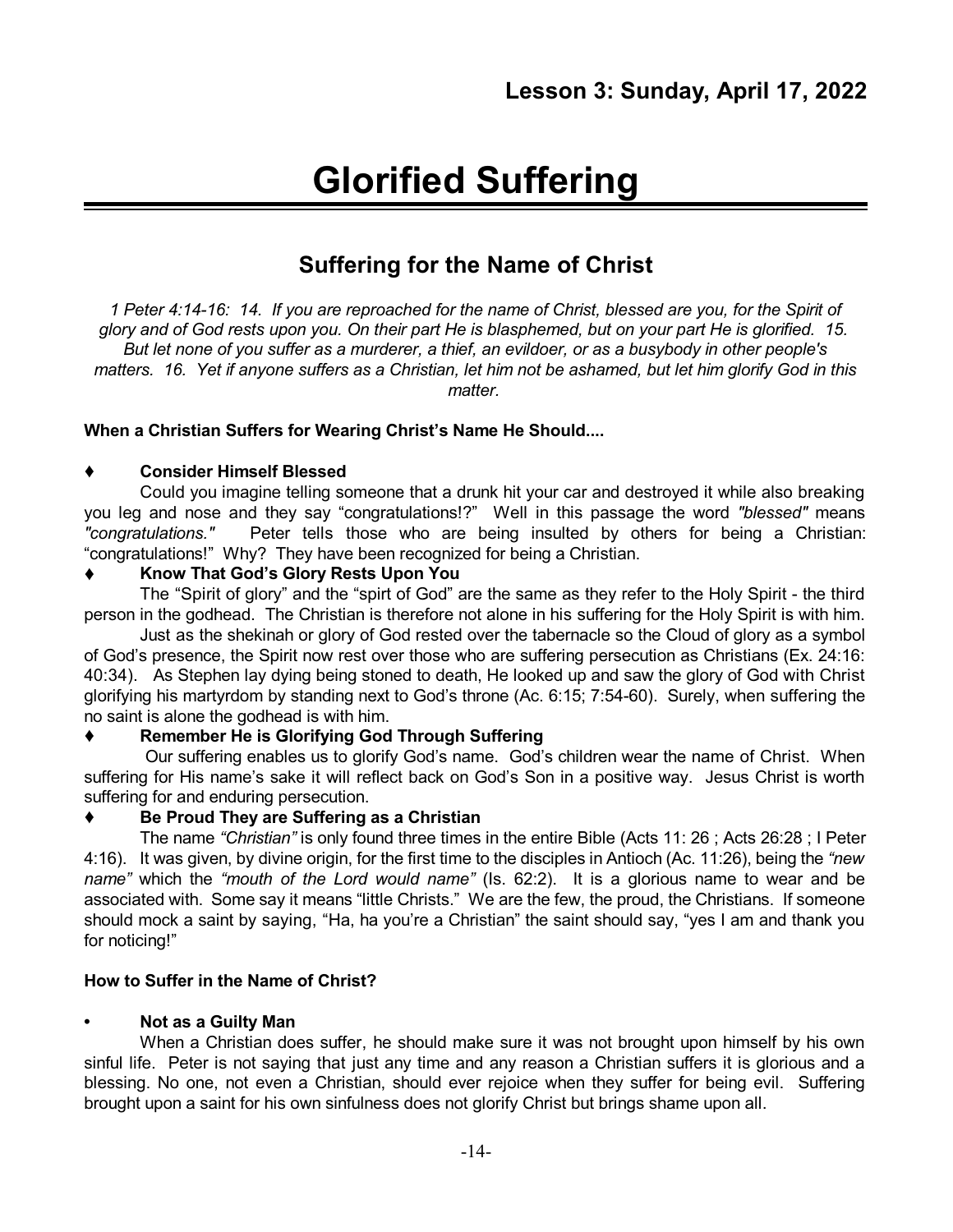If a Christians becomes a murderer he deserves to suffer for his sin. Every saints who steals should suffer as a thief. An evildoer is anyone who practices evil. Evil is not good and those who do it will experience the wrath of God and perhaps punishment by the government (Rom 13:1f). A busybody is someone who is attempting to exercise oversight in the affairs of another outside their realm of responsibility. "He who passes by and meddles in a quarrel not his own is like one who takes a dog by the *ears"* (Prov. 26:17). Many busybodies employ gossip while meddling. "Gossip is worse than the assassins bullet, it murders the character of many good people." To be guilty of these and suffer is not a source of pride for any person, especially a child of God.

#### **• Do Not Be Ashamed**

When Peter denied the Lord the third time, the cock crowed as Christ had forewarned. Peter was ashamed of himself and went out and wept bitterly. First, he was ashamed to confess he was a disciple of Christ and then was ashamed of himself for not being willing to suffer as a disciple of Christ (Lk. 22:54- 62). When Polycarp was about to be burned to death as a Christian he was afford one last chance to recant his faith. Polycarp said: "Eighty-six years I have served him, and he never did me any wrong. How can I blaspheme my King who saved me?" What a contrast with the Christian of today who is ashamed to speak up about his faith in Christ or his belief that homosexuality is a sin. How often do saints remain silent when wickedness is going on right in front of them? How often do students who are Christians remain silent when the atheistic professor asks, "no one in this class still believes in the myth of creation in Genesis, do they?" Jesus Christ was never too ashamed of lost sinners to speak up and die for them (Heb. 2:11). Why is it that the saved are ashamed of Him?

#### • **Glorify God's Name**

In the name Israel, God's name is sanctified - Isra-El. In the name of Christian Christ's name is glorified - Christ-ian. In suffering for being a Christian both God, His Son, and eventually the saint will be glorified.

# **Suffering & Future Salvation**

1 Peter 4:17-19: 17. For the time has come for judgment to begin at the house of God; and if it begins with us first, what will be the end of those who do not obey the gospel of God? 18. Now "If the *righteous one is scarcely saved, where will the ungodly and the sinner appear?'' 19. Therefore let* those who suffer according to the will of God commit their souls to Him in doing good, as to a faithful *Creator.*

How do the present sufferings of Christians relate to their future? How does the future relate to the disobedient?

#### **Judgment is Coming**

# # **Judgment Will Begin With/From God's House**

The judgment referred to here is the verdict not the act of judging. God has judged many sinful men and women and passed a sentence or verdict against them. David, a man after God's own heart, committed adultery and murder. The verdict from God was that the sword would never leave his house. Ananias and Sapphira both lied to God before the church and died for the lie (Acts 5:1-11). Herod Agrippa who beheaded James the brother of John was eaten of worms and died. Paul struck Elymas the sorcerer with blindness for his attacks against the Gospel.

The term for *"judgment"* in the Greek is *krima*. It could be a verdict of condemnation or of approval. When a Christian is tested by fiery trials the judgment could be one of condemnation if they fail the test or of glory if the saint remains faithful.

The *"house of God"* is where the judgment is to begin. This is not in reference to the temple of the Jewish nation. In this case it refers to those children of God who make up the church (1 Pet. 2:5; 1 Tim. 3:15; Eph. 2:19-22; I Cor. 3:16,17). Perhaps Peter is drawing this idea from Ezekiel 9:1-8.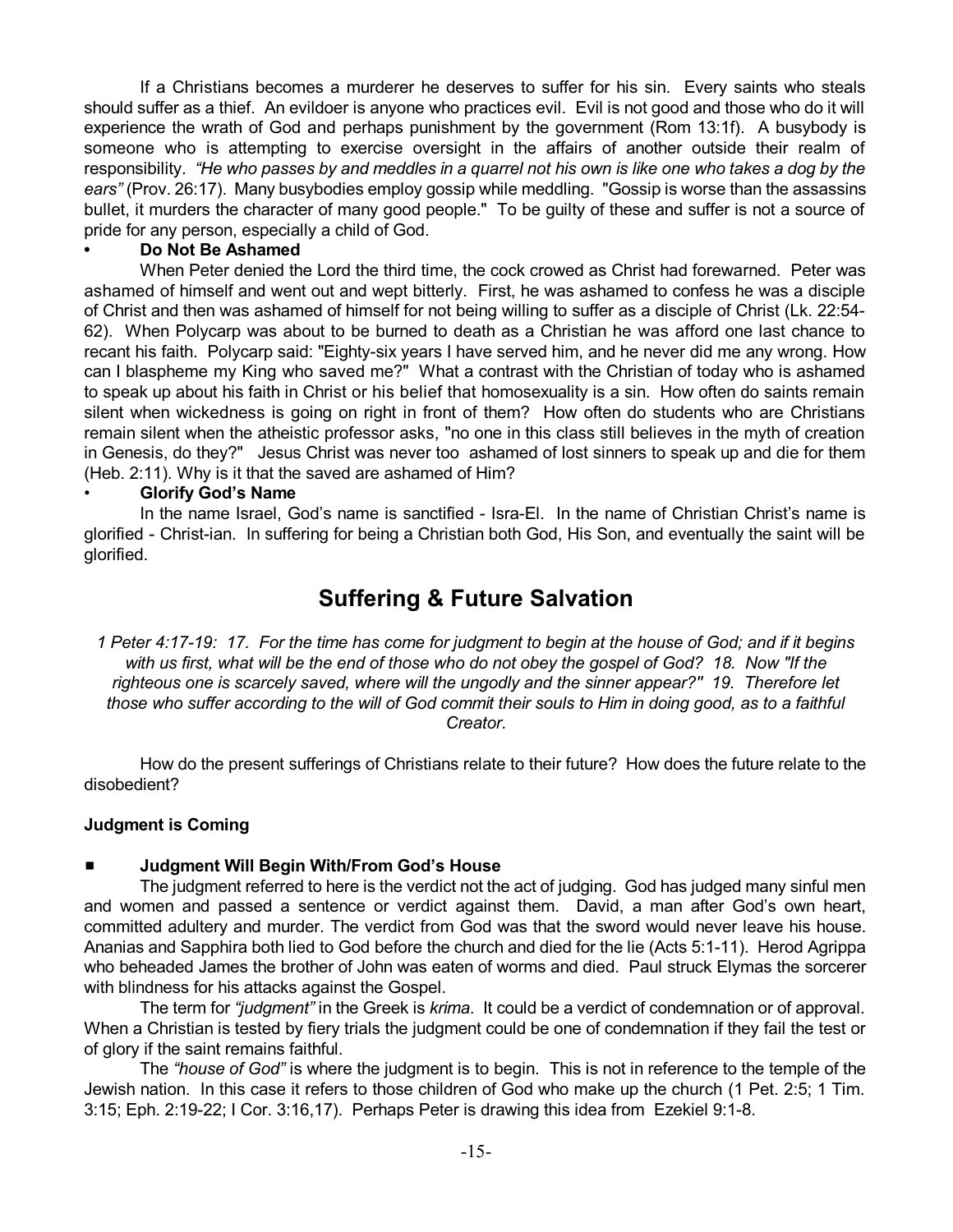The time of this judgment is present tense. The judgment is not the Judgment Day but the current persecution and suffering which is occurring or about to come. Perhaps the persecution begun by Nero in Rome is the reference point for the beginning of this judgment. Will the saints be faithful or will their fail to remain faithful?

# # **Christians Will Be Saved With Difficulty**

Peter quotes Proverbs 11:31: "*if the righteous will be recompensed on the earth, how much more the wicked and the sinner."* Salvation will come to Christians in God's house with difficult experiences as they share in the sufferings of Christ. It does not mean that very few Christians will be saved. It does not mean to say that they will be saved "by the skin of their teeth." Paul taught the early disciples that *"we must through many tribulations enter the kingdom of God"* (Acts 14:22b). No one can be saved without effort, and in fact the righteous are saved only by constant and strenuous effort on their part.

# # **The Ungodly Will Not Be Saved**

This passage speaks of two kinds of People: the righteous and he ungodly. Consequently there will be two verdicts or judgments: reward for those who will not appear before God with His approval and punishment for those the ungodly. Naturally, two different outcomes based upon God's judgments. The righteous will receive eternal life. The term for *"end"* is *telos* in the Greek. It is "the final goal toward which men and things are striving, of the outcome or destiny which awaits them in accordance w. their nature" (BAG 819). Concerning the wicked's end Paul wrote, *"these shall be punished with everlasting destruction from the presence of the Lord and from the glory of His power"* (2 Th. 1:9).

# # **Commit Souls to God**

The righteous are those who will respond in light of the suffering they are about to face by deciding to commit themselves to God. This commitment must be according to God's Will. This involves doing good regardless of the suffering. This shows that committing one soul is through constant steadfast obedience to the will of God. The term commit is the financial idea of depositing one's soul with God for safe keeping. This is the like a man entrusting a faithful friend with his most valuable possessions. As Jesus cried out upon the cross to the Father: *"into thy hands I commit my spirit."*

Peter gives two reasons why a Christian should entrust their souls to God during this time of fiery trials and suffering. First, because God is faithful. Thayer defines the term here to mean a "person who show themselves faithful in the transaction of business..." (514). A child of God can trust the Father's character as He is always faithful to keep His word. God will keep whatever is committed to Him (2 Tim.1:12). The second reason for committing one's soul to God is because He is the Creator.

The people of this world govern their present lives based upon their past. The children of God looks to the future to determine how they will conduct themselves in this present life. In the end one will be like the rich man concerned for relief from suffering for the present moment in a place of torment. In contrast other will be like Lazarus who had no concern about his future nor regrets concerning his past.

# **Questions:**

- 1. Why did Peter bless those saints who were suffering?
- 2. Who all is with the suffering saint?
- 3. Are their times when Christians should not be proud of suffering? Give examples.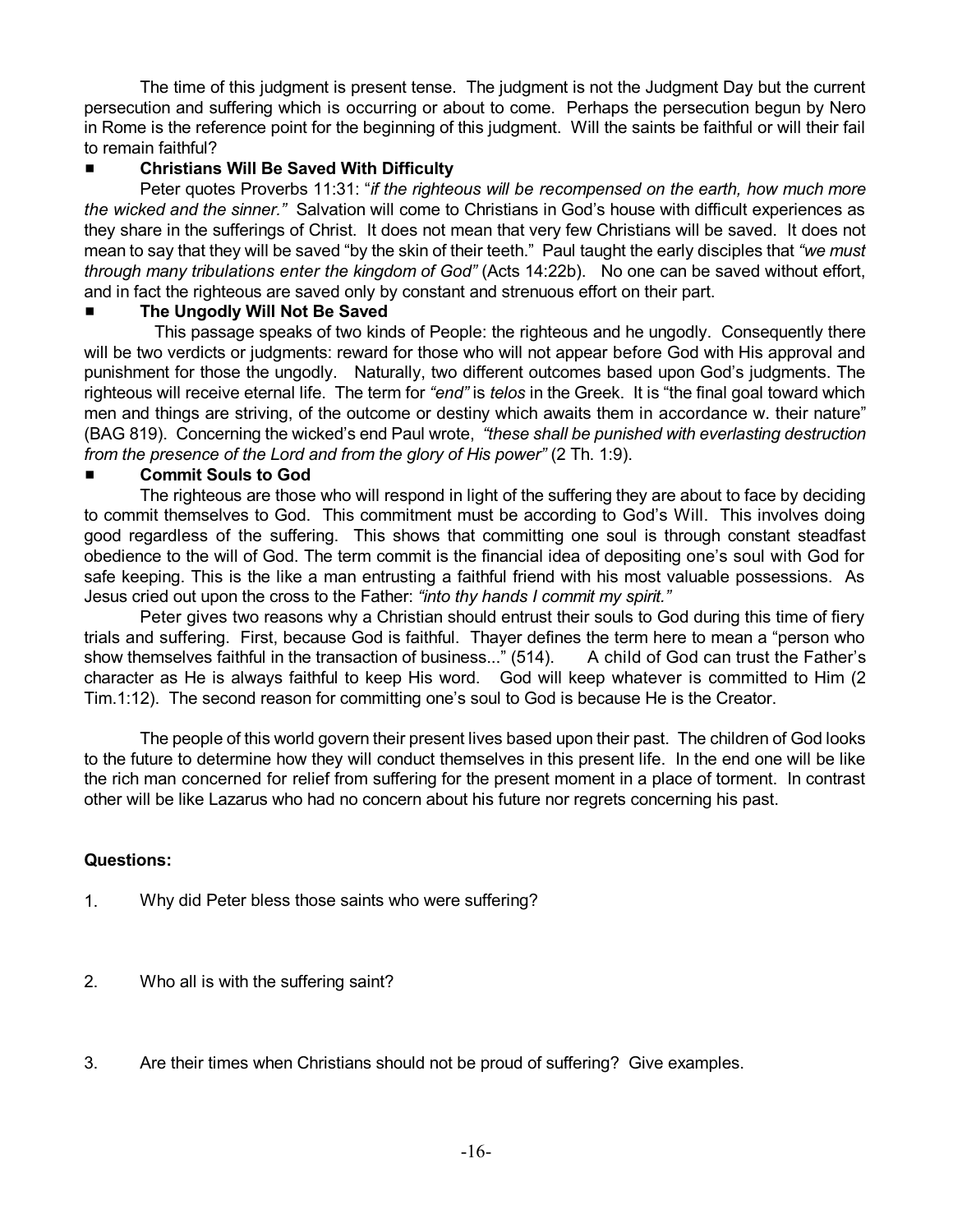- 4. Who is a *"busybody"*?
- 5. How to suffering saints act ashamed for being a Christian today?
- 6. What and when is the judgment that is to begin with the House of God?
- 7. What does it mean that the suffering saints will only be saved with difficulty?
- 8. Where is the ungodly appear? What will happen to them?
- 9. In what manner are the saints to commit their souls to God?
- 10. What two reasons did Peter give to motivate the children of God to make such a commitment?.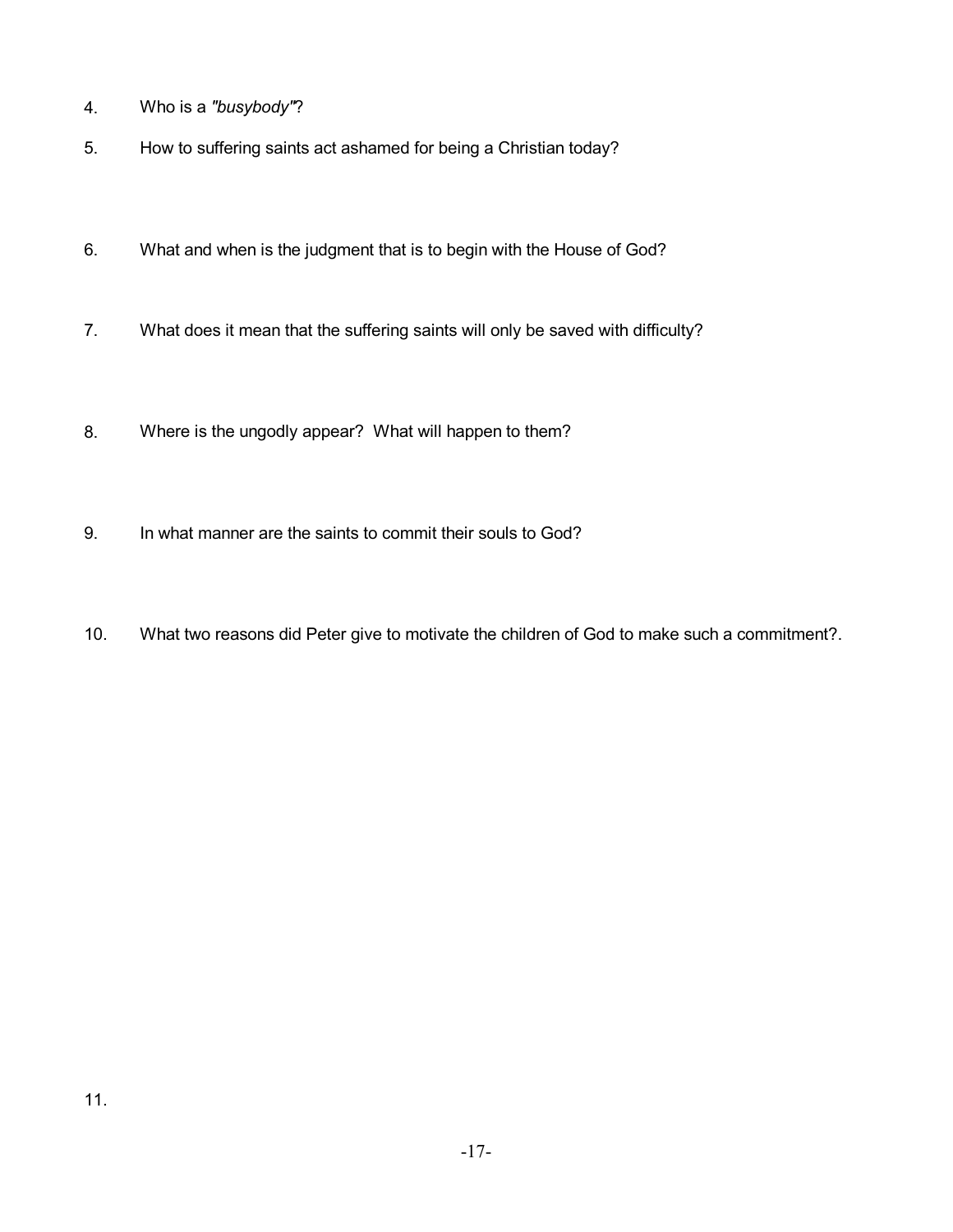# **Submissive Shepherds and Youth**

# **Relationship of Elders to the Flock**

1 Peter 5:1-4: 1. The elders who are among you I exhort, I who am a fellow elder and a witness of the sufferings of Christ, and also a partaker of the glory that will be revealed: 2. Shepherd the flock of God *which is among you, serving as overseers, not by constraint but willingly, not for dishonest gain but* eagerly; 3. nor as being lords over those entrusted to you, but being examples to the flock; 4. and *when the Chief Shepherd appears, you will receive the crown of glory that does not fade away.*

Peter has previously discussed submissive citizens, slaves, the Savior, wives, husbands, and Christians in general. Now he returns to speak about two more groups: elders and the youth. Times of persecution demand that God's people have adequate spiritual leadership. Their example and oversight is crucial to the survival of the flock when wolves attack. Some leaders will take off and run away as soon as times become difficult. These prove to be mere hirelings instead of true shepherds who are willing lay down their lives for the sheep. Furthermore, shepherds of God's flock are more effective if the little lambs are in submission to them.

#### **Peter's Credentials for Exhorting Elders**

As Peter changes his focus to two specific groups. He gives his credentials for speaking on this matter. First, he was a fellow elder. This does not mean he was merely and old saint. Although the word here is used for an elderly man in other places. The context clearly points to shepherds who have been entrusted with oversight of God's local flock. This passage is parallel to Paul's discussion with the elders of Ephesus in Acts 20:17ff. Second, Peter was an eyewitness to the sufferings of Christ. The term *"witness"* come from the same Greek word from which the English term "martyr" is derived. Peter could speak about the Savior's suffering from his personal observations. Finally, he is a partaker of the coming glory to be revealed at the end of time. Notice with what great confidence Peter assures his readers of this glory.

# **Exhortation to...**

# **Elders**

Note here where Peter speaks of a plurality of men serving in these congregations as elders. Never is there just one man appointed to this position in the New Testament churches ( Ac 21:17-18; Acts 14:23; Phil. 1:1; Acts 20:17). Obviously, older men are to be selected for leadership. This was the pattern in the villages and cities of the Jews from ancient times. The Greeks appoint men forty and over in their city councils who were also called "elders." In Asia Minor, also, the members of councils were called "elders." Peter is not just referring to older men in the congregation. After all, they must have very specific qualifications (1 Tim. 3:1-7; Tit. 1:5-9). Furthermore, used as synonymous terms in the New Testament are elders, presbyters, bishops, overseers, pastors and shepherds (Ac 20:17,28; Tit. 1:5-7;1 Pet. 5:1-2)

#### **Shepherds Feeding God's Flock**

The verb form for to shepherd or tend the flock is used here describing the work which elders are to do among them saints. The verb involves more than just feeding the sheep but tending to their various needs. A shepherd will guard the sheep from snakes, pits, poisonous plants, and dangerous animals.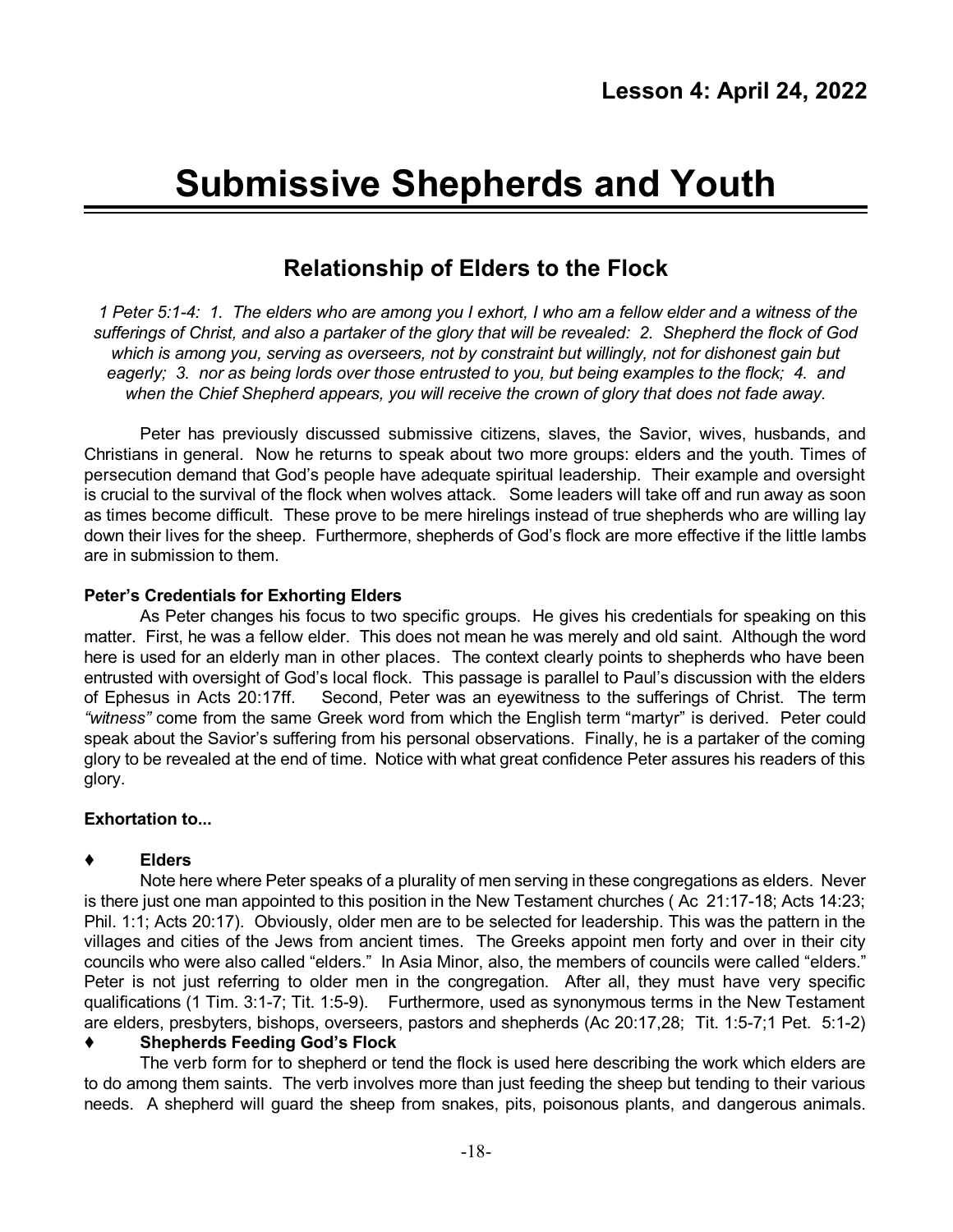Being a shepherd in relation to the flock is a far cry from the organizational management structure of modern corporations. When trouble comes good shepherds will keep the flock from scattering.

# **Overseers - Serving**

The verb overseeing is a term borrowed form Greek government and institutions. An overseer was a governor or superintendent. The office is a duty rather than an honorary title. This suggest the various administrative responsibilities of an elder as he serves the needs of the flock.

#### **Extent of Oversight:** *"Among You"*

The elders have the oversight only of the flock which is among them. However, in truth it is God's flock purchased by the blood of Christ (Acts 20:28). The flock does not represent a the building, but the congregation of sheep who gather at a specific location. As Paul told the elders of the flock at Ephesus: *"the flock, among which the Holy Spirit has made you overseers"* (Acts 20:28). Paul appointed elders for each congregation in Acts 14:23.

Therefore, the oversight of an eldership must be limited to the local congregation which is among them and to which they were appointed to serve. The have authority concerning one flock and never a plurality of flocks.

#### **Manner of Serving**

First, elders are not to serve the flock because they have been constrained or forced to do so. God has always desired a spirit of volunteering in the church. Men who have to be coerced to lead will not likely make good leaders. Instead, they must serve the congregation willingly. Vincent says this means with a ready mind or as Paul put it *"desiring the position"* (1 Tim. 3:1). An elder is a volunteer, not a draftee. The more reluctance a man has in being a shepherd the more reluctantly he will serve. A man who is constrained to do a job will likely do it grudgingly whereas a man who takes on a position willingly will most likely fulfill it whole heartedly.

The next set of negative/positive commands related to the manner of and elder's serving is: not for dishonest gain but eagerly. It is true that an elder is allowed to receive financial support for his work (1 Tim. 5:17,18). Part of the negative qualifications Paul listed for Timothy and Titus for an elder is: *"not greedy of filthy lucre"* (1 Tim. 3:3) and *"not given to filthy lucre"* (Tit. 1:7). Shepherds are not to fleece the flock. Instead they are motivated to serve the sheep eagerly. They would be motivated by love for souls, not love of money.

The final manner of serving the flock involved their leadership style. They are not to lord it over the flock. Sheep do not respond as well to tyrants. There is a contrast between dictatorship and leadership. The bossy, autocrat may get more done, but not as an overseer but as an overlord. The elder must always remember that these sheep are not his but have been entrusted to him. He, therefore, cannot treat them any way he desires. His leadership style must be one where he leads by example not intimidation. The term for *"example"* is the same word in the Greek used to represent an architect's plan or a sculptor's or painter's model. People are willing to follow a leader who practices what he preaches and gives them a good example to imitate. Good leaders practice show and tell.

# **Reward**

Good shepherds of God's flock will be rewarded by the Good Shepherd: Jesus Christ (John 10:11). Not only is He a shepherd but he is the Overseer as well (1 Pet. 2:25). Christ will one day reward these faithful shepherds with a never-fading crown of glory. This is the *stephanos* of a victor not the *diadema* of royalty.

This requires a shepherd to give an account of the souls which had been entrusted to him.*"Obey* those who rule over you, and be submissive, for they watch out for your souls, as those who must give account. Let them do so with joy and not with grief, for that would be unprofitable for you" (Heb. 13:17).

# **Submissive Youth**

*1 Peter 5:5-7: 5. Likewise you younger people, submit yourselves to your elders. Yes, all of you be*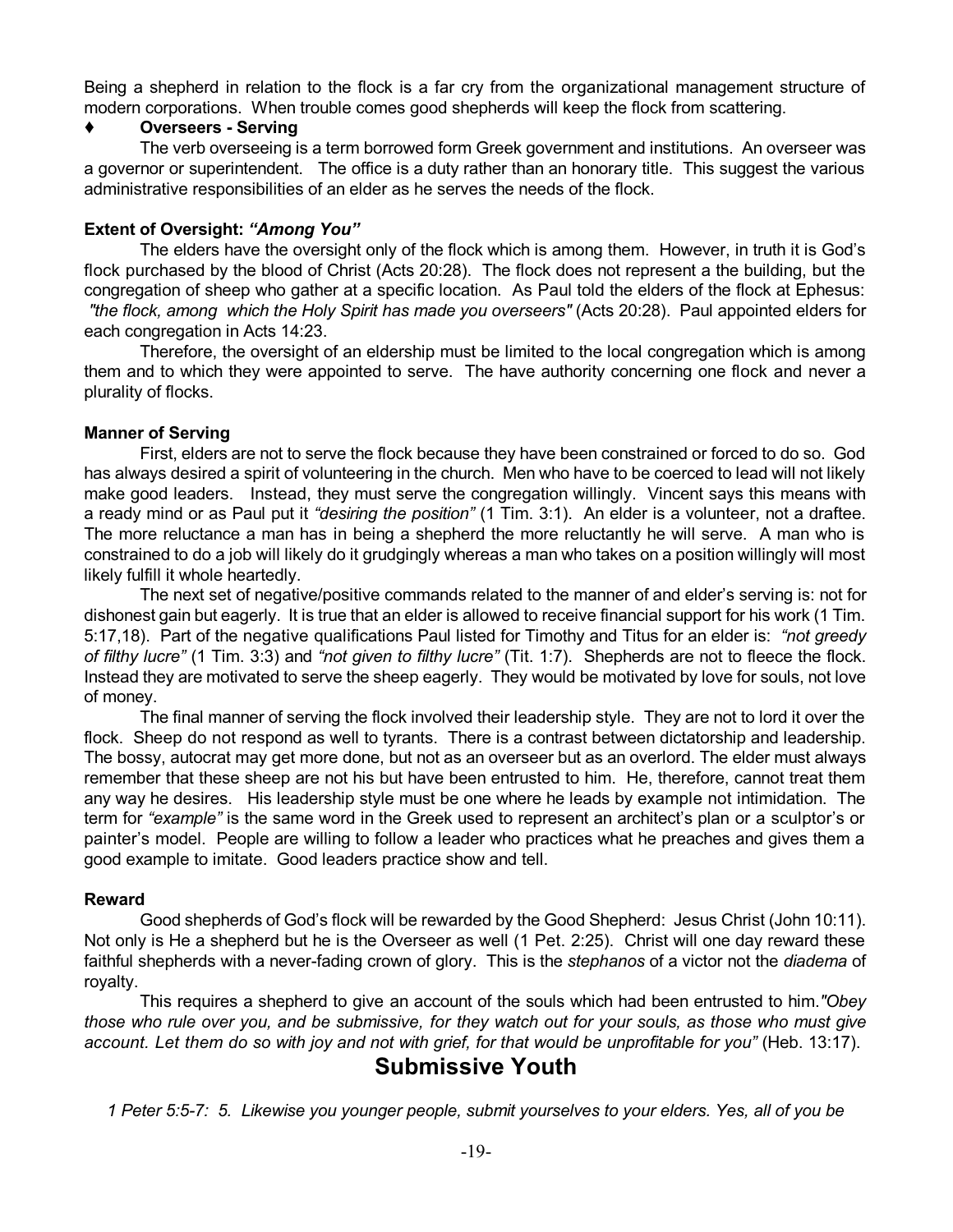submissive to one another, and be clothed with humility, for "God resists the proud, but gives grace to the humble." 6. Therefore humble yourselves under the mighty hand of God, that He may exalt you in *due time, 7. casting all your care upon Him, for He cares for you.*

In times of fiery trials and suffering how should the young Christians secure their hearts?

#### **Two Commands**

#### < **Submit**

Again the term "submit" is a military term which speaks of troops which fall in rank under their officer. They do so with an attitude of responsibility and willing cooperation.

This time it is the younger Christians who are called upon to submit. They are to submit to elders who are watching out for their souls by shepherding and overseeing their needs (Heb. 13:7,17). This willing cooperation is mutually beneficial for everyone in the flock. Notice Peter wants all of them to be submissive. Everyone from the youth to the elders of a congregation must submit to each other. Other passages in the New Testament teach mutual submission to one another (Eph. 5:21). Effective congregations are like winning ball teams. Every member of the team or congregation must learn to work effective together. Everyone doing their part for the benefit of the whole.

#### < **Be Clothed With Humility**

The Greek term for *"clothed"* means "to fasten or gird on one's self; the *egkomboma* was the white scarf or apron of slaves, which was fastened to the girdle of the vest and distinguished slaves from the freemen; hence I Peter 5:5,...gird yourselves with humility as your servile garb i.e., by putting on humility show your subjection to one another" (Thayer 166). As a slave puts on an apron in order to submissively serve his master. As Jesus girded Himself with a towel and washed the feet of his disciples (Jn. 13). This is the apron or girdle of humility. An attitude which says, "I am not too proud to serve others." True humility is not self-deprecating but an exaltation of others.

#### **Three Reasons**

# **• They are Under God's Mighty Hand**

The command is to *"humble yourself"* literally is to "make yourself low, or bring down one's stature or status." As God was able to bring the Israelite slaves deliverance from Egyptian bondage *"with a strong hand"* (Ex. 13:9). Humility is required because it is God who brings deliverance not ourselves.

#### **• God Resists the Proud**

The verb *"resist"* is a military term, as of any army marshaled for battle. Why God resist the proud? Because He hate pride (Prov. 6:16). It is the pride of life which stirred Eve to take the forbidden fruit. It is the proud, self-willed heart which determines to defy God.

#### • **God Gives Grace to the Humble**

The final reason for their submission and humility is because God will give grace only to the humble. The only antidote to pride is the grace of God. Just as you cannot fill a cup which is already filled, God cannot fill a man's heart which is already full of himself.

#### **Two Rewards**

# **God Will Exalt Us in Due Time**

Pride is self-exultation. For those who submit and are humble God will glorify. Christ stated that if one humbles himself, he shall be exalted (Matt. 23:12; Luke 14:11; 18:14). When God deems the time to be right every submissive, humble heart will be generously rewarded.

#### **God's Care for Us**

God wants all the saints' cares to be cast upon Him. He can handle anything we throw at Him. Cast the material cares; cares about relationships, physical distress, burdens about the future; spiritual trouble, etc. These are not the worries or a Christian filled with anxiety, but the day by day struggles all saints must endure with God's help.

The casting of cares involves the act of surrendering as when one gets rid of something by throwing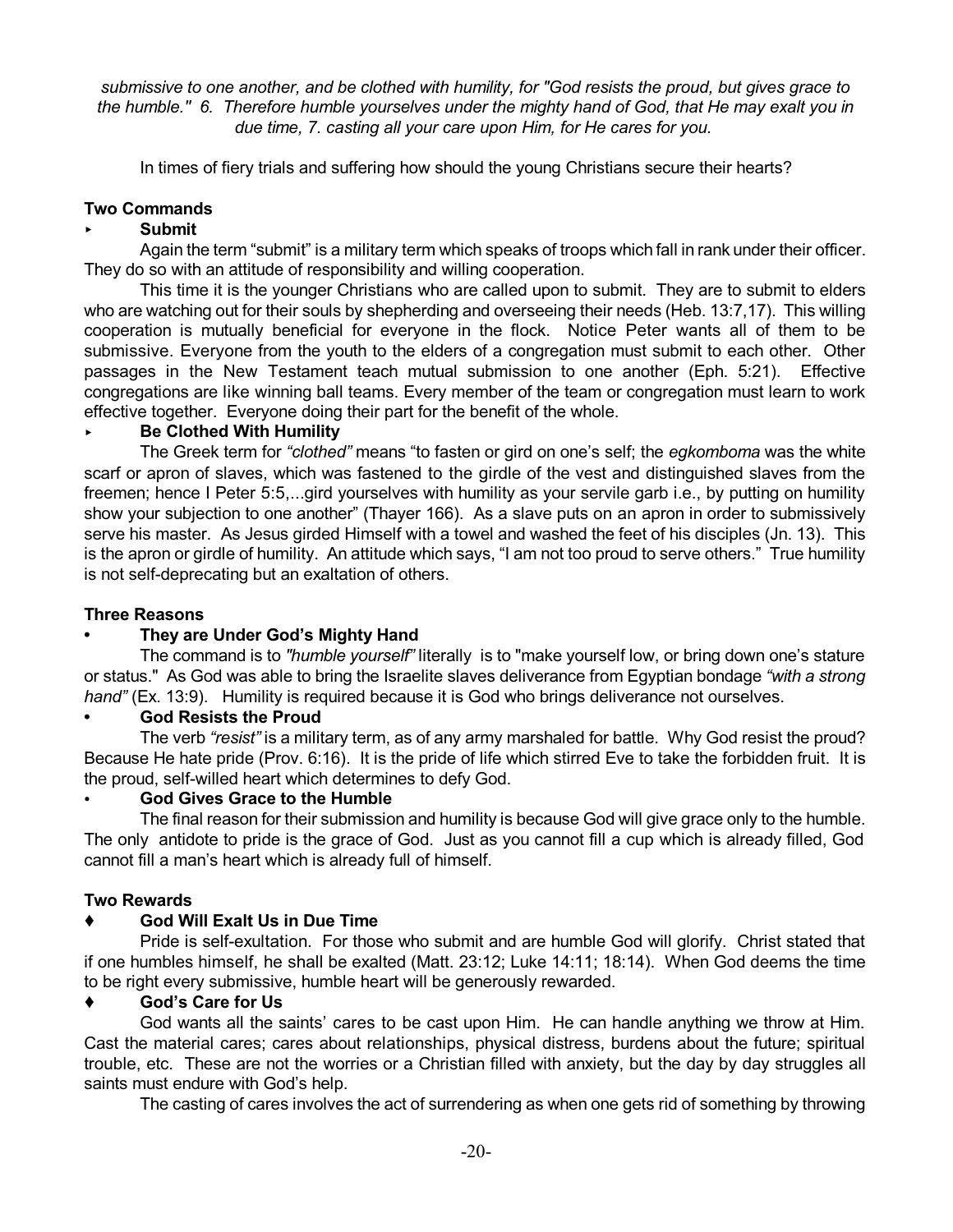it out. Give God all your troubles. It is also an act of humility. By casting all our cares upon God a Christians is saying in effect, "I cannot handle anything on my own. I need Your help every day and in every way." It also involves the act of trusting in God to take care of you. A trusting child of God knows that nothing is beyond their Father's concern or ability. Finally, casting one's cares upon God encompasses an act of maturity. It is not an effort to pass everything off on God and failing to do one's part. As Cromwell advised his solders: "Trust in God, and keep your powder dry." A mature understanding of our ourselves and of our God involves casting every care on Him while still doing everything required of us.

God does care for all His children as a mother gives comfort (Is. 66:13). God cares as a father who pities His children (Ps. 103:13). He cares like a shepherd seeking a lost sheep (Ezek. 34:12; Matt. 18:1-0- 14; Ps. 23:1). He even cares for you as a hen gathers her chicks (Matthew 23:37).

God cares enough about His children to count the steps of their feet (Job 14:16); to bottle the tears from their eyes (Ps. 56:8), to write down the thoughts of their hearts (Mal. 3:16), and to number the hairs upon their heads (Mt. 10:30).

A political activist was cast into prison. Feeling forgotten and forsaken by family and friends he took a stone and scratched upon his cell wall: "Nobody Cares". One day he noticed a green shoot appear through the crack in the stone floor. Each day he would share part of his water rations with the green blade. Suddenly, one sunny day he noticed it had blossomed into a beautiful blue flower. Scratching out his previous message of gloom he wrote in hope: "God Cares."

The gods of the ancient Egyptians, Greeks and Romans were aloof and uncaring. The true God of Heaven demonstrates the depth of His care with an ultimate act of love. He cared enough to send the very best, His only Son to die for our sins.

#### **Questions:**

- 1. What are Peter's "credentials" for speaking on this matter?
- 2. What other terms are used for "elders" in the New Testament?
- 3. What does a good shepherd do for the flock? How does this translate to the work of an elder?
- 4. What is involved in overseeing the local congregation?
- 5. What is the extent of the elders' oversight?
- 6. What is the manner in which shepherds are to oversee the flock?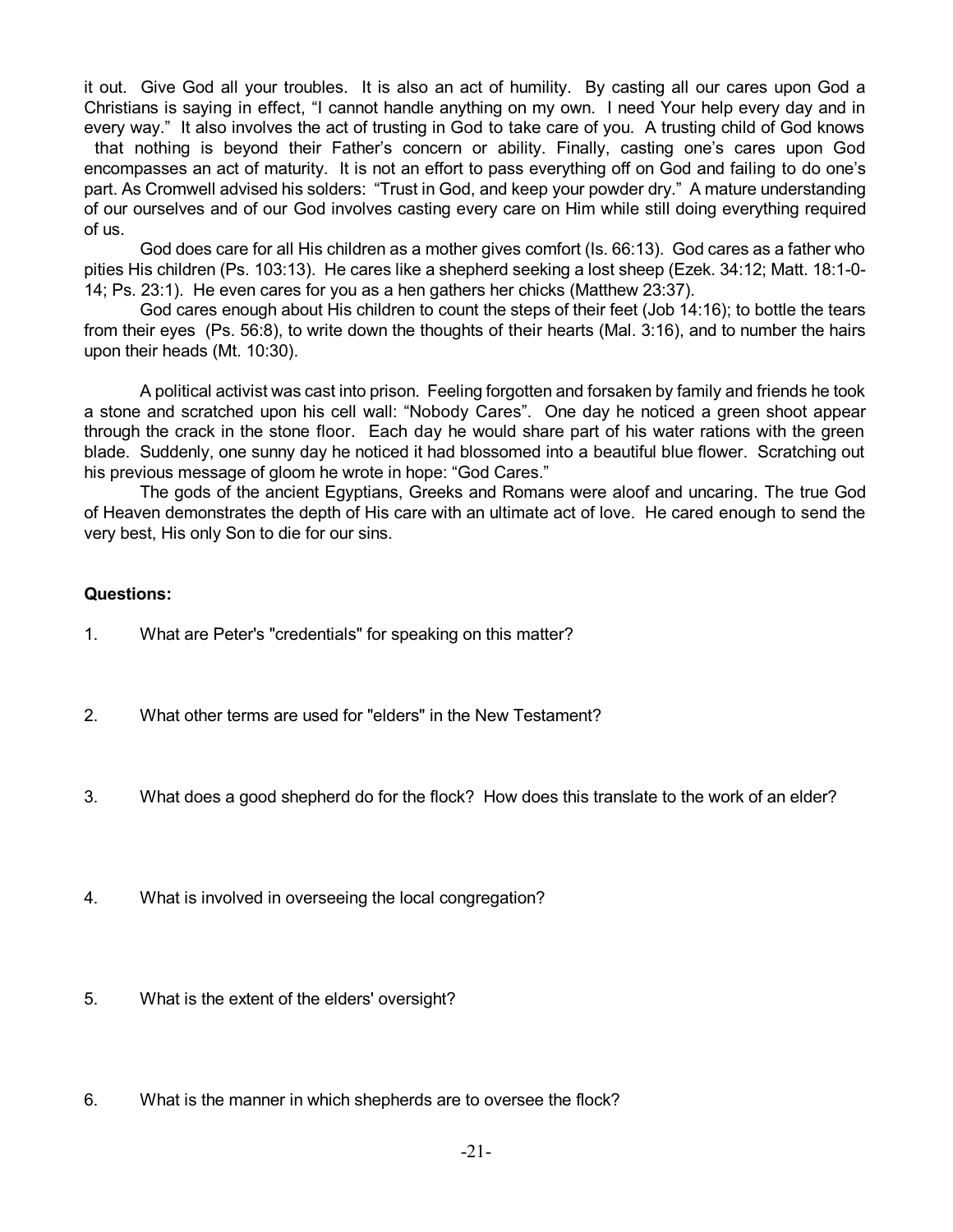- 7. What will be the reward for good shepherds over God's local flocks? Who will reward them?
- 8. What two commands does Peter give the youth?
- 9. The three reasons or motives do they have for obeying these commands?
- 10. What are the two rewards promised to the faithful youth?
- 11. What does casting our cares upon the Father involve?
- 12. What metaphors are used in the Bible to demonstrate the care God has for us?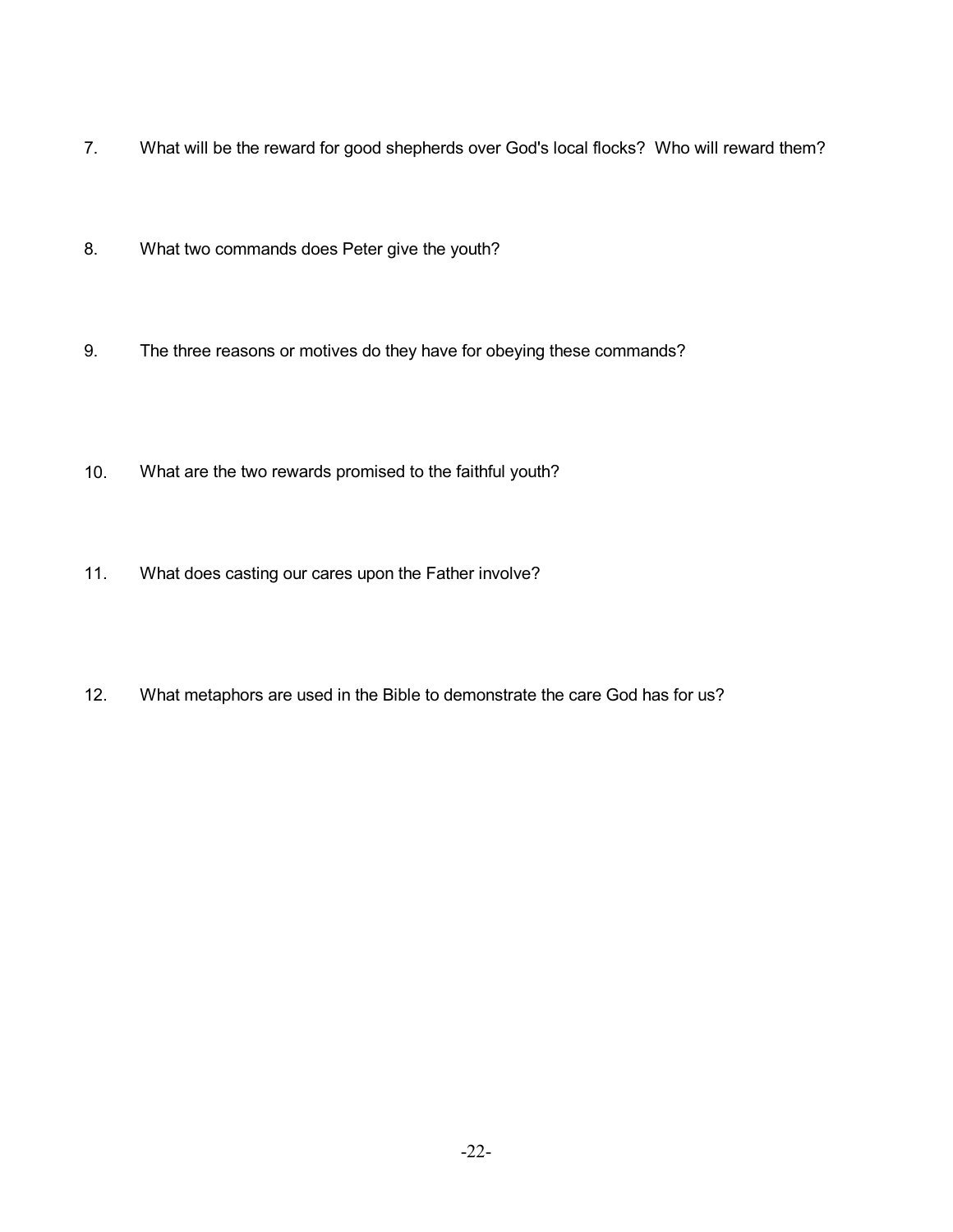# **Avoiding Sufferings From Satan**

# **How to Avoid Becoming a Lion's Lunch**

*1 Peter 5:8,9: 8. Be sober, be vigilant; because your adversary the devil walks about like a roaring lion, seeking whom he may devour. 9. Resist him, steadfast in the faith, knowing that the same sufferings are experienced by your brotherhood in the world.*

Although God cares for His children (5:7) there is an adversary who does not care about the wellbeing of our souls. Therefore, Christian are to be extra cautious and watchful.

Peter knew all too well the power of the adversary. On the night before for Christ crucifixion Peter was told that he would deny the Lord that very night three times before the cock crowed. Jesus warned Peter that Satan was going to *"sift"* him and the other apostles (Lk. 22:31). Jesus said to Peter, "he is seeking to sift you," that is, to put you through the sieve. Later, in the Garden of Gethsemane Jesus warned Peter to watch and pray that he enter not into temptation. Yet Peter did not heed that warning, and he ended up denying his Lord three times.

Peter now warns the saints of some things they can do to keep from becoming lunch for a lion.

#### **Recognize the Danger**

The devil is real. He is not some mythical being. He is not a metaphor for evil. He posses a real danger to all men and women. The terms used to describe him demonstrate that he is an obvious enemy to be avoided. Matthew calls him *"the tempter"* in Matthew 4:3. In Matthew 12:24 he's called *"Beelzebub, the ruler of the demons."* Jesus calls him *"the evil one"* in Matthew 13:19. Matthew 13:39 calls him *"the enemy."* In John 8:44 Satan is called *"a liar"* and *"the father of lies"* who was *"a murderer from the beginning.*" He is a *"serpent"* because of his subtlety (2 Cor. 11:1-4). He is *"the prince of the power of the air"* (Eph. 2:2). He is called *"the angel of the abyss," "Abaddon"* and *"Apollyon"* in Revelation 9:11. The later two words mean "destroyer." He is called *"the accuser of our brethren"* in Revelation 12:10. He is called *"the serpent"* in Genesis 2 and *"the great dragon,"* and *"the serpent of old"* in Revelation 12 and Revelation 20. He is the adversary of God and all those who are friends of God. He is called the *"devil"* because he slanders the saints and falsely accuses the faithful.

In this text Peter refers to this old serpent and dragon as a hungry lion. This lion is very experienced. He has been stocking and catching his prey for thousands of years with great success. He devours them, that is, he swallows them down. He is hungry with an appetite that is never satisfied for the souls of men. He is fierce, viciously attacking his prey without mercy. As a insatiable lion Satan is always on the prowl for new victims. He is wandering through the earth looking for the who are not alert. He will attack everyone at anytime but like real lions likes to prey upon the weak and vulnerable.

# **Be Sober**

To be sober is to gird up the mind with its thoughts so as to be ready for action. Whereas this word could be used in reference to being free from the influence of intoxicants, it is most likely used in a more general sense here to indicate a discipline of mind and body. To have one's mind under control and then one's body so as not to be vulnerable to Satan's attacks. So one would gird or tie up any lose ends of their mind and have theu thoughts collected at all times to deal with a sudden attack. All the days one spends on earth he will live in the Devil's territory. The world is not a Christian's play ground but the Lion's hunting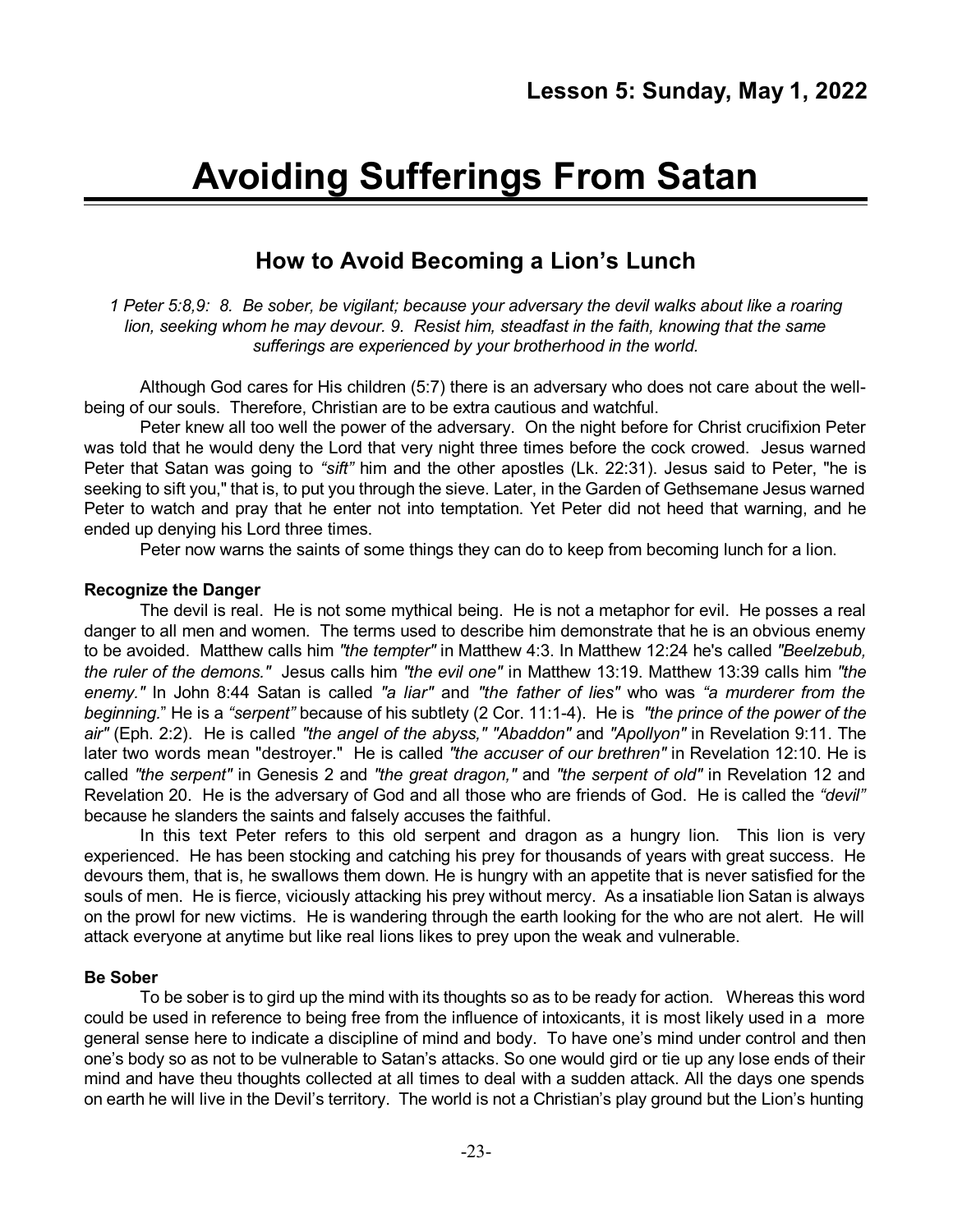ground, therefore be seriously minded at all times concerning temptation. If one was walking through the savanna in Africa where lions were known to roam, he would walk quickly and safely with a watchful eye paying close attention at all times.

# **Be Watchful**

To be watchful means a Christians must be vigilant or in a literal sense "be or keep awake." Any one caught sleeping on the savanna without someone keeping watch is easy lion lunch. Consider the animal shows on television where a herd of wildebeests will have eyes always watching out for a pride of lions on the prowl.

In many passages watchfulness is often associated with prayer. Jesus told Peter, James, and John in the Garden. "Watch and pray, lest you enter into temptation. The spirit indeed is willing, but the flesh is *weak''* (Matt. 26:41). What good is it to watch out for Satan if one is not going to call for the Shepherd of his soul to help when attacked.

#### **Resist**

This is the same word used in James 4:7: *"therefore submit to God. Resist the devil and he will flee from you."* This means to stand one's ground unwaveringly during attack so as not to give ground but constantly give resistance. When faced with a possible lion attack do not play dead. That might work with a grizzly bear but not a lion. Do not run away this will incite the lion to give chase. James says if you resist he will flee. Most information about dealing with a lion attack encourages the would be victim to hold their ground and fight back wit whatever is at hand. The devil is like any bully and retreats when he is bravely resisted. Do not give him an opportunity to attack. Lion's will go for the throat or the back of the neck. So do not run or fall down but stand and fight. Paul said, *"do not give the devil an opportunity"* (Ephesians 4:27). Of course with the Devil there are no physical tools or weapons to fight him regardless what is shown in Hollywood movies: crosses and holy water. Satan is a spiritual foe and therefore it will take spiritual weapons to defeat him. *"For though we walk in the flesh, we do not war according to the flesh"* (2 Cor. 10:3). Jesus resisted him with the Word of God (Matt. 4:1-11).

#### **Be Steadfast in Faith**

When resisting a lion one must stand their ground and fight back. The ground we are to stand fast upon is our faith, not the "holy ground" supposedly found near the altar of a church building. "Faith" used here involves not only the idea of standing upon the truth found in the Word of God as Jesus did during His temptations, but it also includes trusting in God. Just as David took his stand against Goliath and did not allow himself to be intimidate by the size of his opponent but he trusted in the all-powerful God. When Paul instructs the Christian soldier to put on the whole armor of God he also instructs God's warrior to *"stand..withstand...stand"* (Eph. 6:10-13).

# **Know You Are Not Alone**

When dealing with a real lion attack there is strength in numbers provided that everyone sticks together and someone does not run away from the group. The "herd mentality" can be most effective in dealing with the Devil's attacks. Whatever you do, do not be separated from the herd. The stray little lambs make for an easy lunch for the lion. Some herds such as water buffalo will surround the young within a tight circle not allowing the lion to get at them. Although Christians are often attacked when alone there is nothing wrong with calling upon the brethren for help after a quick prayer to God. Many in the brotherhood have more experience in surviving these attacks from Satan.

Jesus is the Good Shepherd. He as already died for us and is stronger than Satan. A devouring Devil is not match for a defending Deity. The old Lion has already been beaten. His eternal destiny is certain (Rev. 20:10). Someone has said, "the next time the devil reminds you of your past, you remind him of his future."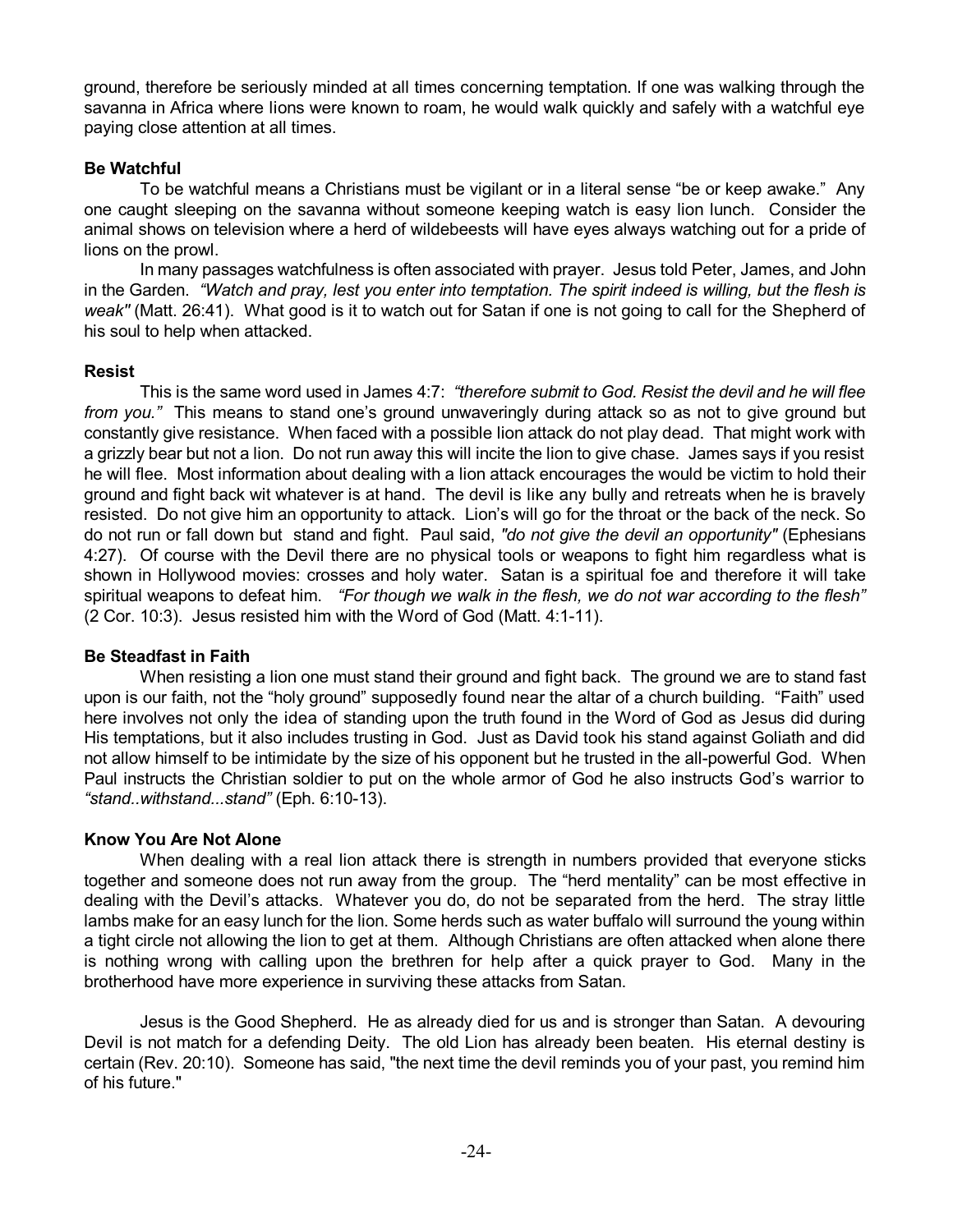# **Questions:**

- 1. How is the Devil referred to in the Bible?
- 2. What is the Devil like a lion?
- 3. What does it mean for a Christian to be sober?
- 4. Why is it important to be watchful?
- 5. How does the Devil react to strong resistance?
- 6. How is one to handle a lion attack? How does this relate to resist an attack from the Devil?
- 7. Upon what do Christian make their stand against the Devil's attacks?
- 8. How does one benefit from the help of fellow-saints during one of Satan's attacks?
- 9. What is to become of the Devil?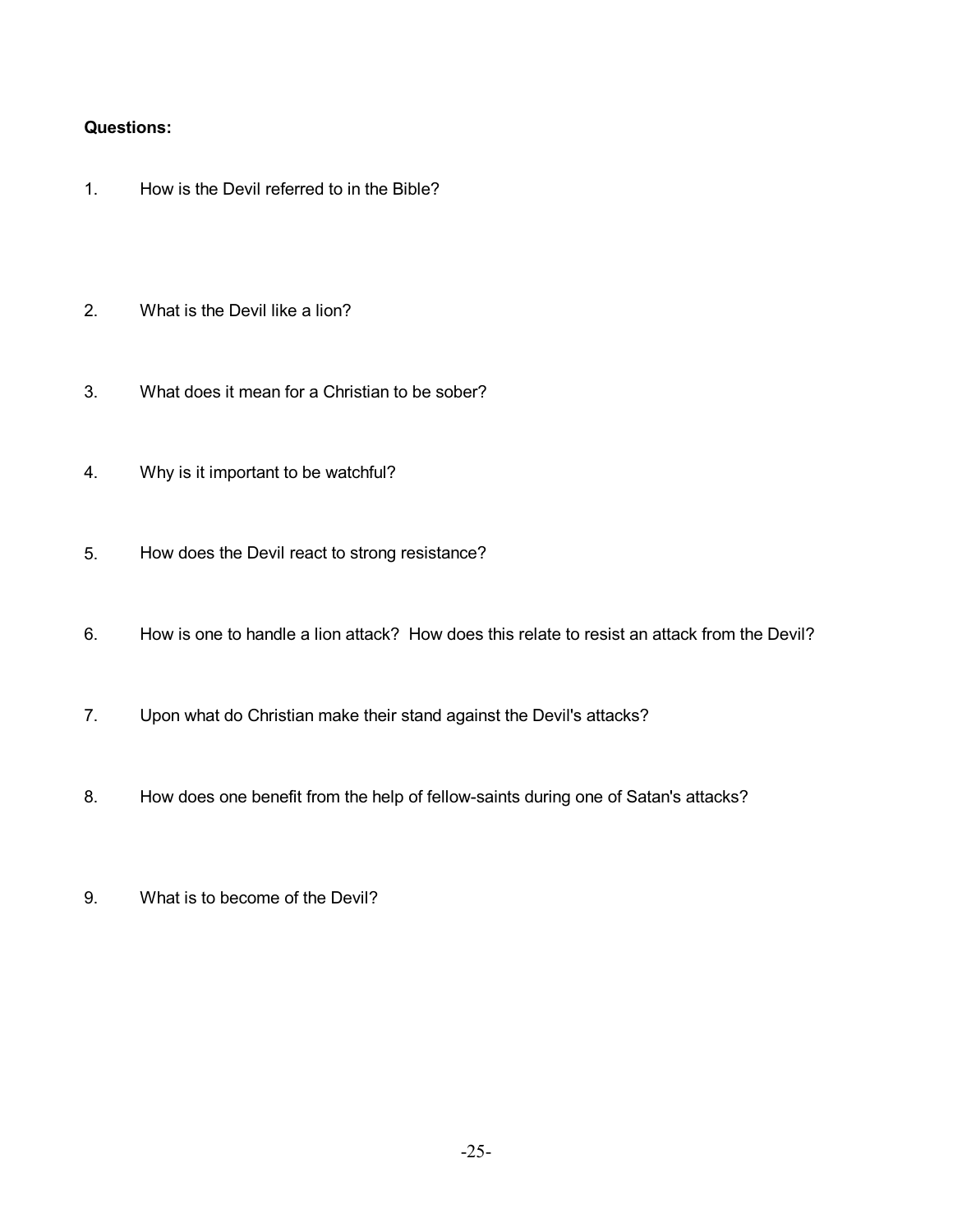# **Peter's Postscript**

1 Peter 5:10-14: 10. But may the God of all grace, who called us to His eternal glory by Christ Jesus, after you have suffered a while, perfect, establish, strengthen, and settle you. 11. To Him be the glory *and the dominion forever and ever. Amen. 12. By Silvanus, our faithful brother as I consider him, I* have written to you briefly, exhorting and testifying that this is the true grace of God in which you stand. 13. She who is in Babylon, elect together with you, greets you; and so does Mark my son. 14. Greet *one another with a kiss of love. Peace to you all who are in Christ Jesus. Amen.*

As some letters end to day with a P.S. so this is Peter's postscript to his first letter. He starts with a benediction and ends with a benediction. In between these blessings are a doxology, purpose for the letter, followed by some greetings to the saints.

# **Benediction: Reward for Suffering**

# **• Suffering Saints Have a God of All Grace**

In 2 Corinthians 1:3 God is called the *"God of all comfort."* Here He is the *"God of all grace."* He does not say "little grace" or "some grace." Our Father is the all adequate, all providing resource of all grace. God's unmerited favor is upon all saints who suffer for Him.

# **• Suffering Saints are Called to Eternal Glory**

This calling to eternal glory is by Jesus Christ for without Him and what He did for mankind there would be no unmerited favor. This passage should be well translated *"having called"* since this calling has occurred in the pass when the saints obeyed the Gospel. In fact, all Christians have been called by the preaching of the Gospel. Therefore the reason saints are saved to so that they could be saved forever in Heaven. Future glory involves present suffering.

# **• Suffering Saints Only Suffer for a Short Time**

The term *"while"* means "of time, a short time, a (little) while" (Thayer 443). This is in contrast to the eternal glory. Suffering in life is temporary while glory after death is eternal. One can look forward to a relatively brief period of suffering following which there will be a never-ending glory.

# **• Suffering Saints will Be Perfected by God**

The following terms are nearly synonymous. All these verbs represent what God has started in us and will continue throughout the future. Yet, God is not being redundant in this list, He has a message to convey in each term used. The word *"perfect"* means to "put into proper condition, complete, make complete" (A & G 418). The term is used of repairing a net or setting a broken bone or repair a storm battled ship. The concept is that of God perfecting the saint throughout the attacks by the Lion and the fiery trials.

# • **Suffering Saints are Established By God**

The word *"establish"* is akin to the root to the term "steadfast." It literally means to set something as firm as granite. God will keep up standing firm and upright and unmoveable during times of suffering and fiery trials.

# **• Suffering Saints Will Be Strengthened by God**

God is able to strengthen us through suffering. When the wind blows hard upon a growing tree it responds by becoming strongly rooted or established and thus stronger. A tree protected from high winds will be uprooted and blown over when exposed to a strong storm. Until we are stronger God will control the level of winds a saint is subjected to in trials. Saints are under the personal protection of God. This is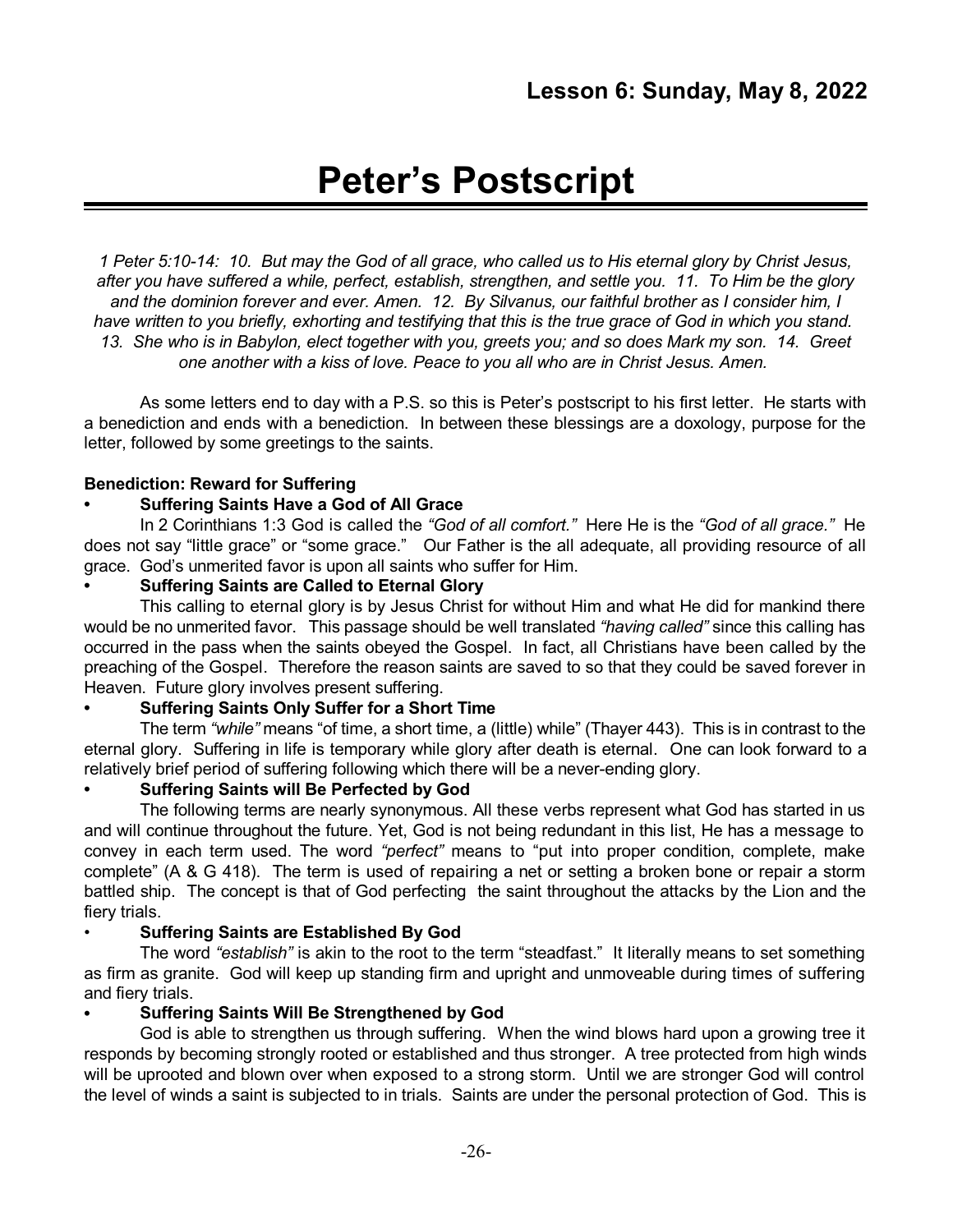seen in who God controls temptation by the Devil. *"No temptation has overtaken you except such as is* common to man; but God is faithful, who will not allow you to be tempted beyond what you are able, but *with the temptation will also make the way of escape, that you may be able to bear it"* (1 Cor. 10:13).

# • **Suffering Saints Will Be Settled by God**

The concept of the Greek architectural term *"settle"* is the laying of foundation upon a rock so as to make the building secure. As in Jesus' parable of the wise man who built is house upon the rock (Matt. 7:24-27).

When the saints endure suffering God will use these to perfect them so that no defect will remain, establish them so that nothing can knock them down, strengthen them against any adverse force, and settle them on a firm foundation from which they will not be moved.

# **Doxology**

Peter uses at this point a doxology to express praise and glory to God for what He has done and can do for the suffering saints. First, he praises God for His eternal glory and second for His eternal dominion. The term for *"dominion"* is the Greek word *kratos* meaning strength, that is, God's over-ruling power. Satan may be the prince of darkness and god of this world, but God is the dominate One. Ultimately He is in control.

# **Purpose in Writing this Epistle**

It appears that this epistle was writing by Silvanus for Peter. Perhaps, the content was dictated to Silvanus. As Daniel is a more formal version of Dan so Silvanus is in reference to the name Silas. This could be the Silas associated with Paul's travels (Acts 15:22-18:5; 2 Cor. 1:19; 1 Th. 1:1; 2 Th. 1:1). He was a prophet and a Roman citizen (Acts 15:32; 16:37).

This letter of Peter contains nearly 2600 words. It is brief especially compared to the Corinthian letters. Yet this small document contains all the information needed to accomplish the purpose of the epistle.

This short epistle contains several exhortations and testimony witnessed by Peter toward the saints. It is one thing to exhort but someone like Peter had firsthand experience with Christ's sufferings and suffering for Him.

Peter mentions the overall purpose in writing this letter to the congregations: so that they can stand in the true grace of God. He wants them to hold their ground. After all, they could fall from grace when faced with the fiery trials and sufferings.

# **Greetings**

The first greetings are from the saints or fellow-elect in Babylon. Some believe that the literal city of Babylon is not meant. Some believe that it is in reference to Peter's wife. However others believe that it is from the church in the city of Babylon because congregations have been referred to with feminine terms (2 John 1:1,13). Frequent disagreement has arisen over whether Babylon is the city of Mesopotamia or a Roman outpost in Egypt near Cairo or figurative reference to Rome. It is believed that John refers to Rome when speaking of Babylon in the book of Revelation. It is possible that Peter was sending greeting from the elect in actual Babylon. There were a number of Jews still living there. The great commentary on the Jewish Law is called the Babylonian Talmud. Josephus issued a special edition of his *Histories* to the Jews in Babylon.

Greetings also are sent from Mark. This may be the same Mark who was the son of Mary who lived in Jerusalem (Acts 12:12) and was a cousin of Barnabas (Col. 4:10). He was rejected by Paul for the second missionary journey, but was with Paul in Rome when the later was a prisoner (Col. 4:10). At the end of his life Paul sent for him (2 Tim. 4:11). The fact that he is referred to as Peter's son could be literal. However, it is most likely meant in the same way Paul refers to Timothy and Titus as his son in the faith (1 Tim. 1:2; 2 Tim. 1:2).

The final greeting is a common one throughout the epistles (Rom. 16:16; 1 Cor. 16:20; 2 Cor. 13:12; 1 Th. 4:26). Every saint is enjoined to greet one another with a holy kiss. It has been said that in the early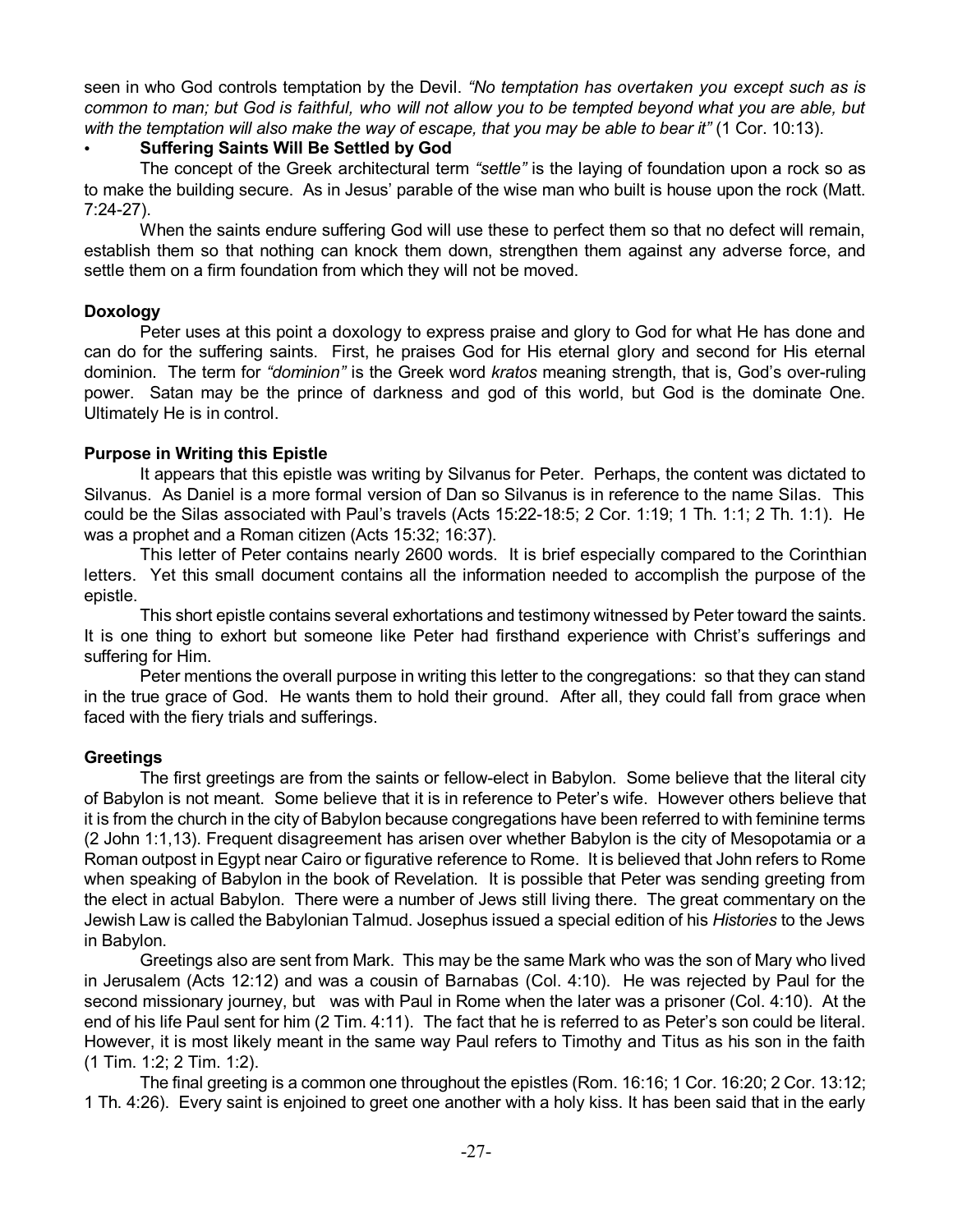church the men kissed men in greeting and women kissed women. Some Christian men of today have used this ancient tradition of greeting for a opportunity for them to kiss all the young sisters in the congregation. However, this kiss is to be "holy" in action and motive. Peter reminds the Christians not to forget to be friendly and compassionate with one another.

# **Benediction of Peace**

Peter closed this epistle with a benediction of peace. A letter which speaks of coming fiery trials and suffering ends with a blessing wishing peace for all the saints who read it.

Ray Stedman wrote, "we come out of suffering either bitter or better." How Christians respond to and handle suffering will determine which one.

# **Questions:**

- 1. How is it that God is the *"God of all grace"*?
- 2. How have the saints been called?
- 3. What does *"while"* indicate here in regard to the saint's suffering?
- 4. What does it mean to be *"perfected by God"*?
- 5. How does God establish a suffering saint?
- 6. How does God control temptations?
- 7. What is a doxology?
- 8. Who was Silvanus and why is he mentioned?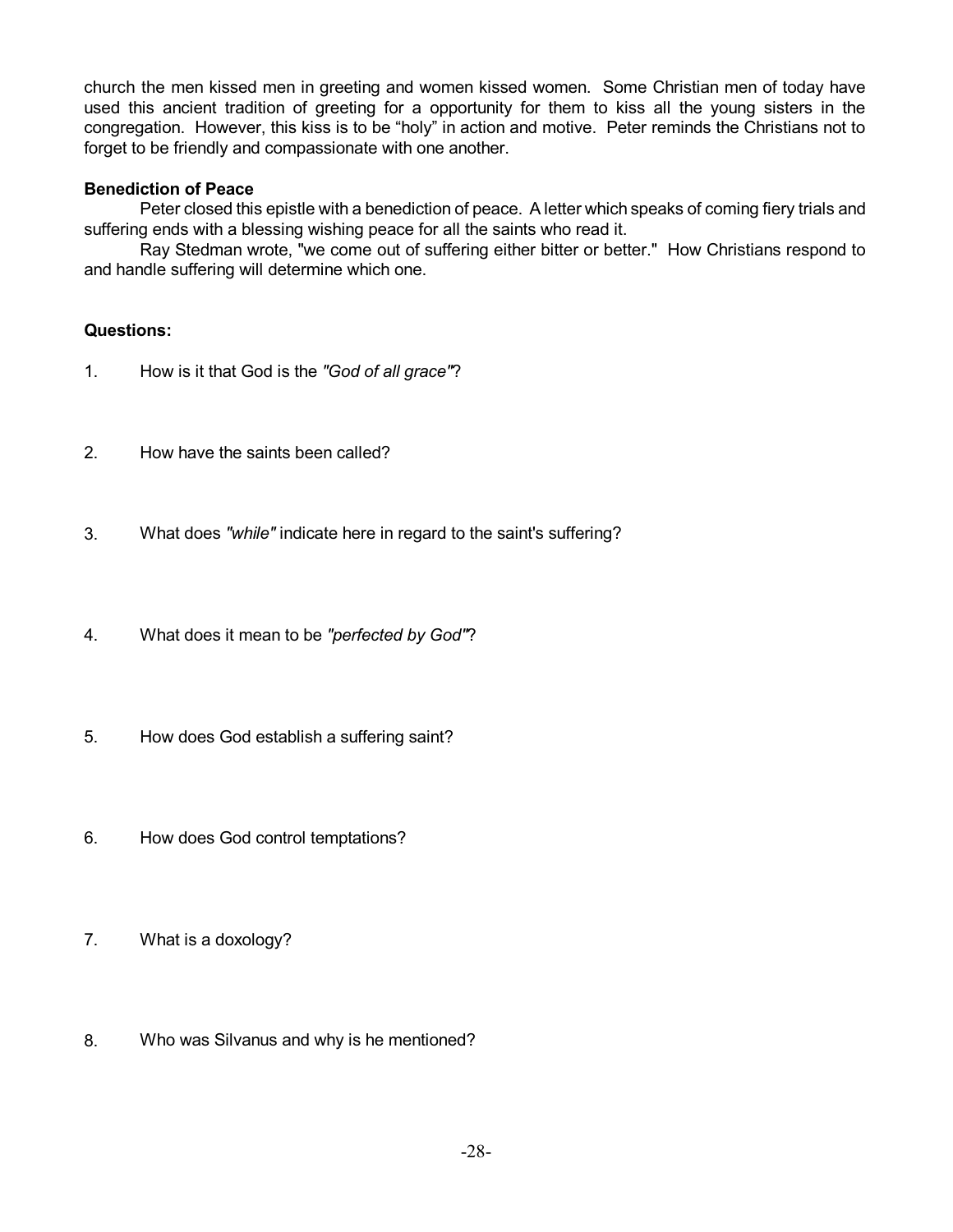- 9. What was the purpose of this letter?
- 10. From where was Peter sending greetings?
- 11. What kind of greeting does Peter encourage among all the saints?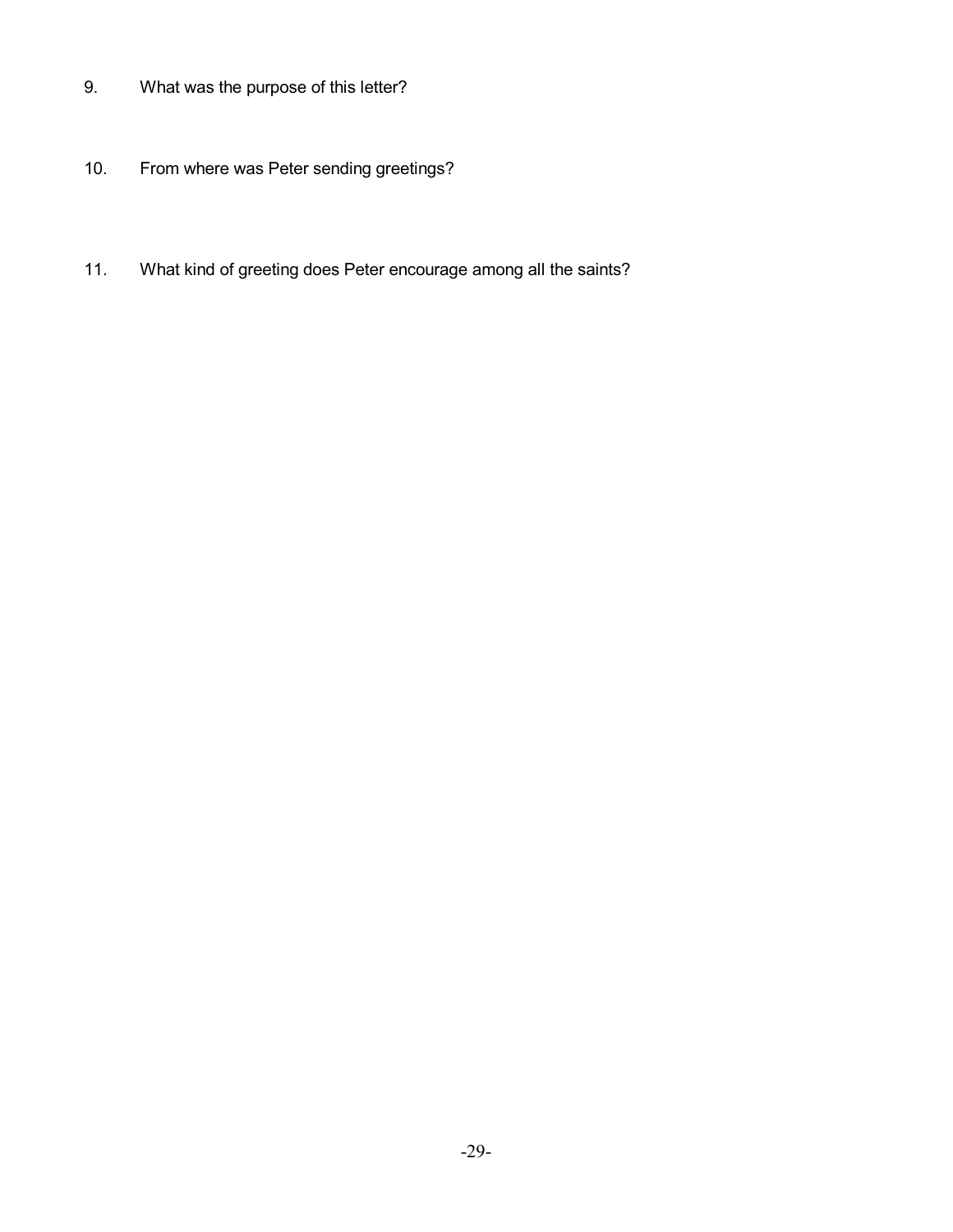# **God's Generosity Through Knowledge**

# **Author**

*2 Peter1:1a Simon Peter, a bondservant and apostle of Jesus Christ,*

#### **Dual Names**

*"Simon"* is the name he was given at birth. *"Peter"* is the Greek name meaning "rock" given to him by Christ. However, he was not solid rock when an early disciple of the Lord. The name was bestowed upon him due to the hopes of the Christ in Peter. This dual designation is done so that no one can mistake who is writing this letter.

From the early days of Christianity some have questioned whether this epistle belonged in the New Testament Canon. Didymus wrote: "It must not be forgotten that this letter is spurious; it may be read in public; but it is not part of the cannon of Scripture" (quoted by Barclay 285). There is also a great distinction between 1 and 2 Peter with regard to vocabulary and style. However, these can be accounted for due to the difference in subject matter. A common word like *"precious"* is found in both letters.

Sufficient internal evidence exist to show that Peter was the author. The author was an eyewitness to the Transfiguration of Jesus. Only Peter, James and John had this privilege (Matt. 17:1f). He makes reference to Jesus' prediction in John 21:18,19 concerning Peter's martyrdom via crucifixion. Furthermore, the writer claims to have had a personal knowledge of Paul and his work (3:15,16).

#### **Bondservant of Jesus Christ**

Peter gives two reasons for his credentials in writing this epistle. Oddly enough he begins by calling himself a slave. Slaves were on the level of domesticated work animals and tools. Many men of God are referred to as slaves or servants of God: Moses (Deut. 34:5); Joshua (24:9); David (Ps. 78:70); Paul (Rom. 1:1; Phil. 1:1); James (1:1); Jude (1:1) and Peter, who had done so before in 1 Peter 1:1.

Peter, like these other prophets and apostles, was truly a slave. He gave up his rights and self and existed for serving Jesus Christ and Him only. He had been purchased by Christ (1 Peter 1:9). He was in total submission to the will of Christ.

#### **Apostle of Jesus Christ**

An apostle was an envoy or ambassador for a king or master. Peter was one of the original twelve. He was sent out with a commission to the world, commissioned to speak the Gospel of Christ, and sent with the authority of the Christ. Who but God would send a slave to be an ambassador to the world. This letter was written by Christ's humble servant and authorized representative.

#### **Date**

It is likely that Peter's first letter was written a few years before Nero's persecution of Christians in Rome and this second one came a few later after the persecution. Thus the date of 67/68 AD will be accepted for this study.

# **God's Generosity Through Knowledge**

2 Peter 1:1b-4: To those who have obtained like precious faith with us by the righteousness of our God and Savior Jesus Christ: 2 Grace and peace be multiplied to you in the knowledge of God and of Jesus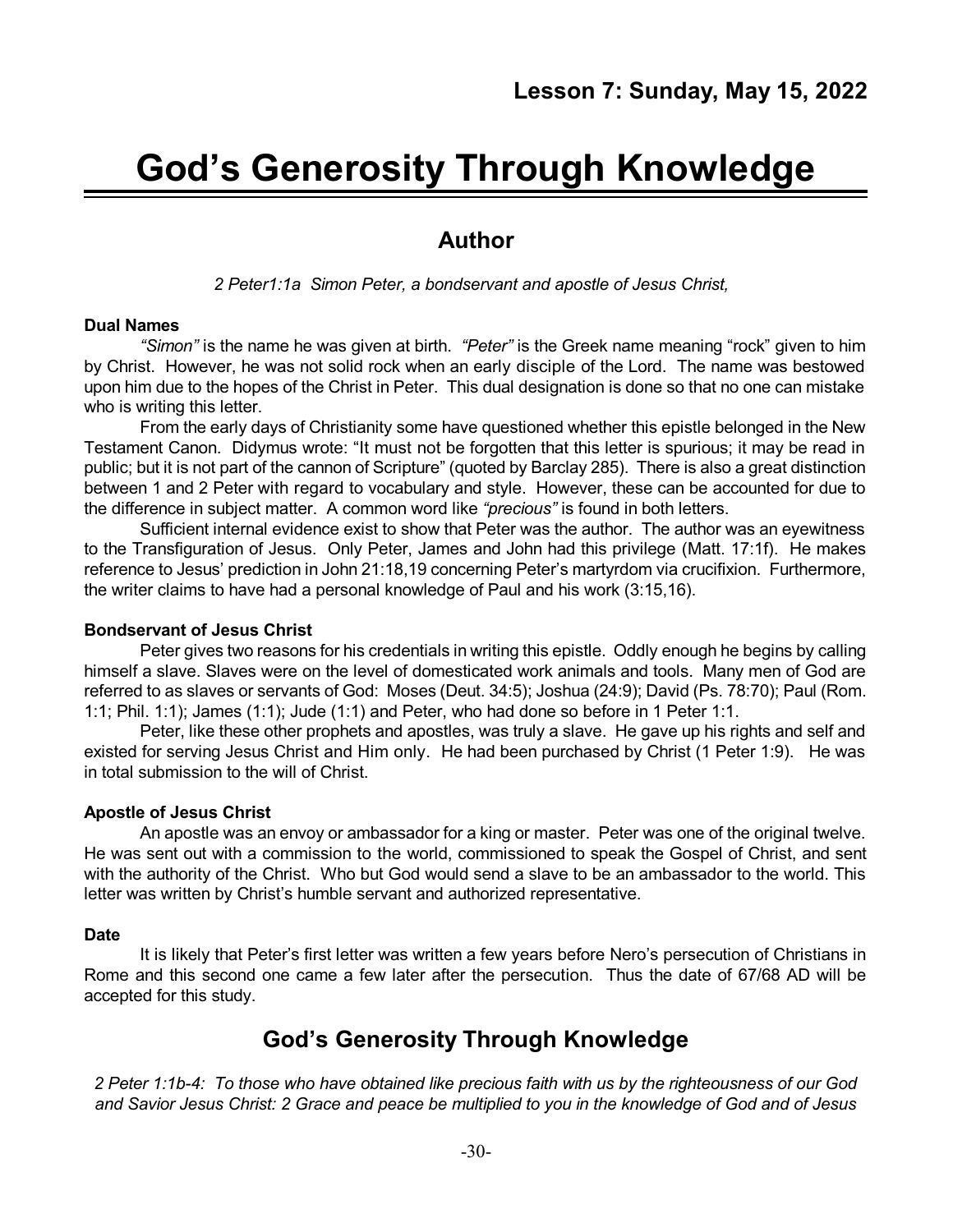our Lord, 3 as His divine power has given to us all things that pertain to life and godliness, through the knowledge of Him who called us by glory and virtue, 4 by which have been given to us exceedingly *great and precious promises, that through these you may be partakers of the divine nature, having escaped the corruption that is in the world through lust.*

# < **God's Justice Allots Precious Faith**

He was an apostle to the Jews, however this letter indicated that the audience may be the same as that of his first epistle in the regions of *"Pontus, Galatia, Cappadocia, Asia, and Bithynia"* (1 Peter 1:1). The churches in these areas most likely included Jews and Gentiles.

It is through the righteousness or justice of God that all had the same faith. The term *"like"* is from the Greek *isotimos* which is akin to the term used in geometry *isoceles* in reference to a triangle with two sides that are equal (iso). The term *isotimos* is a compound of two words meaning "equal" and "honor." Saints share equal honor in the faith. Notice the use of *"with us"* showing that the Christians share the same faith which the apostles had. God is not a respecter of persons. All saints have an equal faith. God does not play favorites for all believers are precious.

The word *"obtained"* comes from the Greek term whose verb form means "to obtain by lot...to receive by divine allotment, obtain" (Thayer 367). God wants all to have precious faith in Christ and has been fair in allowing all men the chance. *"Precious"* is a word common in Peter's epistles. It means that this faith is priceless and beyond value. No one can put a price tag on our faith.

Jesus is clearly referred to by Peter as God in these two verses. Notice only one definite article is used to refer to God and Jesus.

#### < **God Multiplies Grace and Peace**

God not only is just in providing faith for all but He gives *"grace"* (unmerited or undeserved favor) and "peace" in abundance. Jesus promised His disciples, *"peace I leave with you, My peace I give to you;* not as the world gives do I give to you. Let not your heart be troubled, neither let it be afraid" (John 14:27). No saint will have a shortage of these two blessings. However, there is a condition to this abundance of grace and peace. It is only found in the knowledge of Christ. This is not a mere academic acknowledgment of who He is, but a personal, intimate knowledge of Christ. This is a strengthen term for knowledge in the Greek: *epignosis.* It could be translated increasing or full knowledge. The more we come to know Christ the more we will come to experience an abundance of grace and peace.

#### < **God's Power Provides All Life's Provisions**

God generosity continues in that all things with regard to this spiritual life come through His divine power. Spiritual life in this fleshing realm is completely provided for by God. *"Godliness"* is a reverent attitude resulting in doing whatever is pleasing to God. It is demonstrated by the way one worships God and how one behaves in His presence. God's power supply to our lives never gives out. Just think about it: there is nothing that God has not or cannot provide for His children.

Once more these generous blessings come through our personal full knowledge of Jesus. God has provided everything. He has done His part now it is up to the saint to do his part. This Jesus has called us to this godly life. He did so by his "glory." When we know the great majesty of His person as the Son of God, we are encouraged to live godly. When we know the virtuousness of His perfect, courageous life we are compelled to live like Him.

#### < **God's Promises Given**

The Bible is filled with promises. God keeps them all. These are not useless or meager promises. They are *"precious"*, that is, valuable. They are great and magnificent. "Great" is from the same Greek term from which the English "mega" comes. God's promises are mega-promises.

What are these Divine promises? God has promised His children: forgiveness of sin (Acts 2:38); wisdom (Js. 1:5); protection in temptation (1 Cor. 10:13); crown of life (1 Tim. 4:8); etc. Surely, these are too big to measure and too valuable to calculate.

#### < **God's Nature Shared**

These grand and priceless promises have paved the way for the children to be blessed with partaking of the Divine Nature of God. Children of God have been born again into the kingdom of God.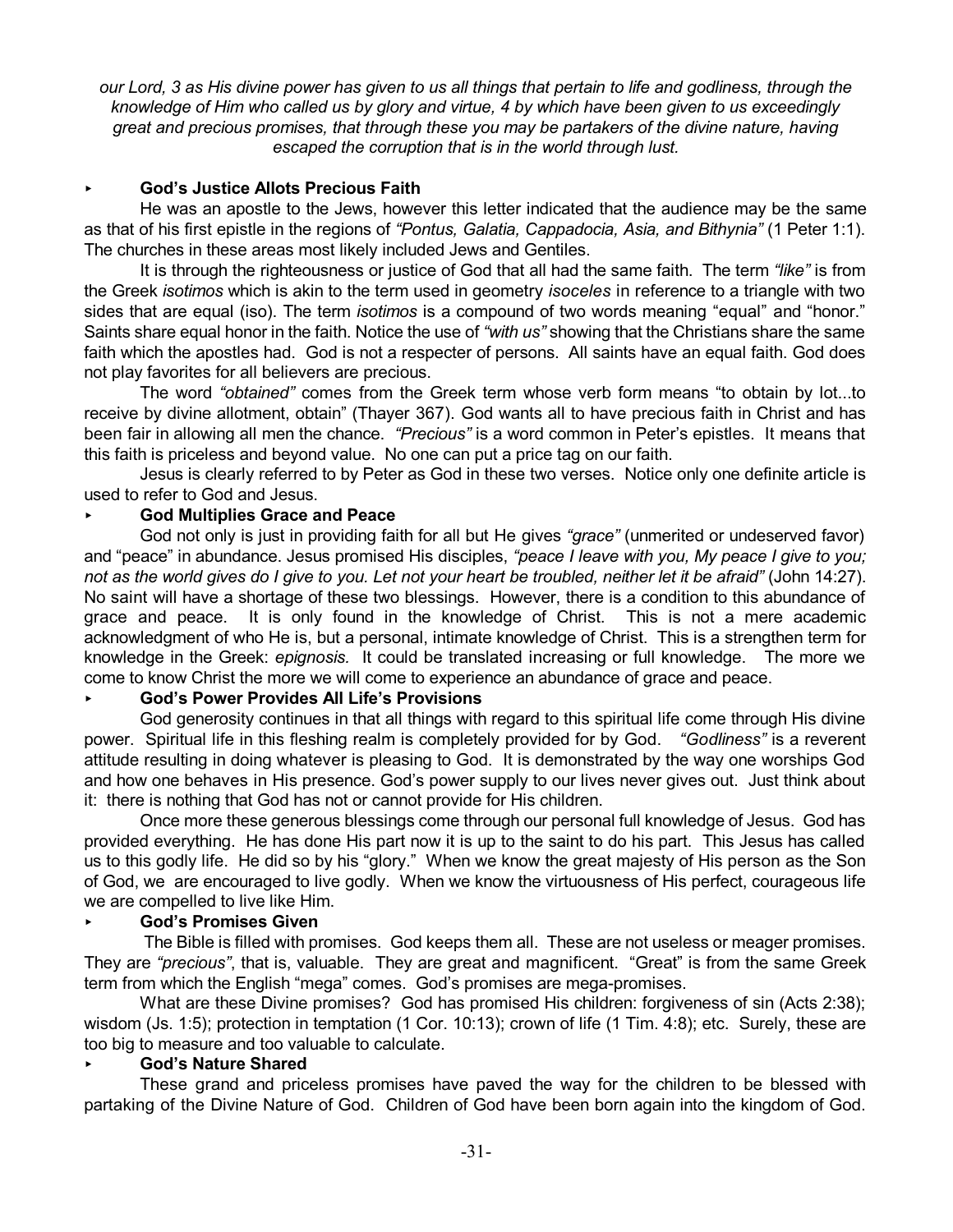Children take on the nature of their parents. A baby eagle has the same nature of its parent in regard to its appetite, behavior, environment, and association. This is why you do not see an eagle eating dirt like a worm, swimming with the sharks, nesting with vultures or gobbling with the turkeys, etc. The term "partakers" is the word for "fellowship." God's promises have resulted in us having fellowship or joint participation in His nature. This is not to say that men will become "god" as taught by some false religions.

# < **God's Protection from Worldly Corruption**

The more a child of God is like his Father, the more He will move away from the corruption of this world. God gave us a nature by which humans have desires. He has given us laws by which to fulfill these desires in a legitimate manner. When the child of God says "yes" to his worldly lusts and "no" to God's Will he becomes corrupted. Being like God can protect one from the inward rottenness and filth. Sin causes one to be dead spiritually. Dead things rot and decay and are defiling. Just as a dead man's body deteriorates and decays so does the soul in sin.

#### **Questions:**

- 1. Who proof is there that Peter is the author of this letter?
- 2. Who all have been referred to as "servants (of slaves) of God"? Why?
- 3. What is an *"apostle"*?
- 4. What date is suggested for this epistle?
- 5. What does *"like faith"* indicate? How is it precious?
- 6. What is to be multiplied to the saints? How are these obtained?
- 7. Through what means does God provide the saints with all things?
- 8. How are God's promises described? What are some of these?
- 9. In what manner does a saint fellowship with the nature of the Divine?
- 10. How does God protect His children from corruption?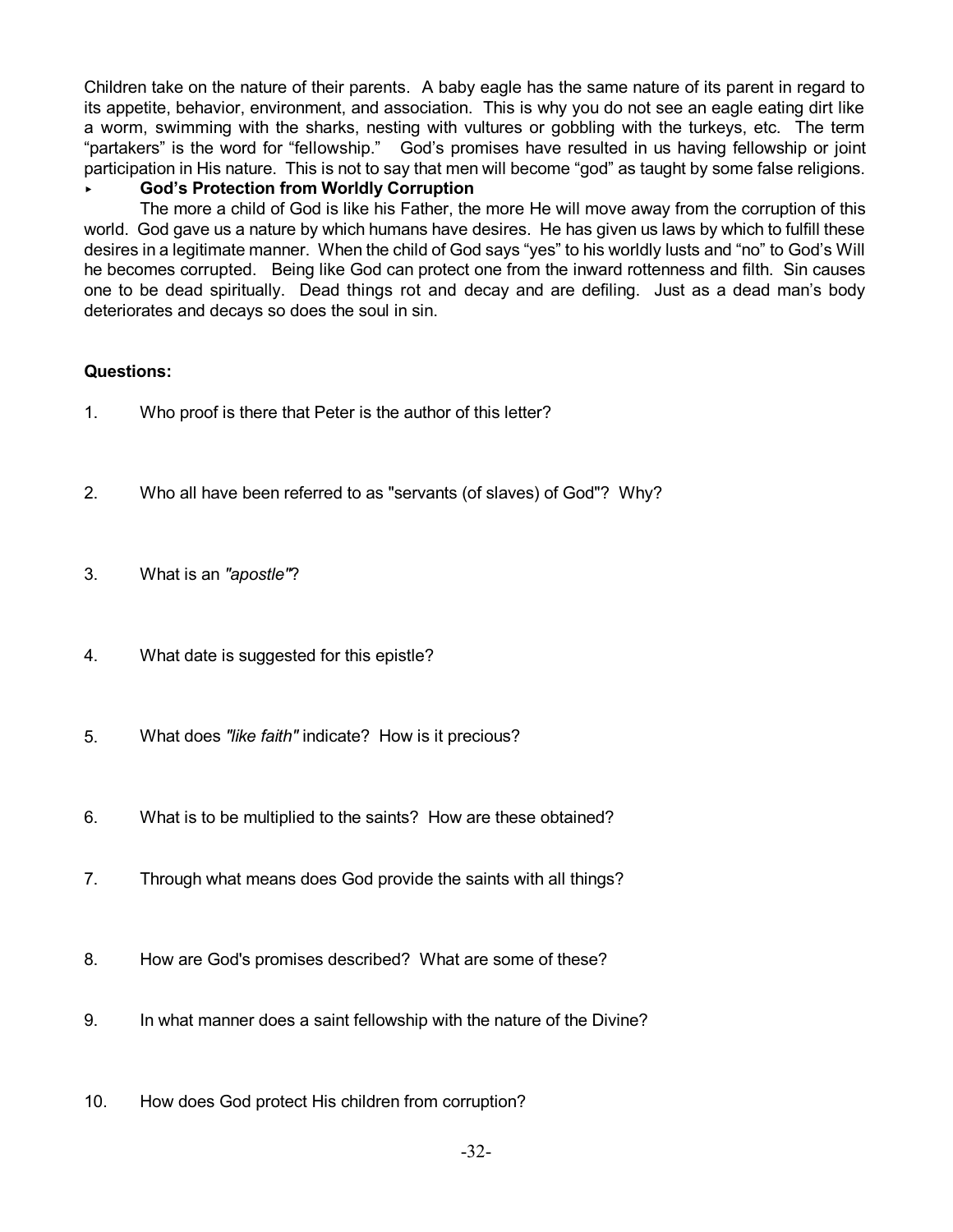# **These Things**

# **Adding These Things**

2 Peter 1:5-7: 5 But also for this very reason, giving all diligence, add to your faith virtue, to virtue *knowledge, 6 to knowledge self-control, to self-control perseverance, to perseverance godliness, 7 to godliness brotherly kindness, and to brotherly kindness love.*

# T **Add With All Diligence**

*"Add"* is a unique term in that it is not associated with math but which the *choregos* or the leader of the chorus or choirmaster. Just as some choruses may have sponsors or booster clubs or benefactors to support them. "In the great days of Athens...citizens who voluntarily took on the duty, at their own expense, of collecting, maintaining, training and quipping such choruses. ...it means lavishly to pour out everything that is necessary for a noble performance. ...it can mean to quip the soul with all the necessary virtues for life" (Barclay 298,299). If the chorus is to function and perform properly they must have certain things before the day of performance. The sponsor must add robes, musical accompaniment, advertisement, venue, etc. Any of these things not provided could result in a poor production.

The necessities which are to be provided to faith must be done with *"all diligence."* These must be added with a sense of urgency. A supplier who will not give everything it takes to get the chorus performance off the ground is not a good supplier. A lazy or misery supplier will construct a poor production for the audience. All of these things added to faith must be operative concurrently.

# T **Add to Faith**

The foundation upon which the saints are to build is *"faith."* Faith is man's response to God's grace. It is a result of him weighing the evidence not seen but heard from the Word (Heb. 11:1; Rom. 10:17). Being a Christian does not involve a static, dead faith but an active, living faith (Js. 2:17-26). It must be more than just belief in a set of facts. Faith must grow and this growth is not automatic.

Lists of virtues or moral qualities were common in the Greek culture. Paul gives a list of the fruits of the Spirit in Galatians 5:22,23 (see 1 Tim. 6:11). These things are added not as steps or rungs up a ladder. Instead, they are like ingredients in a cake. All the right things must go into the mix. Faith is like the bowl. Faith is like a chess board where all the pieces must be brought alongside in their place every time the came is played.

# T **Add Virtue**

The first thing that needs to be added with all sense of urgency to one's faith is *"virtue."* It is from the Greek word *arete*. It means goodness or moral excellence, manliness as in being a real man, courage of a soldier to stand and fight and be heroic regardless of his fear. It is the courage displayed by Peter and John when facing the Jewish leaders who commanded them to stop preaching Jesus (Acts 4:9,20; 5:29).

The Greeks would use this term to describe the heroic deeds by the gods. To the Greek philosophers it involves the highest of moral standards which man only would acquire as a noble idea. Plato uses it often as does the New Testament. A sense of efficiency is seen in the term. Land that is able to produce good crops is said to be virtuous. It is the type of good soil which will allow their faith to grow.

#### T **Add Knowledge**

Knowledge, like faith, is not static. Knowledge is meant to grow and grow. Both faith and knowledge are compatible. Paul mentioned his certain knowledge and absolute trust in Christ in 1 Tim. 1:12b: "I know whom I have believed and am persuaded that He is able to keep what I have committed to *Him until that Day."* It is not the impersonal collection of facts. In 1 Peter 3:7 it is used in the command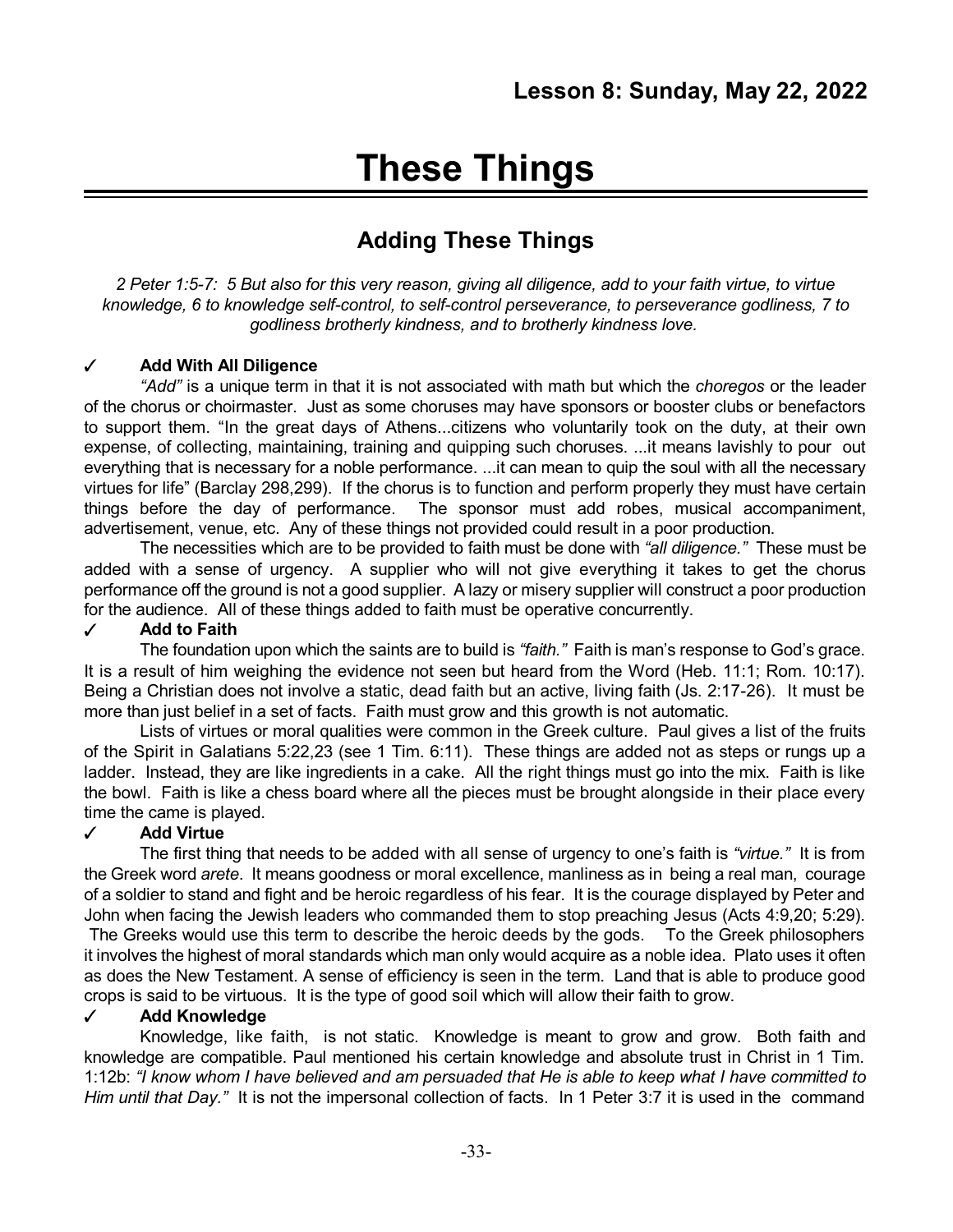for husbands to *"know"* their wives. Christians need to know the facts and know the Lord personally to wisely deal with day to day life. Knowledge enables the saint to discern between right and wrong. To understand the Lord's life and desires well enough to know what Jesus would do.

# T **Add Self-Control**

Solomon wrote, "he who is slow to anger is better than the mighty, and he who rules his spirit than he who takes a city" (Prov. 16:32) and "whoever has no rule over his own spirit Is like a city broken down. *without walls"* (Prov. 25:28). Also translated "temperance" referring to the mastering of desires. Learning to say "no"' to fleshly indulgences even if they are not sinful in and of themselves. Like an athlete in training who gets a grip on his appetites and habits. Paul greatly troubled the Roman Governor Felix when he preached to him about self-control (Acts 24:25). He was living in an adulterous relationship with Drucilla.

#### T **Add Perseverance**

The word *"perseverance"* is the idea of bearing up under a heavy load. It can also be translated "patience" or "steadfastness" or "endurance." With perseverance the Christian will never "give up" or "give in." James claims that trials produce patience (1:2-8). Fidelity in the face of adversity as when Jesus endured the shame and pain of the cross (12:2).

#### T **Add Godliness**

The Greeks of the day often used this term for religion. It is reverence or piety expressed in worshiping God correctly (John 4:23,24). The correct attitude toward God and consequently others. As it in the first and second commandments which are to love God and to love one's neighbor.

#### T **Add Brotherly Love**

Next, Peter tells them to bring along side self-control, brotherly love. This term is from the Greek *philadelphia*. It is a compound term with *philos* meaning an emotional love or feeling of closeness and *adelphos* meaning "brother" which originally means from out of the same womb. Thus Christians are to love each other because we are born of the same seed, the Word of God. Christ set a higher standard for this love of one another. *"A new commandment I give to you, that you love one another; as I have* loved you, that you also love one another. By this all will know that you are My disciples, if you have love *for one another"* (Jn. 13:34,35). Paul wrote, *"be kindly affectionate to one another with brotherly love, in honor giving preference to one another"* (Rom. 12:10). Such kindness to fellow-brethren demonstrates that one has indeed been born of God (1 John 4:20,21; 5:1,2).

# $\checkmark$  **Add** Love

Paul claims that *agape* love is the highest virtue. *"And now abide faith, hope, love, these three; but the greatest of these is love"* (1 Cor. 13:13). "When we have brotherly love, we love because of our likenesses to others; but with agape love, we love in spite of the differences we have" (Wiersbe 439). This love is given to other regardless of the recipient's feelings or the emotions of the giver. Love does not take into account worthiness (Rom. 5:6-8). This is a love that is willing to die for one's enemies. It is the love one has for God that motivates them always to obey every command (1 Jn. 5:3).

As the choirmaster of one's faith the saint creates a melody well pleasing to God and one that will ring throughout eternity.

# **Power of These Things**

2 Peter 1:8-11: 8 For if these things are yours and abound, you will be neither barren nor unfruitful in *the knowledge of our Lord Jesus Christ. 9 For he who lacks these things is shortsighted, even to blindness, and has forgotten that he was cleansed from his old sins. 10 Therefore, brethren, be even* more diligent to make your call and election sure, for if you do these things you will never stumble; 11 *for so an entrance will be supplied to you abundantly into the everlasting kingdom of our Lord and Savior Jesus Christ.*

God has generously supplied the things needed for their precious faith and knowledge. They were to diligently supply that faith so it could grow. Peter refers to the seven moral qualities in verses five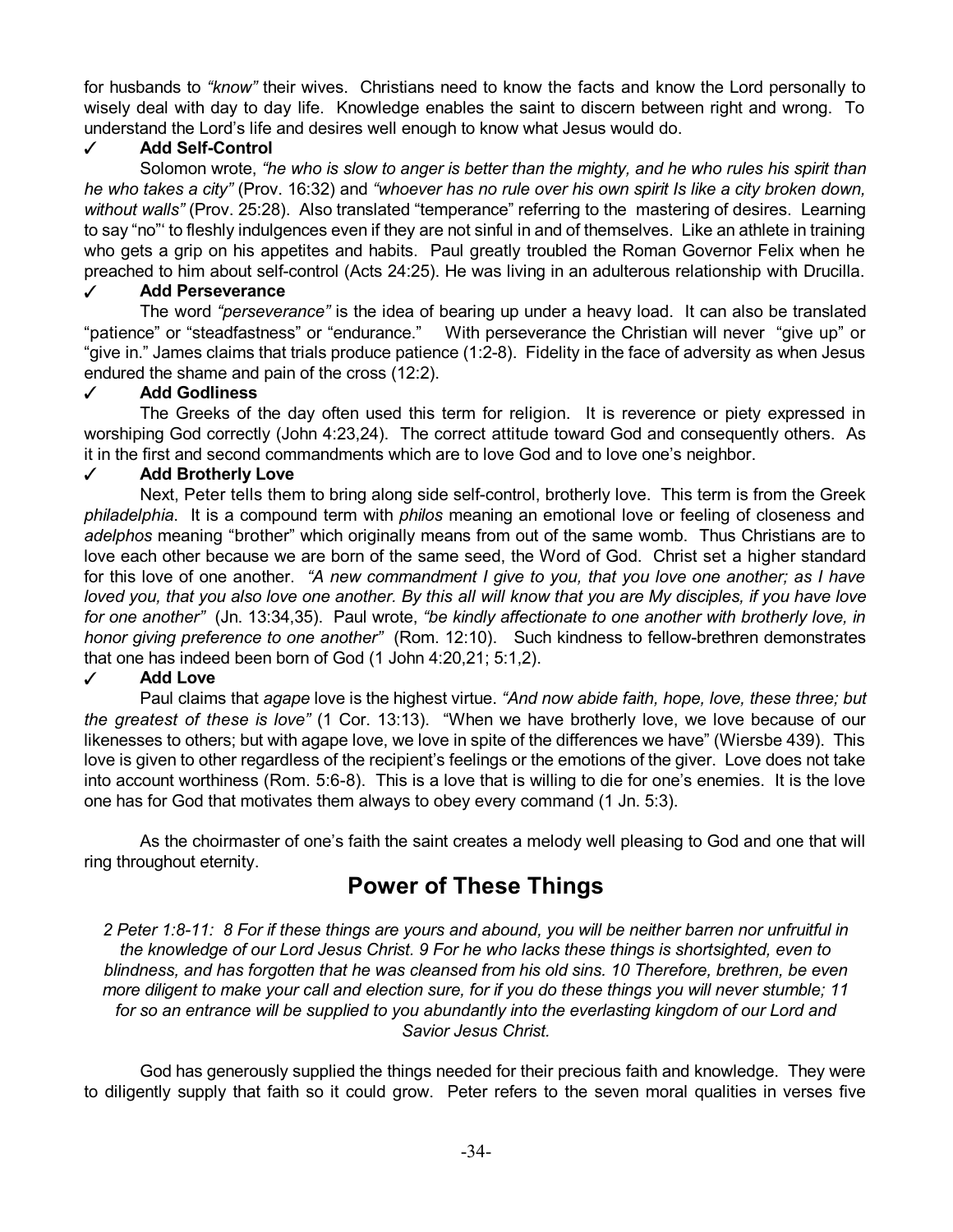through seven as *"these things."* If they have these added alongside of one another and these things have kept on increasing, then several blessing will result. In order to have a strong healthy productive faith it must be continuously supplied with these vital virtues.

# ! **Not Barren**

*"Barren"* is also translated "useless." It is from the Greek *argos* meaning "lazy, shunning the labor which one ought to perform" (Thayer 72). Laziness with regard to spiritual growth equals eternal death. Remember how Jesus curse the barren fig tree?

# ! **Not Unfruitful**

A lack of supplies will put one's faith out of work. Inactive faith is unproductive or *"unfruitful.*" The term is used by Paul in Ephesians 5:11 to refer to the *"unfruitful works of darkness."* In the parable of the sower Jesus tells of the soil which has weeds which will grow up and choke out the word resulting in unfruitfulness. No good deeds can come from a faith has not been well supplied. Faithfully supplying faith results in benefitting from one's knowledge and relationship in Christ (John 15:5,6).

# ! **Not Shortsighted to the Point of Blindness**

The Christian walks by faith, not by sight (2 Cor. 5:7). If his faith is not throughly supplied it will not be able to see. At first he is "short-sighted." In order to counteract his nearsightedness one will squint. A saint who shuts his eyes or blinks may eventually become blind. Satan, the god of this world, wants to blind the Christian (2 Cor. 4:3,4). They are like the church at Laodicean *"poor, blind, and naked."* Spiritual blindness was resolved by faith but with a weak faith it will return. A Christian's spiritual vision can get to the point where he can only see the near and now not the eternal, the carnal not the spiritual. Paul indicated that he was able to maintain good vision by focusing on the thinks ahead and not on the past (Phil. 3:10f).

# ! **Not Forgetful of One's Cleaning from Sin**

The term *"cleansed"* is from the same Greek term from which comes the English words "cathartic." A weak faith fails to remember their purification of sin. A Christian became a believer at the point of obeying God's command to be baptized to wash away his sins (Acts 2:38; 22:16; Mk. 16:16). Peter indicates that a starving faith can deteriorate to the point that one has forgotten that God has cleansed him of his sins. Just like spiritual blindness, a weak faith will cause spiritual amnesia. How could a Christian forget his past condition in sin and the great salvation brought to Him through the love and sacrifice of God's Son? Yet this will be the result of those to do not give their all in keeping their faith plentifully furnished with *"these things."*

# ! **Calling and Election Sure**

Peter again calls the saints to be diligent or zealous as he did in verse five. God has called all men through the preaching of the Gospel to enter into the Kingdom of light out of a kingdom of darkness which left them blind and in sin (2 Thess. 2:13,14). Election is a term which Calvinism has corrupted in order to support the false doctrine that God unconditionally elected specific individuals to eternal life before the world began. God determined that all those who are in Christ will be the elect. God determined or chose the location of election not the individual souls who are to be elected. This passage demonstrates that the individual must to his part to determine the outcome of this calling and election. As Paul wrote, *"therefore,* my beloved, as you have always obeyed, not as in my presence only, but now much more in my absence, *work out your own salvation with fear and trembling"* (Phil. 2:12).

# ! **Never Stumble**

When a Christian has been given every effort to support the outcome of his calling and election as a sure or certain thing, he will by no means *"stumble"* or fall from grace. Yes, a Christian can weaken their faith to the point they fall from grace. Again Paul warned, *"you have become estranged from Christ, you who attempt to be justified by law; you have fallen from grace"* (Gal. 5:4). The idea here is that of one on a journey walking home or marching off to war. As long as he is well-equipped and gives his all, he will not be left behind or fail to arrive at his destination.

# ! **Abundant Entrance into the Eternal Kingdom**

Just as one richly supplies his faith (1:5) and continues to do so abundantly, so a God will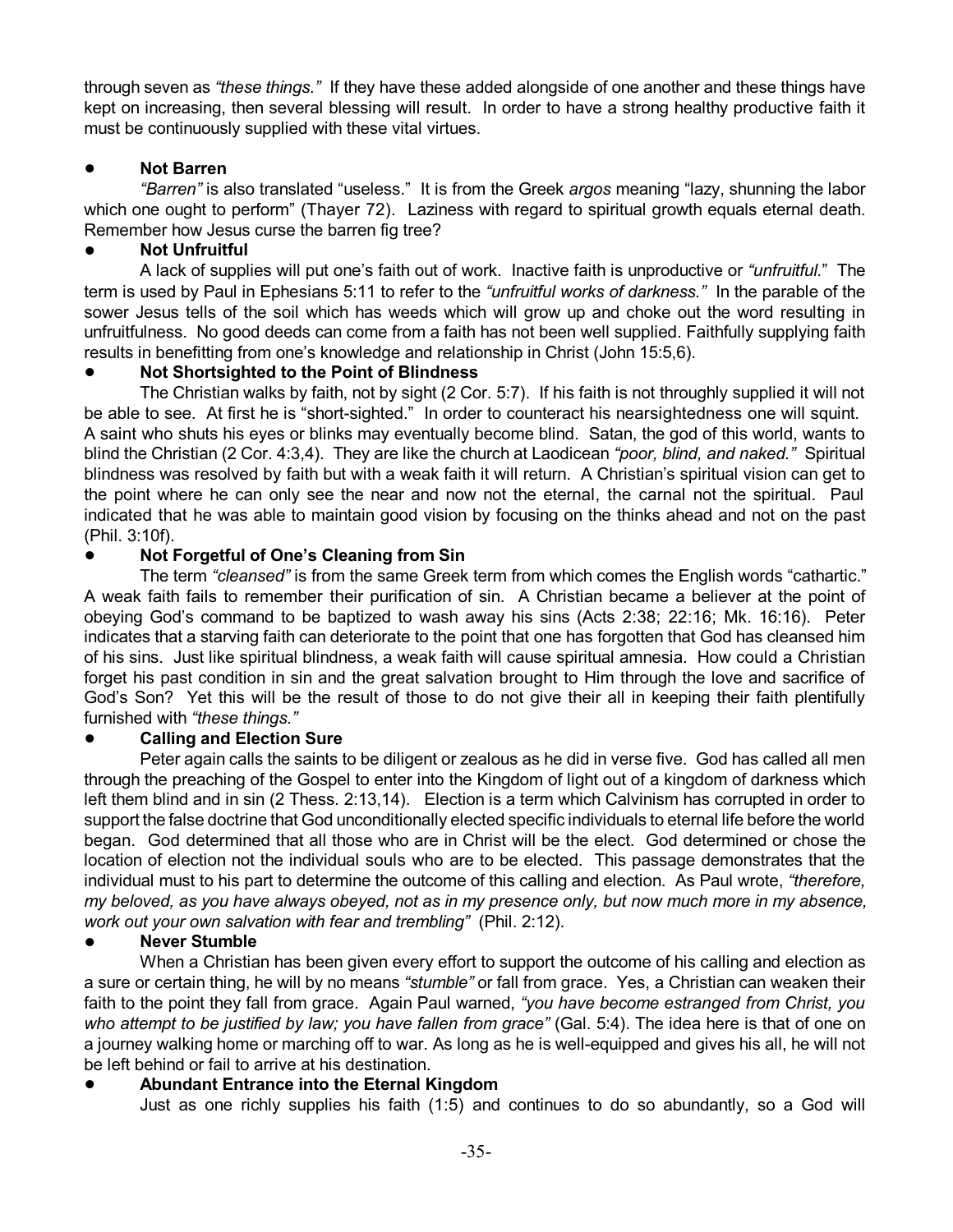abundantly (1:8) supply his entrance into heaven. The Greeks used this expression to show the kind of welcoming home that was given to a crowned athlete or a victorious general and his army. Imagine the welcoming words of God when He tells the faithful at judgment, *"well done, good and faithful servant; you* were faithful over a few things, I will make you ruler over many things. Enter into the joy of your lord" (Matt. 25:21). Such a future should encourage every saint to make every effort.

# **Remember These Things**

2 Peter 1:12-15: 12 For this reason I will not be negligent to remind you always of these things, though you know and are established in the present truth. 13 Yes, I think it is right, as long as I am in this tent, to stir you up by reminding you, 14 knowing that shortly I must put off my tent, just as our Lord Jesus *Christ showed me. 15 Moreover I will be careful to ensure that you always have a reminder of these things after my decease.*

Man can be a very forgetful creature. He needs to be constantly reminded. Much of teaching and preaching is to put people in remembrance of the things they have previously been taught. How many times has a parent rebuked a child by asking, "Haven't I told you a thousand times, not to....?" only to have the child claim, "but I forgot."

# # **Reminding Because of Its Importance**

*"These things"* which are to be diligently supplied to one's faith are way to important to be forgotten. Perhaps this is why God has supplied man with three synoptic Gospels which tell the story of Christ's life, death, and resurrection from three points of view. Remembrance will result in eternal life.

# # **Reminding To Build on Foundation of Knowledge**

A man's memory can be imperfect and selective. Once some truth has been established in their minds and in their way of life it can be forgotten again if no one has reminded them. Peter is not teaching anything new, he is merely wanting to keep refreshing their memories of the truths which has been established in the past.

# # **Reminding To Awake the Lethargic Mind**

The Greek word for *"stir"* is the same used in John 6:18 for a actions of a storm. It is the idea of awakening or arousing. Lazy minds which do not rehearse these things will soon forget them.

# # **Reminding Because Life is Short**

Peter refers to his life on earth as a soul inhabiting a tent (2 Cor. 5:1,2). On earth a Christian is like a nomad who pitches his tent here and there as he is just passing through. Peter knew he was going to die. He may have not known exactly when, but he did know how. It was coming *"shortly"* meaning it was imminent. Jesus told John, *"'most assuredly, I say to you, when you were younger, you girded yourself and* walked where you wished; but when you are old, you will stretch out your hands, and another will gird you and carry you where you do not wish.' This He spoke, signifying by what death he would glorify God" (John 21:18,19). Some believe the language here implies imprisonment ending in crucifixion. Eusebius records the tradition that Peter at his request was crucified upside down (Ecclesiastical History, 3:1,30).

# # **Reminding To Teach Future Generations**

Peter uses the word *exodus* translated here *"decease."* He was about to exit this world, yet he wants to continue to remind them of the promise land. God gave Israelites the Passover feast to remind them year by year of their exodus out of Egypt. Just as a weak faith can result in one forgetting they were cleansed of their sins, so Peter wants to leave them with something so they will always remember their deliverance out of sin as he is to be delivered out this world.

The word *"ensure"* is the same as *"diligence"* in verse five. Peter will do his part as he has demanded that they do their part in strengthening their faith. Whether or not one remembers Peter is not as important as one being reminded of the knowledge of Christ. Peter desire for future generations to be reminded of "these things" has been fulfilled in the preservation of his epistles in the New Testament. After all, "this letter" was written to them as a way of reminder (3:1).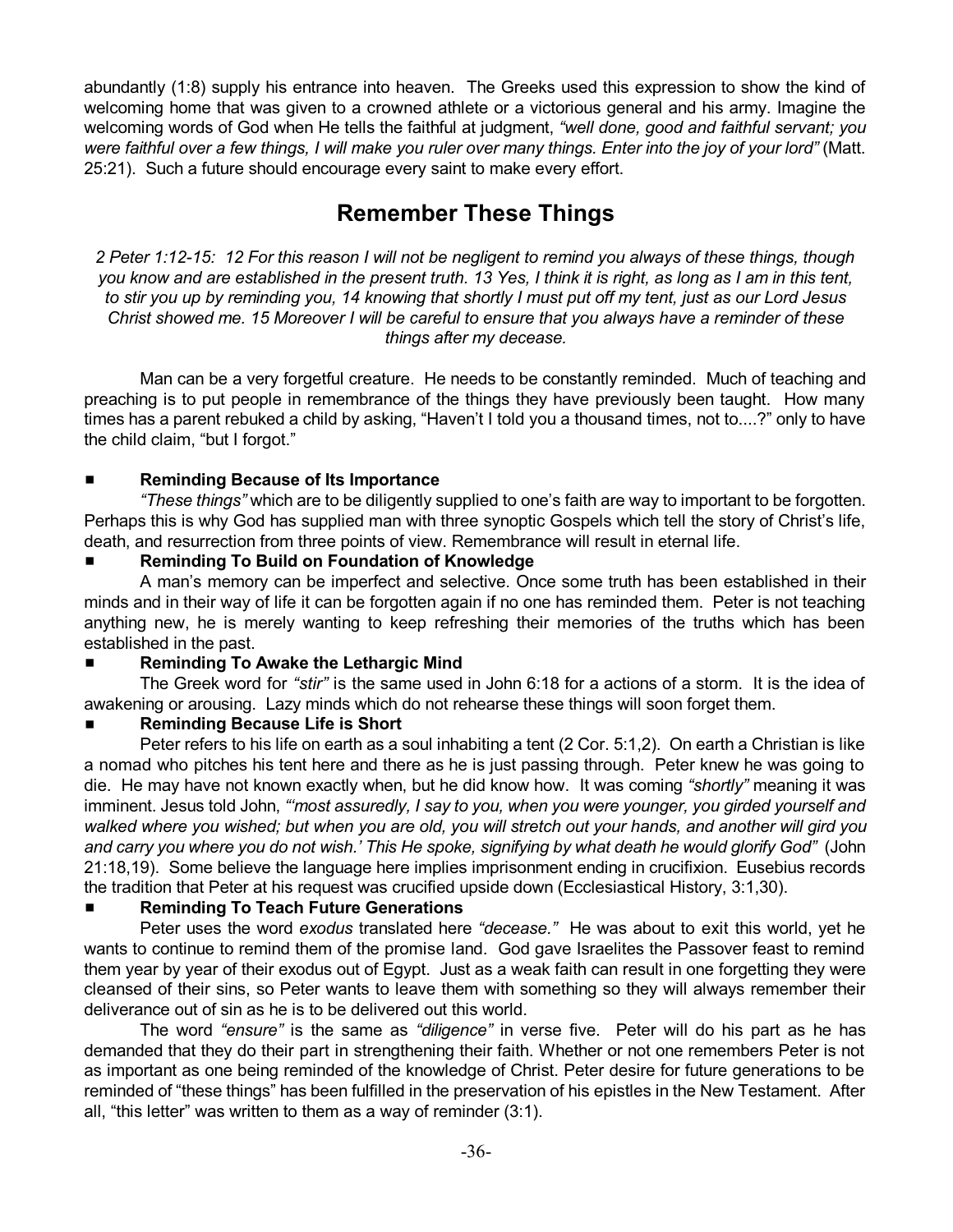Often bankers will wonder whether their financial investments will pay off in the future. Those students going to college may be concerned that at their tuition and diligent study will one day land them a good job and help further their career. A man will start a business and work hard and give it his all and then something beyond his control will destroy everything he worked for. There is one thing in this world that if you work diligently and supply it liberally, it will pay off for all eternity: faith.

## **Questions:**

- 1. What does "add" mean in this context?
- 2. What is the foundation upon which these things are to be supplied?
- 3. Matching:

| virtue         | а. | courageous moral excellence                           |
|----------------|----|-------------------------------------------------------|
| knowledge      | b. | giving ones best to others without regard to feelings |
| self-control   | c. | bearing up under a heavy load                         |
| perseverance   | d. | affectionate feelings toward another                  |
| godliness      | е. | personal understanding of something or someone        |
| brotherly love | f. | reverent attitude toward God                          |
| love           | g. | mastery over desires                                  |

- 4. What does *"barren"* mean?
- 5. T F Peter says that a healthy faith is blind.
- 6. When did their cleaning take place?
- 7. How are saints "called" and what is their "election"?
- 8. When Peter says they will *"never stumble"* is he teaching "once saved, always saved"? Explain.
- 9. What does the word *"stir"* imply?
- 10. What did Peter know about his death? Why did this motivate him to remind the saints?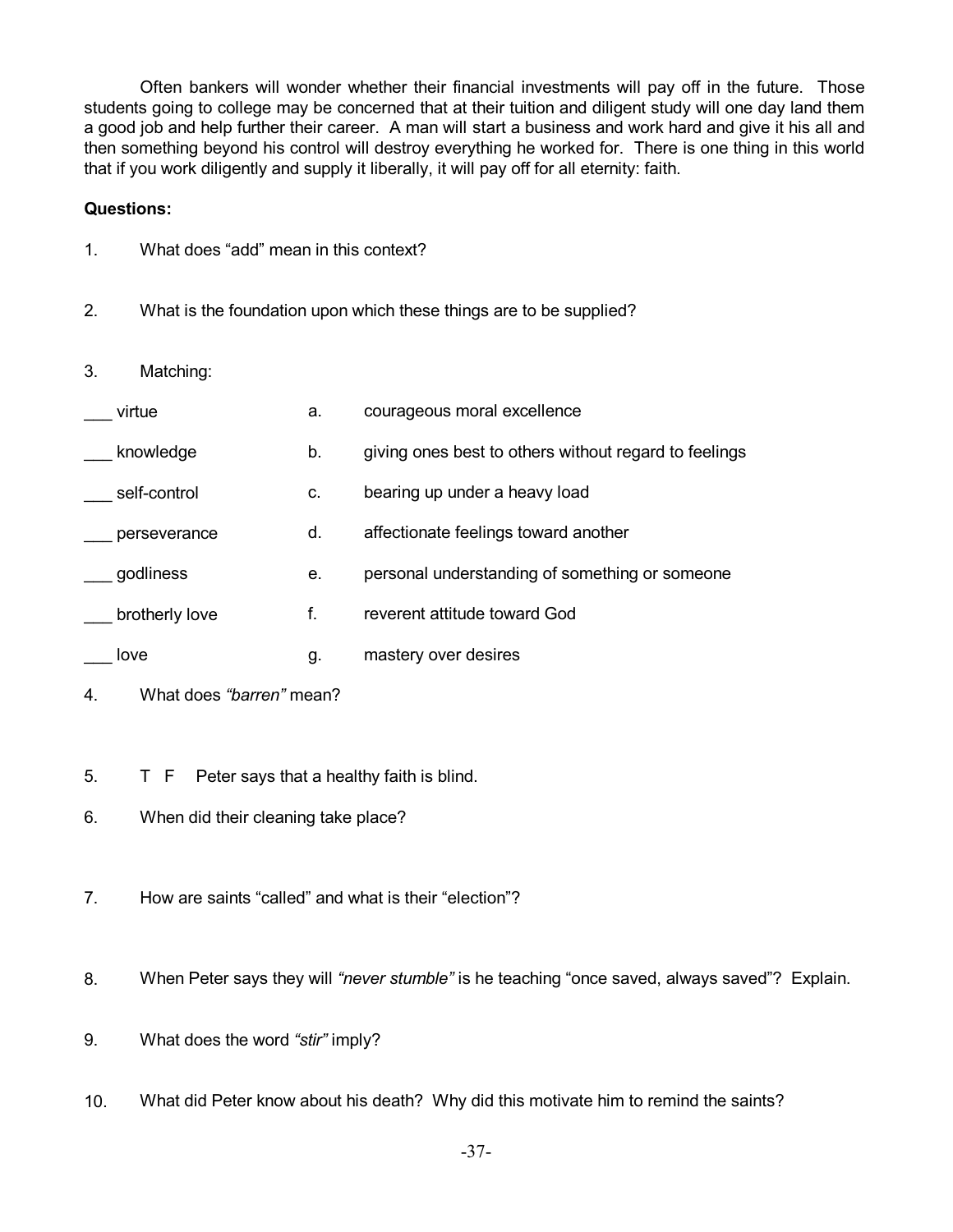# **Knowledge Through Scripture**

*2 Peter 1:16-22: 16 For we did not follow cunningly devised fables when we made known to you the* power and coming of our Lord Jesus Christ, but were eyewitnesses of His majesty. 17 For He received from God the Father honor and glory when such a voice came to Him from the Excellent Glory: "This is *My beloved Son, in whom I am well pleased." 18 And we heard this voice which came from heaven* when we were with Him on the holy mountain. 19 And so we have the prophetic word confirmed, which you do well to heed as a light that shines in a dark place, until the day dawns and the morning star rises in your hearts: 20 knowing this first, that no prophecy of Scripture is of any private interpretation, 21 for prophecy never came by the will of man, but holy men of God spoke as they were moved by the Holy *Spirit.*

Peter had just expressed the great need for constant, continual reminders of the truth to the saints. Now he introduces the reason for this need with the term *"for."* 

# < **Scripture is Not From Myths**

The written words are not a collection of fables or myths (from the Greek word *muthos* from which the English term *myth* is derived). The Gospel is not just a *"cleverly devised"* or sophisticated fabrication of from talented human minds. It is true that there were fabricated stories in connection with the events recorded in scripture. Many of the Jewish apocryphal and psuedopigraphal writings of the Jews and Gnostic writings of the second and third centuries such as The Gospel of Thomas are of this sort. Paul warned both Timothy and Titus to avoid these. *"Nor give heed to fables and endless genealogies, which cause disputes rather than godly edification which is in faith. ... But reject profane and old wives' fables, and exercise yourself toward godliness"* (1 Timothy 1:4, 4:7). *"And they will turn their ears away from the truth, and be turned aside to fables"* (2 Tim. 4:4). *"Not giving heed to Jewish fables and commandments of men who turn from the truth"* (Tit. 1:4). In fact, the term *"fables"* is always used to denote something negative in the New Testament. Many liberal scholars have attacked the divine inspiration of the Bible by making such claims. The Bible is not fiction. It is not on the level of the mythology of the Greeks and Romans. Its is not a made up story like that of the writing of Mark Twain or Charles Dickens. This does not mean that it does not use various figures of speech known as fables or hyperboles.

# < **Scripture is Preached**

Peter and the rest of the inspired writers have preached the *"power and coming of"* Christ. The *"power"* of Christ is most likely His miraculous birth, ministry, resurrection, and ascension. The *"coming"* is in reference to the second coming. These too are not to be regarded as fiction.

# < **Scripture is From Eyewitness Accounts**

Removing the scriptures from the genre of fiction one must give veracity for it being a recording of factual events. Peter mentions that the source of the information written in scripture is not from second hand material. He mentions the Transfiguration where he along with James and John were eye-witnesses of that great event. It is recorded by the synoptic Gospels in Matthew 17:1-8; Mark 9:2-8; Luke 9:23-36).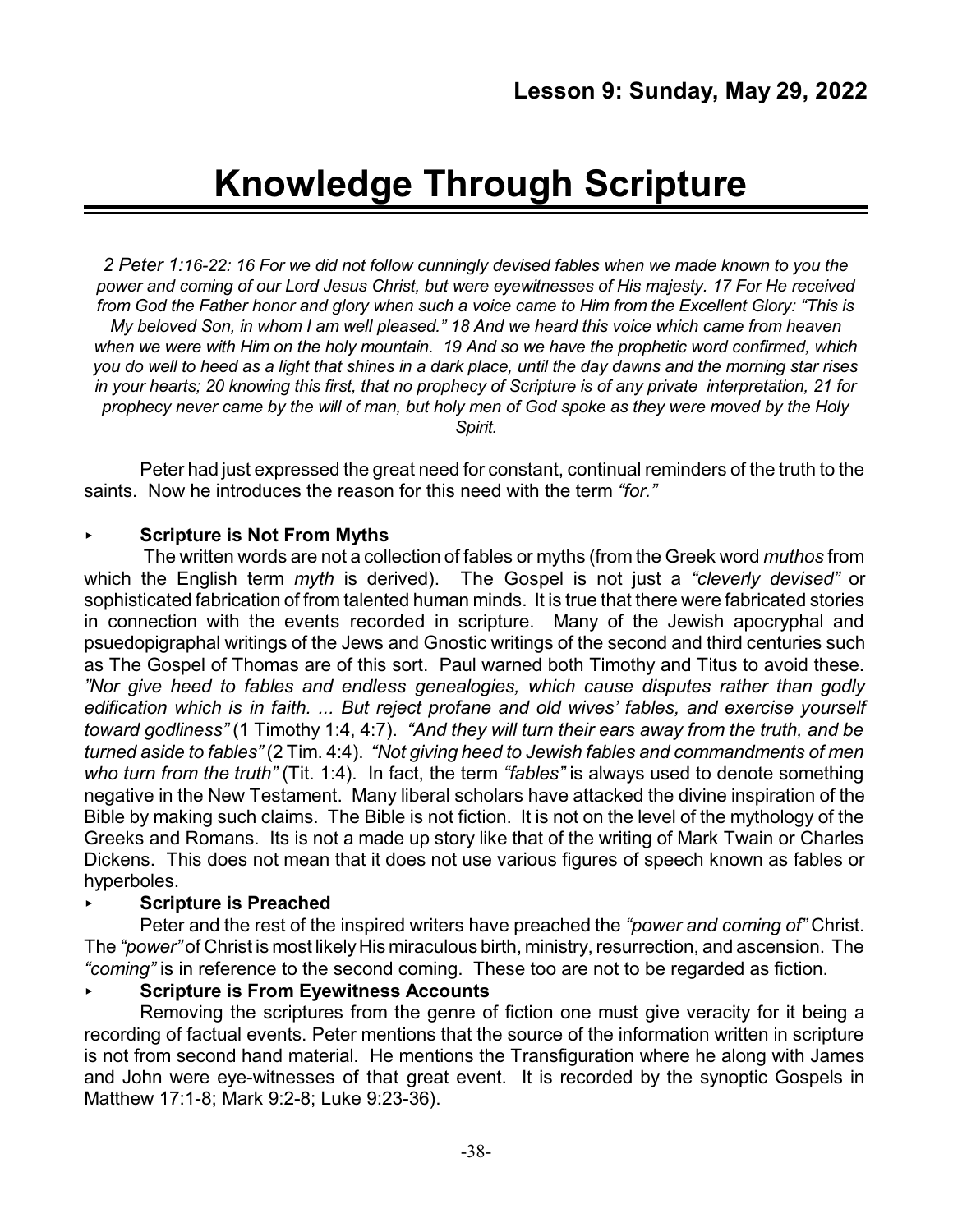The disciples saw with their eyes the Lord's majesty, glory, and honor. *"He was transfigured before them. His face shone like the sun, and His clothes became as white as the light"* (Matt. 17:2). *"His clothes became shining, exceedingly white, like snow, such as no launderer on earth can whiten them"* (Mark 9:3). These were not given to Jesus from men but came from God the Father. The *"majesty"* is the divine nature of Jesus as God. The *"glory"* of this event was seen as a brilliant light shone upon Christ. Jesus was seen with the Old Testament greats Moses and Elijah. Moses representing the Law and Elijah the prophets. Jesus fulfilled all that the Law and the prophets wrote about Him (Lk. 24:27). Jesus is greater than these two. He was given the "honor of one who outranks others, pre-eminence" (Thayer 624). He is the Son of God and no one else has His status or radiant splendor.

# < **Scripture is From Divine Witness**

Not only was Peter and others eye-witnesses but also ear-witnesses of the glory and deity of Christ. This event clearly demonstrated that Jesus was the Son of God. Be sure to note that Peter was not the only one who saw and heard the events on the mountain. Whereas one disciple may have a hallucination but not three men seeing and hearing the same vision at the same time.

The voice the disciples heard from heaven was from God the Father referred to here as *Excellent Glory*. He said, *"this is My beloved Son, in whom I am well pleased. Hear Him!"* (Matt. 17:5b). God also spoke of His relationship and approval of Jesus when He said about Christ baptism, *"You are My beloved Son, in whom I am well pleased"* (Mark 1:11).

The mount where the Transfiguration is said to have taken place is either Mt. Tabor or Mt. Hermon according to scholars. Mark said they went *"up a high mountain"* (9:20). Mt. Hermon is more likely since it is only fourteen miles from Caesarea Philippi where the prior events of the Gospel of Matthew had just taken place.

# < **Scripture is Sure**

Not everyone had the privilege of both seeing and hearing the events of the Transfiguration. This by no means keeps the readers of the scriptures from having confidence in the truthfulness of the Gospel message. There is also the testimony of the prophetic words recorded in the Old Testament. It contains over three hundred prophecies about the Coming Christ. It is beyond belief that one mere man could ever have fulfilled all of these in a short life time. Such a feat would be mathematically and logically impossible.

# < **Scripture is to Be Studied**

Since the scriptures are so sure the saints should pay attention to them. This is not a mere academic approach to the scriptures where a scholar uses the Bible as a mere textbook. Instead it is to be used as a guide book for living a spiritual life on earth and a road map to get to heaven.

# < **Scripture is Shining**

The phrase *"as a light that shines"* uses the Greek term *phosphoros* for *"light."* It is used to describe the *"day star"* or "Morning Star" a reference to Venus which is really a planet not a star. It is so called because it precedes the rising of the sun. The term is also used by the Greeks in reference to their kings. The darkness of the heart can be exposed by the light of the Word, this will take place until a "day star" shines within the heart. Some believe this to be a reference to the Second Coming of Christ. However, it is more likely that it refers to the effect of Christ as the light bearer enlightening the dark heart. The Bible has the ability to dispel the darkness of ignorance and sin within the heart. As the Psalmist wrote, *"Your word is a lamp to my feet, and a light to my path"* (Ps. 119:105).

# < **Scripture is Not Humanly Conceived**

*"Knowing this first"* tells the students of scripture that the very first thing they must understand about the Bible is its actual source.

Is Peter forbidding and student or reader of the scriptures to use their own intellect in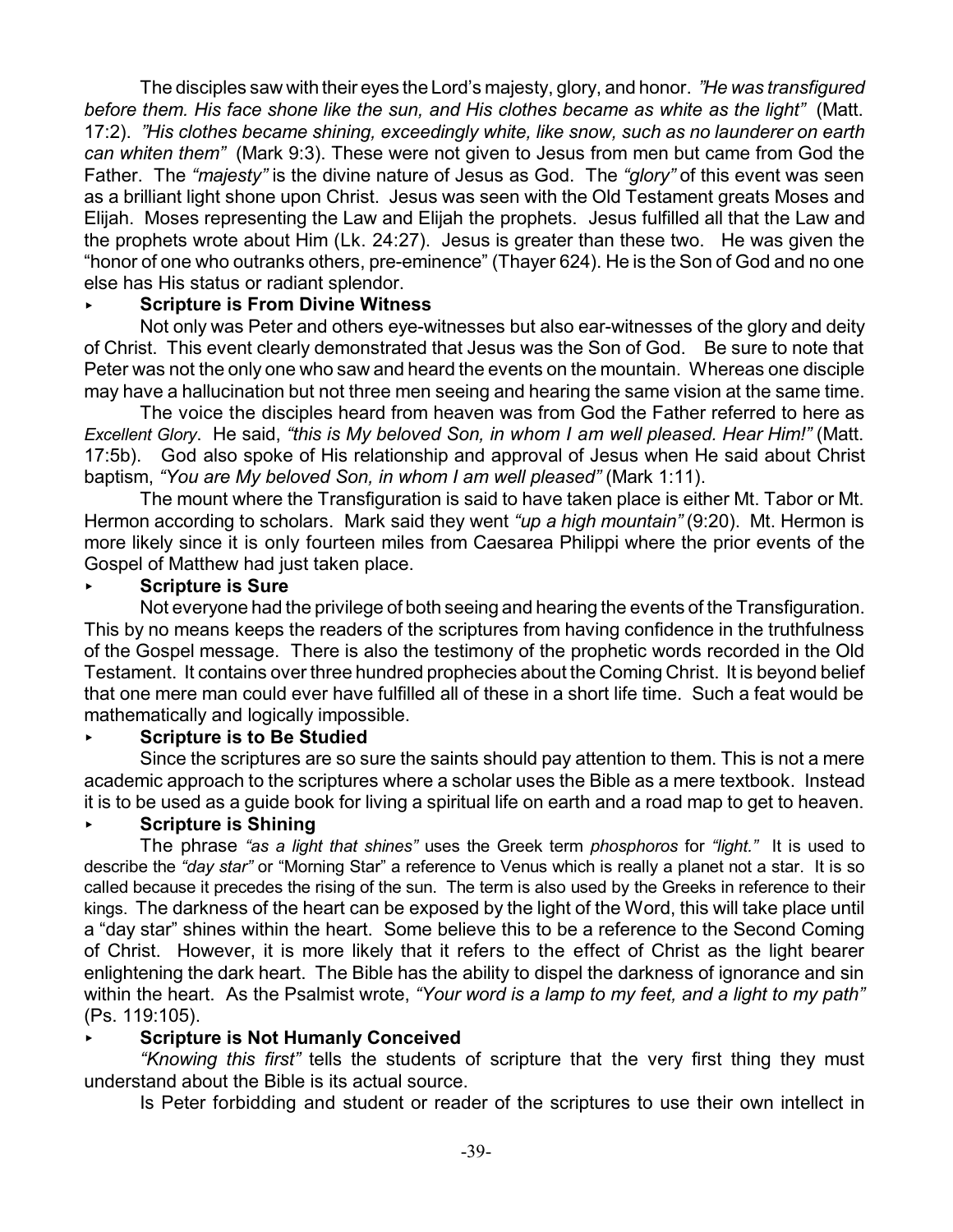reaching a determination concerning the thought a certain passage is teaching? The Catholic church uses this very passage to teach that no one has the ability to understand using their own intellect any passage of scripture. They must rely upon the church or pope in order to understand the meaning of any scripture. This issue is the subject of discussion in a Knights of Columbus booklet: "Can any intelligent person read and interpret and understand for himself? ...the answer is definitely 'No?'" (The Bible is a Catholic Book 22). Peter is not prohibiting Bible Study in fact he had just encouraged them to pay attention to the scriptures.

The word *"private"* is from the Greek *idias* meaning *"one's own."* The Greek term *epilouseos* is translated here as *"interpretation."* This is a most unfortunate translation of the word, not that it is inherently the wrong word, but that its conveys' the wrong meaning to most readers. Some thus take this passage to teach one not to study the scriptures so as to explain the meaning. If the Holy Spirit wanted Peter to convey this meaning, he would have chosen the Greek words *disnoigo* or *diermeneuo.* Instead Peter used the Greek term *epilysis.* is the idea of a loosening or unloosening. The idea is the revelation of God's Word. Man did not come up with the written words by on his own. God revealed these words to him so he could write them down. The word *"is"* shines light of this misunderstanding. It means to become or spring into being. The point of the passage is not forbidding someone from reading and being able to communicate what it means, but to show that the source of every scripture is from God.

Verse twenty-one makes the meaning of *"private interpretation"* very clear when it says: "*for prophecy never came by the will of man*." In fact, this is the very indication of a false prophet. *"Thus says the Lord of hosts: 'Do not listen to the words of the prophets who prophesy to you. They make you worthless; They speak a vision of their own heart, Not from the mouth of the Lord'"* (Jer. 23:16). Consider Balaam who sought to be rewarded with the gold from the King of Moab by prophesying a curse upon the children of Israel. He wanted to proclaim a curse, but God would only permit him to speak a blessing.

# < **Scripture is Spirit Given**

The Greek word for *"Spirit"*in this passage is from the Greek word *pneuma* meaning "wind." Paul wrote, *"all Scripture is given by inspiration of God"* (2 Tim. 3:16a). The Scripture are inspired (*theopneustos* meaning literally, God-breathed). The term moved is used by Luke in Acts 27:15,17 to show how the wind would move a ship in across the water by filling its sails. The Holy Spirit acts as the breath of God in moving the prophets to write down the very words God wanted in the scriptures. This is the *Plenary-Verbal Theory* of inspiration. All the parts and words of the Bible are from the direction of God through the guidance of the Holy Spirit. Therefore, the Bible contains no false teaching even in regard to historical, scientific or prophetic statements. Paul describes the process of the revelation of the Word or mystery of God's plan of salvation in the Gospel. *"By which, when you read, you may understand my knowledge in the mystery of Christ), which in other ages was not made known to the sons of men, as it has now been revealed by the Spirit to His holy apostles and prophets"* (Eph. 3:4,5).

God did not used man as if he were some kind of mechanical robotic recorder lack a mind or personality of his own. Using the writing ability and experiences and vocabulary of the writer God authored through the Holy Spirit the very words used in scripture. The fact that the Bible is The Book is because of its overall unity. All forty writers over 3500 years in three languages wrote down the sixty-six different books by the guidance of one Author. This is why the Scripture are certainly trustworthy as the very Word from God.

# **Questions:**

1. T F Scriptures are not fables or myths. All the stories and statements of the Bible are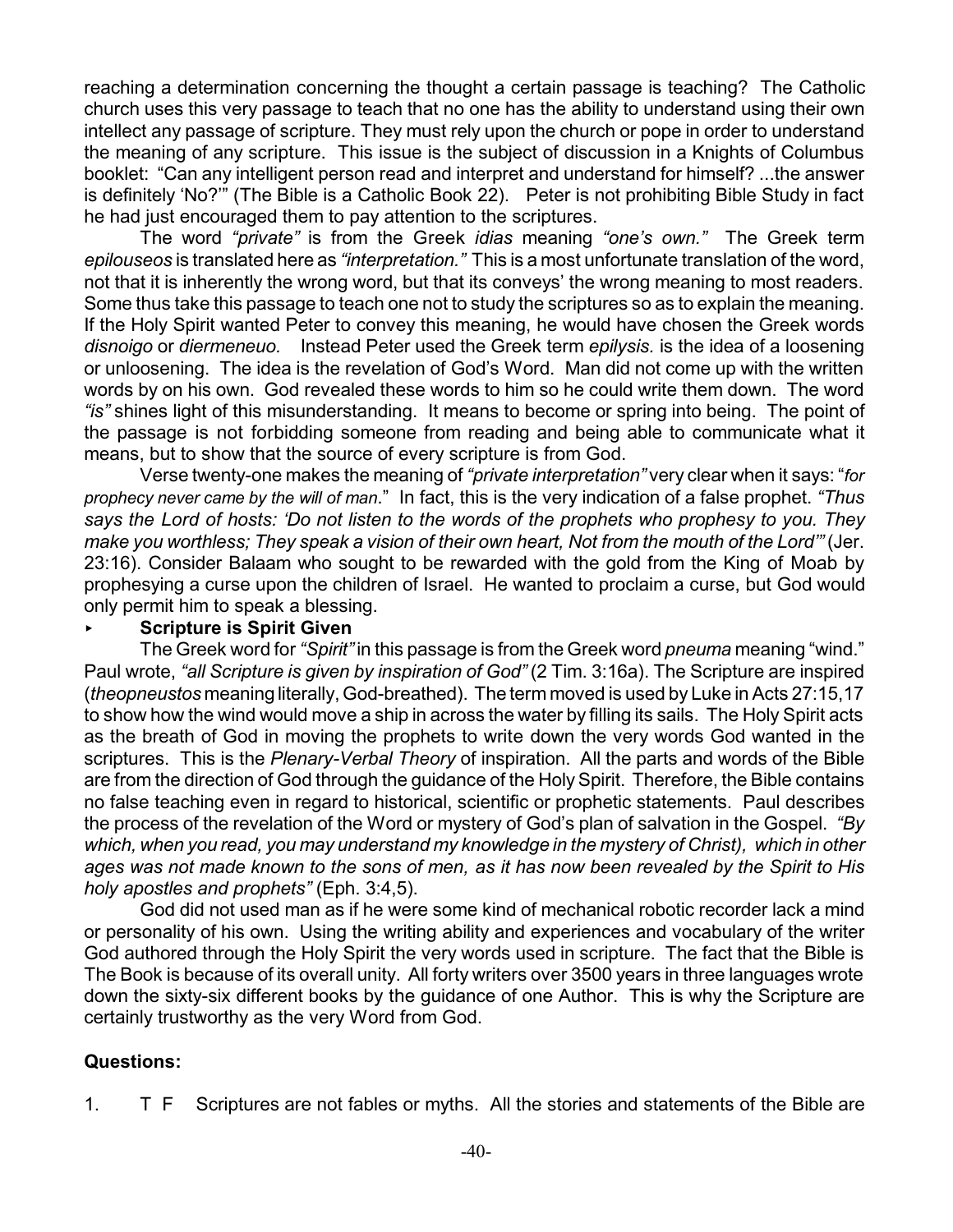based on factual events.

- 2. Who was at the Transfiguration of Jesus?
- 3. What does "honor" mean as it is applied here to Jesus?
- 4. What did the disciples hear at the Transfiguration?
- 5. In what way is the prophetic word "sure"?
- 6. How is it that scriptures shine like the Morning Star?
- 7. Is Peter forbidding and student or reader of the scriptures to use their own intellect in reaching a determination concerning the thought a certain passage is teaching?
- 8. What does the phrase "private interpretation" mean?
- 9. How did the *"Spirit"* move the prophets?
- 10. What is the *Plenary-Verbal Theory* of inspiration?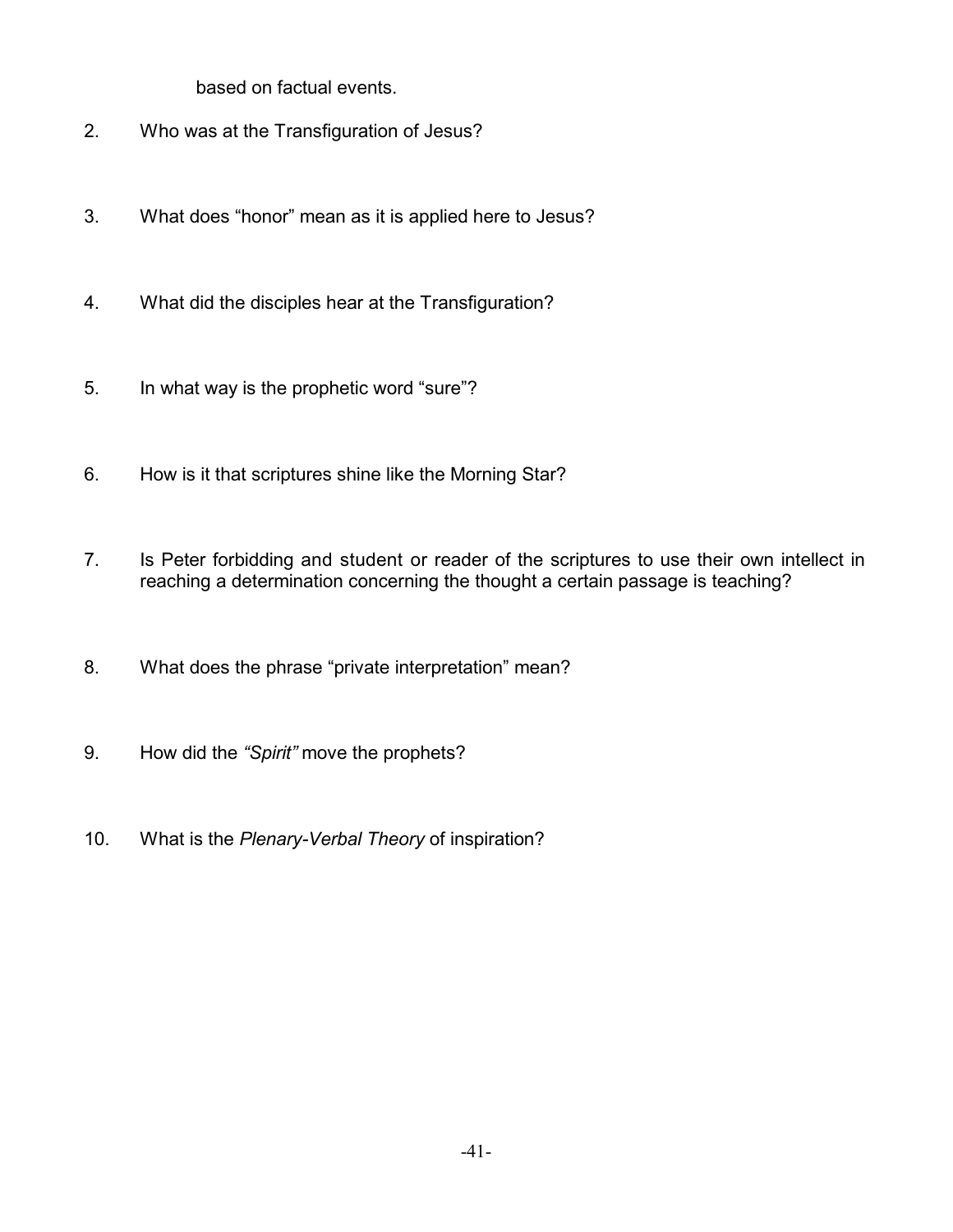# **False Prophets Will Not Profit, Part 1**

This epistle along with Jude gives use one of the most explicit details concerning the disposition of false prophets and the most graphic description of the destruction of false teachers.

# **False Prophets' Characteristics**

2 Peter 2:1- 3a: 1 But there were also false prophets among the people, even as there will be false *teachers among you, who will secretly bring in destructive heresies, even denying the Lord who bought them, and bring on themselves swift destruction. 2 And many will follow their destructive ways, because of whom the way of truth will be blasphemed. 3 By covetousness they will exploit you with deceptive words;...*

# ! **Existing Throughout History**

False prophets have always been a problem for God's people. The Israelites had to be careful. They were among themselves and others arose from paganism. The Law is filled with warnings concerning false prophets and the need to expose and execute them (Deut. 13:1-5; 18:20-22).

# ! **Operating Among the Churches**

As Paul warned the elders of Ephesus at Miletus there will arise in the congregation and even among the elders, false teachers. *"For I know this, that after my departure savage wolves will come in among you, not sparing the flock. Also from among yourselves men will rise up, speaking perverse things, to draw away the disciples after themselves"* (Acts 20:29-30). Peter is concerned with those teachers who are in the midst of the congregations, many of them were members.

# ! **Smuggling In Divisive Opinions**

These *"heresies"* were personal choices or opinions. The phrase *"secretly bring in"* is from a Greek work meaning "to smuggle." This is parallel to what is said in Jude 1:4. False teachers will rarely expose their true intentions. They sneak in their opinions and place them along side the Truth as if they belong. Anyone who falls for this trick and accepts these opinions of men as Truth will be brought down to utter ruin. They can be so destructive because they are so divisive. These teachers come in and encourage the members to pick sides when it comes to opinions.

# ! **Denying the Lord's Redemption**

The word *"bought"* could just as well be translated "redeemed." This shows that not only are these false teachers operating within the congregation of believers, but they have been redeemed like the rest of the congregation (1 Peter 1:19). A lord or master would redeem a slave and set him free. The extreme continual denial of these false prophets is seen in the ingratitude of not recognizing the great grace shown to the former slave by the master or lord.

# ! **Bringing Swift Destruction**

Although the destruction of the false teachers will not be immediate it will certain come and its suddenness may take them by surprise. This swift destruction Peter illustrates later with the judgment of the Flood coming upon the antidulivians *"and as it was in the days of Noah, so it will be also in the days* of the Son of Man: They ate, they drank, they married wives, they were given in marriage, until the day that *Noah entered the ark, and the flood came and destroyed them all"* (Luke 17:27,27). He also exemplifies this sudden destruction with the example of Sodom and Gomorrah *"likewise as it was also in the days of* Lot: They ate, they drank, they bought, they sold, they planted, they built; 29 but on the day that Lot went *out of Sodom it rained fire and brimstone from heaven and destroyed them all"* (Luke 17:28,29).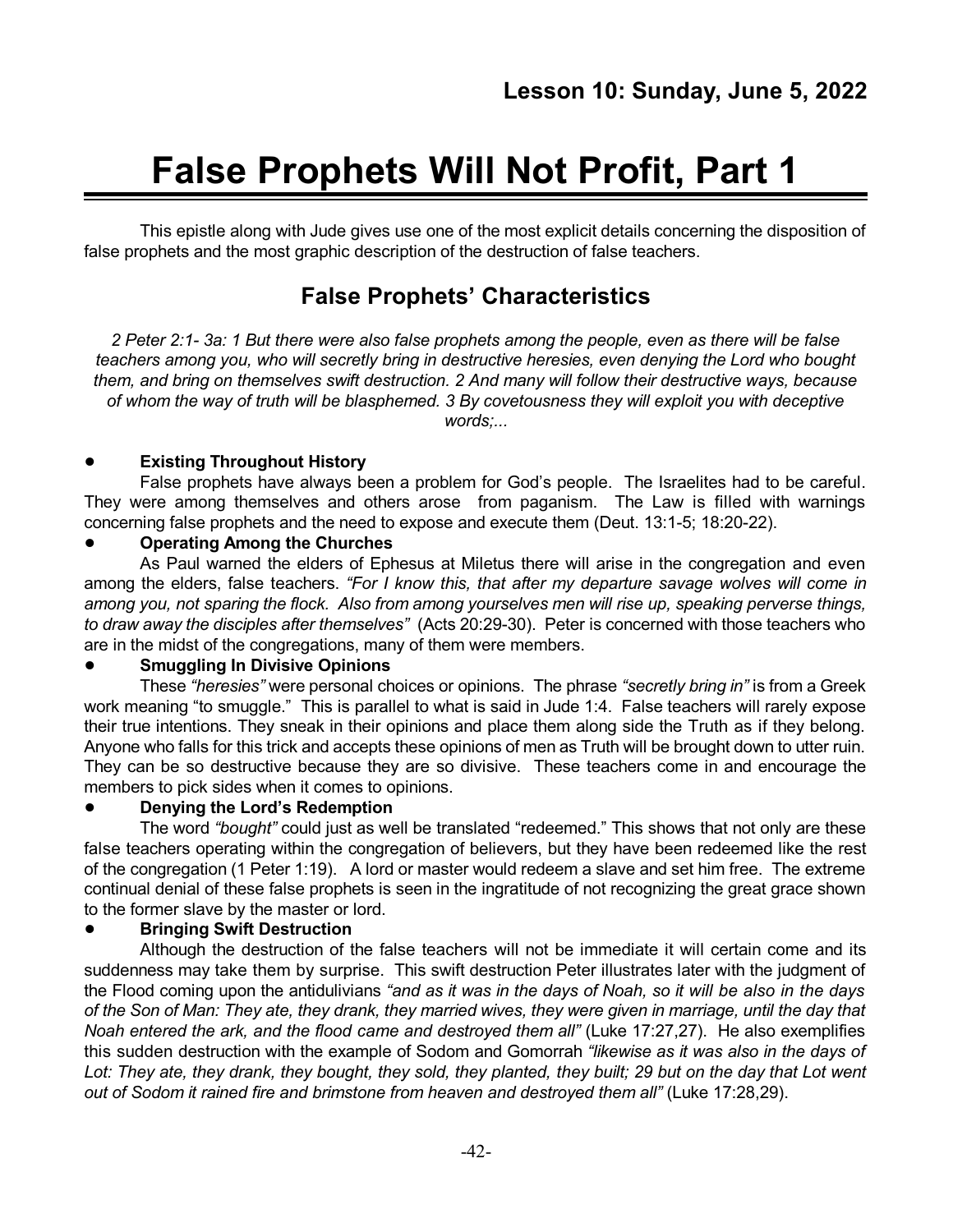The idea behind this destruction is not annihilation but complete ruin.

## ! **Deceiving Many**

Jesus warned that many would follow the way that leads to destruction. *"Enter by the narrow gate;* for wide is the gate and broad is the way that leads to destruction, and there are many who go in by it. Because narrow is the gate and difficult is the way which leads to life, and there are few who find it" (Matt. 7:13,14). False teachers are popular and effective in getting people to follow the way to destruction because they appeal to the majority, to immorality, and licentiousness (sinning without restraint).

The destructive ways are from the Greek term *aselgeiais* (licentiousness) referring to the extreme sexual lewdness they are willing to practice openly as if they had a licence to so sin. They may have been teaching a very popular view of Epicureanism and later Gnosticism which permitted one to give themselves over to their fleshly appetites without restraint or fear of punishment.

#### ! **Blaspheming the Way of Truth**

When the saints start following these false teachers in the *"destructive ways"* of lewd behavior the *"way of truth"* is maligned or defamed before the rest of the faithful and even before the world. This blasphemy may be directed toward Christ who is the Truth (John 14:6). Bad behavior of Christian can discredit the Truth before the world. Bringing hateful and harmful attitudes expressed against Christianity was a real concern in the first century in regard to the behavior of servants toward masters, younger women (Tit. 2:4,5), and here, the saints who follow false teaching.

#### ! **Coveting**

The word *"covetousness"* is from *plenexia* which is also translated greed. The motive of many false teachers the need to satisfy their greed (see 1 Tim. 6:3-5). Religion has always been a fertile recruiting ground for both greedy hucksters and their materialistic followers. It is said of the self-assured spiritual leaders of ancient Israel, *"her heads judge for a bribe, her priests teach for pay, and her prophets divine* for money. Yet they lean on the Lord, and say, 'Is not the Lord among us? No harm can come upon us" (Micah 3:11). Contrast their motive with Jesus and His disciples who were poor. Although there is nothing wrong with receiving wages for proclaiming the truth (1 Cor. 9:14) it is wrong to take wages for proclaiming lies and doing it with the motive of covetousness.

#### ! **Exploiting with False Words**

Akin in the idea of false teachers being motivated by their greed is a term which is from the ancient business world of the first century. *"Exploit"* is from the Greek word *emporeuomai* from which the English word "emporium" is derived (Js. 4:13). It refers to a market in which a variety of merchandise is sold. False teachers unlike faithful shepherds who protect the sheep, desire only to fleece the flock. They love to make merchandise of the disciples. When they see a Christian they see an opportunity to satisfy their greed as they see women as a means to satisfy their sexual lusts (2:14).

The means used by the false prophets to exploit Christians is deceptive words. *"Deceptive"* or "false" comes form the same Greek word from which the English word "plastic" comes. Plastic goods have a means of deceiving the eye in that they are at a glance perceived to be something they are not. Something craftily made out of plastic could look like real wood, metal, china, etc. Just as a crooked, greedy salesman might sell a product as being made from genuine wood or silver or fine porcelain, they exploit them out of the true monetary value by selling something that is fake or plastic.

"The false teachers use our vocabulary, but they do not use our dictionary" (Wiersbe 447). It is easy to exploit with words when one person or the Bible defines a term one way while the false teacher defines it his way. They are like their Father the Devil (Jn. 8:44) who was a liar from the beginning when he equivocated by telling Eve she would not die. The more deceptive the lie the more likely its will be effective in exploiting the gullible souls of materialistic Christians.

# **False Prophets' Judgement**

2 Peter 2:3a-9: ...for a long time their judgment has not been idle, and their destruction does not slumber. 4 For if God did not spare the angels who sinned, but cast them down to hell and delivered them into chains of darkness, to be reserved for judgment; 5 and did not spare the ancient world, but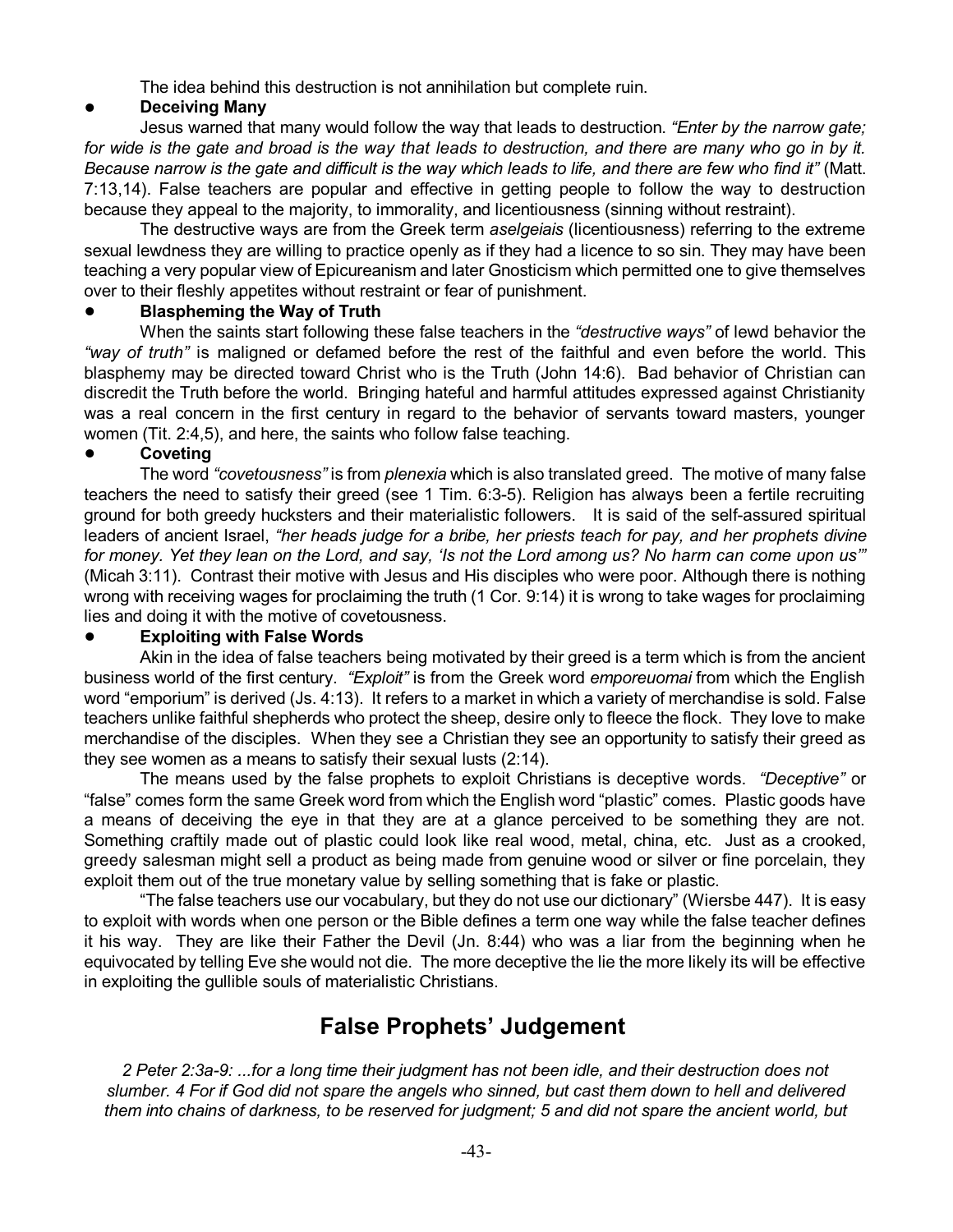saved Noah, one of eight people, a preacher of righteousness, bringing in the flood on the world of the *ungodly; 6 and turning the cities of Sodom and Gomorrah into ashes, condemned them to destruction, making them an example to those who afterward would live ungodly; 7 and delivered righteous Lot,* who was oppressed by the filthy conduct of the wicked 8 (for that righteous man, dwelling among them, *tormented his righteous soul from day to day by seeing and hearing their lawless deeds)— 9 then the* Lord knows how to deliver the godly out of temptations and to reserve the unjust under punishment for *the day of judgment,*

#### # **Judgment Upon Them is Certain**

The judgement has already been pronounced on all those who are false teachers. It is not "idle" or lingers or loiters for a long time. Destruction is personified as a hangman who has not fallen asleep on the job. To make this point Peter gives examples from the cosmic realm, the world as a whole, and a localized area.

#### # **Sure Judgement Upon Angels**

Angels although created a little higher than man, are still subject to the Creator. In their original condition they were like man in that they have a free will and were morally good.

Who were these sinning angels? Some hold the view that they were the angels who rebellion with Satan against God before the beginning or creation. They will appeal to Isaiah 14:12-15 and point to the fall of Lucifer. However, as the contexts will clearly show Isaiah was not speaking of Satan but of the king of Babylon after his decease. Satan is never referred to as "Lucifer" in the Bible. Others go to Genesis 6:1- 4 as the background for this event. It is said that the *"sons of God"* are angels who came to earth to have sex with the *"daughters of men"* and thus producing a race of powerful, wicked men. However, the context does not mention anything about angels. Furthermore, Jesus said concerning those men and women who go to heaven, "for in the resurrection they neither marry nor are given in marriage, but are like angels of *God in heaven"* (Matt. 22:30).

The phrase *"cast them down to hell"* is translated from a single Greek word *tartarosas* which means "to cast into Tartarus." According to Greek mythology this is part of the realm of Hades where Zeus cast the evil Titans and subsequently all the evil to be punished. Later, this term was used in Jewish apocalyptic literature. So where did Peter get His information about sinful angels and Tartarus? As did all the inspired apostles and prophets of the New Testament, he received this knowledge through the Holy Spirit (John 16:13). Perhaps, tartarus is where the rich man was in torment when he was talking with Abraham in Jesus parable.

These fallen angels have been delivered (i.e., turned over for imprisonment) into *"chains of darkness."* Some translations read "pits of darkness." This apparent disagreement is due the fact that the words "chain" and "pit" are *seira* and *seiros* respectively. A scribe may have simply misspelled the word when copying. If this passage is parallel to Jude 6 which has these angels *"reserved in everlasting chains under darkness,"* then "chains" is what is most likely meant here by Peter.

The point of this illustration is to show that just as sure as God certainly punished these angels He will pass judgment upon the false prophets of the last age.

#### # **Sure Judgement Upon Ancient World**

Noah and his family lived in a very wicked world. It took some 120 years for the ark to be prepared. During this time righteous Noah was preaching righteousness. He was not very productive in that he was only able to save his wife, three sons, and their wives.

God sent a flood upon the wicked of Noah's generation. The Greek word used here is the same word from which the English language derives the term "cataclysm." Surely, it was a cataclysmic event. God destroyed all the wicked leaving only eight souls rescued from judgment. So, if God judged millions or perhaps billions of sinful souls in the days of Noah, He will in like manner bring to utter ruin the false prophets of Peter's day.

# # **Sure Judgment Upon Sodom and Gomorrah**

The story of Sodom and Gomorrah's destruction (catastrophe) is found in Genesis 19. So wicked were the cities of the plain that they are used nearly two dozen times in the Bible (both Old and New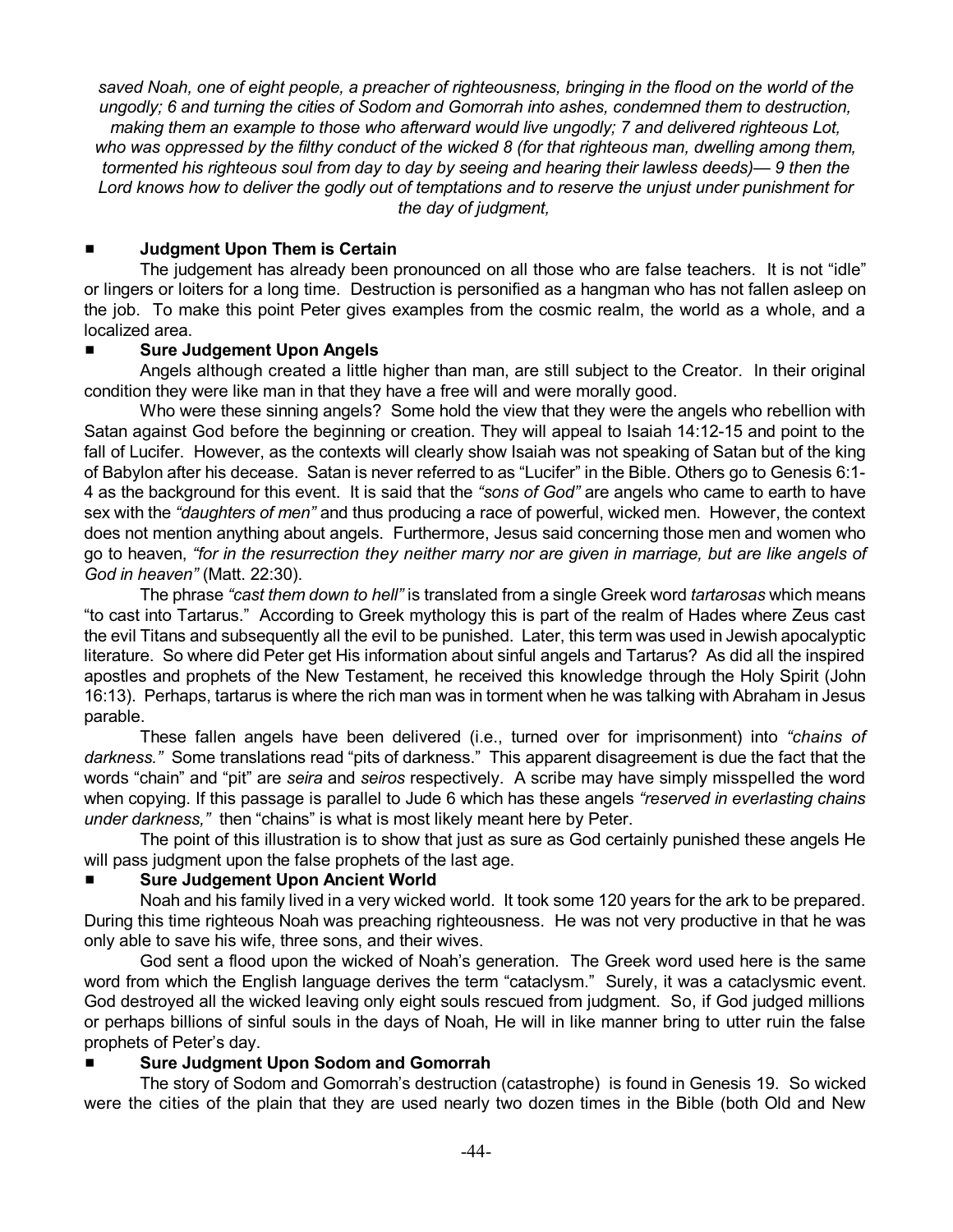Testaments) to exemplify great wickedness Jesus warned the people of Capernaum, *"but I say to you that* it shall be more tolerable for the land of Sodom in the day of judgment than for you" (Matt. 11:24; cf. Is. 1:9; 3:9; 13:19; Jer. 23:14; 49:18; 50:40; Ezek. 16:48,49; Hos. 11:8; Amos 4:11; Zeph. 2:9; Matt. 10:14,15; 11:23,24; Lk. 17:28-32). The inhabitants were so wicked that ten righteous souls could not be found.

So complete was this destruction that these cities no longer existed. Archeologists believe they were in the location now covered by water in the southern portion of the Dead Sea.

The citizens of the cities of the plains were ripe for Divine judgment*. "The men of Sodom were exceedingly wicked and sinful against the Lord"* (Gen. 13:13). God Told Abraham, *"because the outcry against Sodom and Gomorrah is great, and because their sin is very grave"* (Gen. 18:20). Lot's soul was in torment or vexed. It was pure torture to see and hear the outrages conduct of these men who lacked any restraint when it come to their sexual lusts. Jude indicates that it was their homosexual behavior that is the main issue about their immorality (Jude 1:7). In fact to this day a homosexual is referred by some as sodomites. These perverted men not only rejected Lot's virgin daughters but after they had been struck blind they still tried to find the door to get into Lot's home.

Lot was distressed by the people's "licentiousness" also translated "lasciviousness." This unrestrained sexual behavior is called *"lawless."* Not because it violate the Law of Moses for it had not yet been given. Apparently God has condemned homosexuality from the very beginning (Gen. 2:21-24; Lev. 18:22; Rom. 1:24-27; 1 Cor. 6:9). Lot's mind or soul was continually tortured "day by day" in what he kept on seeing and hearing. One of the surest ways to avoid being caught up in the vices of this world is to maintain a serious revulsion and shame over it. The Christian of today does not seem to be tormented by the wickedness of our day. Perhaps we are either too far removed from the wicked or we have hardened our heart by too much familiarity with the ungodliness we are exposed to through the media and our fellowship with the kingdom of darkness. Claiming that seeing and hearing wickedness today without it troubling one's sense of righteousness is by no means a sign of either maturity in Christ or great strength of character. It is in fact just the opposite and a sure sign that something is dangerously wrong with the spiritual condition of such Christians. Those who are no longer shocked by the sinfulness of sin are vulnerable to sin.

Three times in this passage Lot is refer to as "righteous." This in no way means that he was sinless. Much of what is known of him shows him not to be very right and godly. He chose to pitch is tent toward Sodom (Gen. 13:12). He chose to move his family into the wicked city (Gen. 14:12). He even went back to Sodom after Abraham had first rescued him. He offered his two virgin daughters to the perverted men attacking his home and the angelic guest. He had to be pulled by the hand by an angel to be removed from Sodom so its destruction could take place (Gen. 19:16). He later became drunk. His daughters were so morally influenced by living in Sodom they were willing to commit incest just have children. He has at least two other daughters and their husbands who laughed at Lot when he tried to get them to leave Sodom. Yet, compared to the men of Sodom the Holy Spirit says he was "righteous."

#### # **Righteous Rescued Out of Trial**

With the word *"then"* Peter concludes the *"for if"* point he had begun to make with regard to the fallen angels, the wicked destroyed by the flood, and the inhabitants of Sodom and Gomorrah who were consumed by fire. The righteous can rest assured in the ability of God to know (fully know) how to handle both the wicked and the faithful in regard to future judgment. Both Noah and Lot survived the trials of living righteously while surrounded by some of the most wicked men and women in the history of mankind. Today's faithful can still rest in the knowledge of God's ability to rescue us. *"Because you have kept My command to persevere, I also will keep you from the hour of trial which shall come upon the whole world, to test those who dwell on the earth"* (Rev. 3:10). The good life in Christ is not risk-free or trial-free but it does come with a guarantee.

Although grace is seen in how God spared Lot and Noah in this trial, God is also just in condemning the unrighteous to punishment. Just as the God of heaven rewards the faithful, He is still a God of justice who punishes the wicked.

#### # **Unrighteous Reserved For Judgment**

Just as certain as God knows how to save the righteous through judgment and trials, He knows how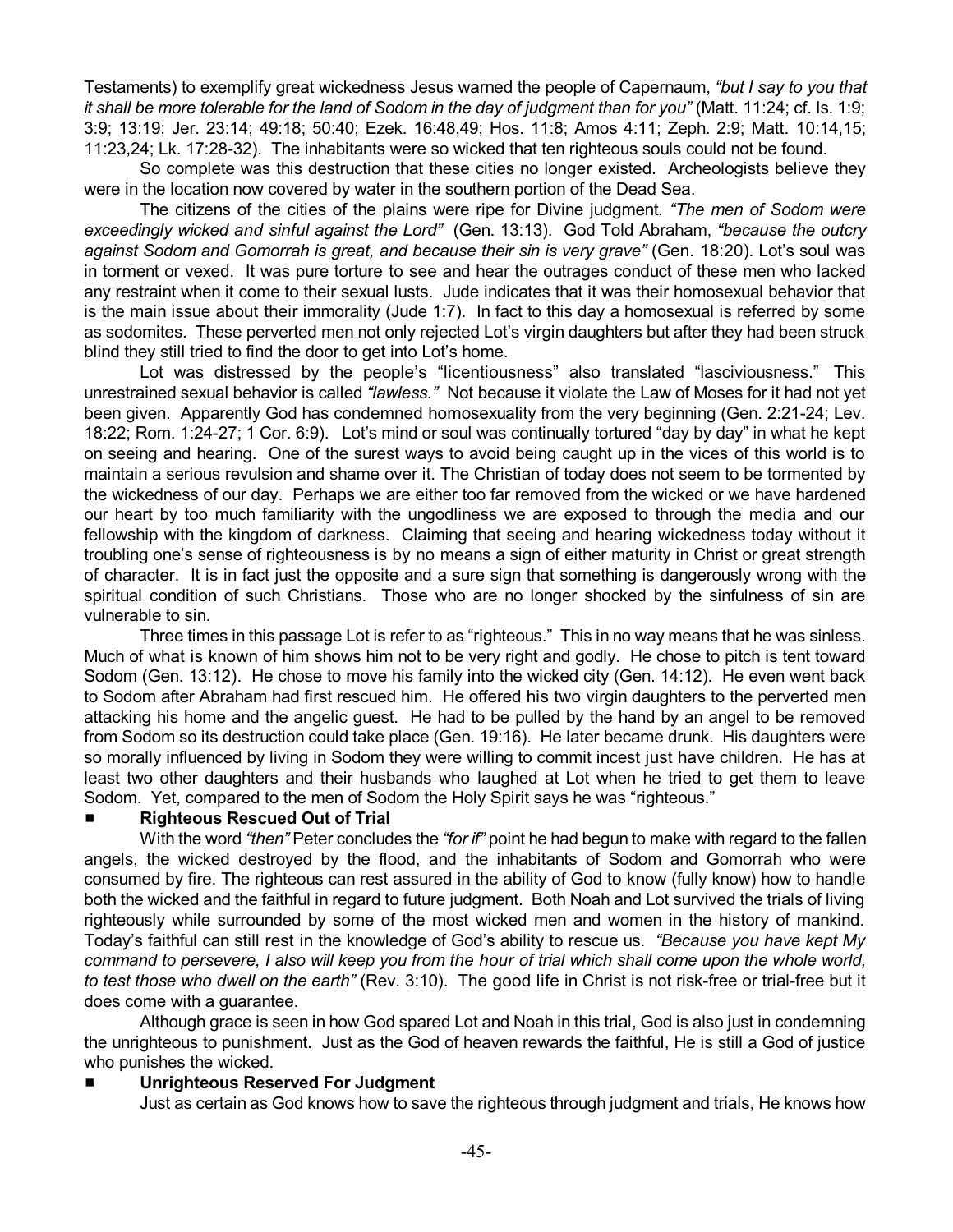to reserve the wicked for punishment.

Is this punishment only in the future after the Day of Judgment? Is there a sense in which these punished souls who died in the flood and in the incineration of the cities of the plain being held in Tartarus awaiting their final sentence? Certainly Jesus tells of the rich man being in a place of torment while Lazarus was in a place of comfort (Luke 16:23,24).

# **False Prophets' Characteristics Continued**

2 Peter 2:10,11: 10 and especially those who walk according to the flesh in the lust of uncleanness *and despise authority. They are presumptuous, self-willed. They are not afraid to speak evil of dignitaries, 11 whereas angels, who are greater in power and might, do not bring a reviling accusation against them before the Lord.*

Peter resumes his detailed description of the flawed character of false prophets. In contrast to the sinful angels, the generation destroyed by the flood, and the sodomites, Peter points to the just reasons for judgment to come upon the current generation of false teachers.

#### **Walking in Lust of the Flesh**

The first reason for singling out false prophets for judgment is their sexual promiscuity. Perhaps Peter is also referencing the deviant sexual immorality so common then and even today. Many of the pagan religions involved temple prostitutes both male and female. At Corinth the Greek goddess of love, Aphrodite, was worshiped by means of fornication (1 Cor. 6:12-20). Even today, many false religions and cults like that of David Koresh who was known to have "married" young girls, like Islam where Allah permited all Muslims to have up to four wives and Muhammad the prophet as many as he likes, and the many denominational pastors who are sexual predators among the female sheep in the flock.

Although man is flesh and spirit and the flesh is not inherently evil, these teachers ignore the needs of the spirit and indulge the wants of the flesh. Of these Paul wrote, *"whose end is destruction, whose god is their belly, and whose glory is in their shame—who set their mind on earthly things"* (Phil. 3:19 ).

# **Despising Authority**

*"Authority"* here means simply *"lordship."* Some think this refer to angels or church leaders or Christ or the government. Perhaps it is used in a general way to reference anyone that is over them. They actually are blaspheming dignitaries.

Their despising of all authority shows that these false teachers are *"presumptuous"* or "bold" or "daring" and *"self-willed"* or self-centered. This is a continuous action of looking down upon them as if these false prophets are superior and therefore exempt from giving heed to their authority. This is done with a head strong and self-gratifying attitude. *"A proud and haughty man— 'Scoffer' is his name; he acts with arrogant pride"* (Prov. 21:24).

Peter points out the magnitude of their anti-authoritarianism by pointing out that the angels who stand before God would not even dare to be so brazen as to pass condemnation upon them. And making the false teachers' arrogance worse is the fact that these angels are superior to them in regard to their creation and righteousness and station. Some believe that this idea is exemplified in Jude 9: *"yet Michael* the archangel, in contending with the devil, when he disputed about the body of Moses, dared not bring *against him a reviling accusation, but said, "The Lord rebuke you!"* Although the context mentions angels it is hard to reconcile with the rest of the Bible the idea of the false prophets are blaspheming both the authority of fallen angels and also the good angels.

Man is easily tempted to rebel against any authority. Children rebel against the authority of their parents (Eph. 6:1-4). Employees rebel against the authority of their bosses (Eph. 6:5-8). Members of the congregation will rebel against the leadership (Heb. 13:7,17). God gave these authorities as a blessing to man to give him the freedom to worship God and serve Him. Instead of rebelling they ought to pray and obey (1 Tim. 2:1-8). In Peter's previous epistle he encouraged the saints to be submissive citizens in honoring the king and all authorities of men (1 Peter 2:13-17).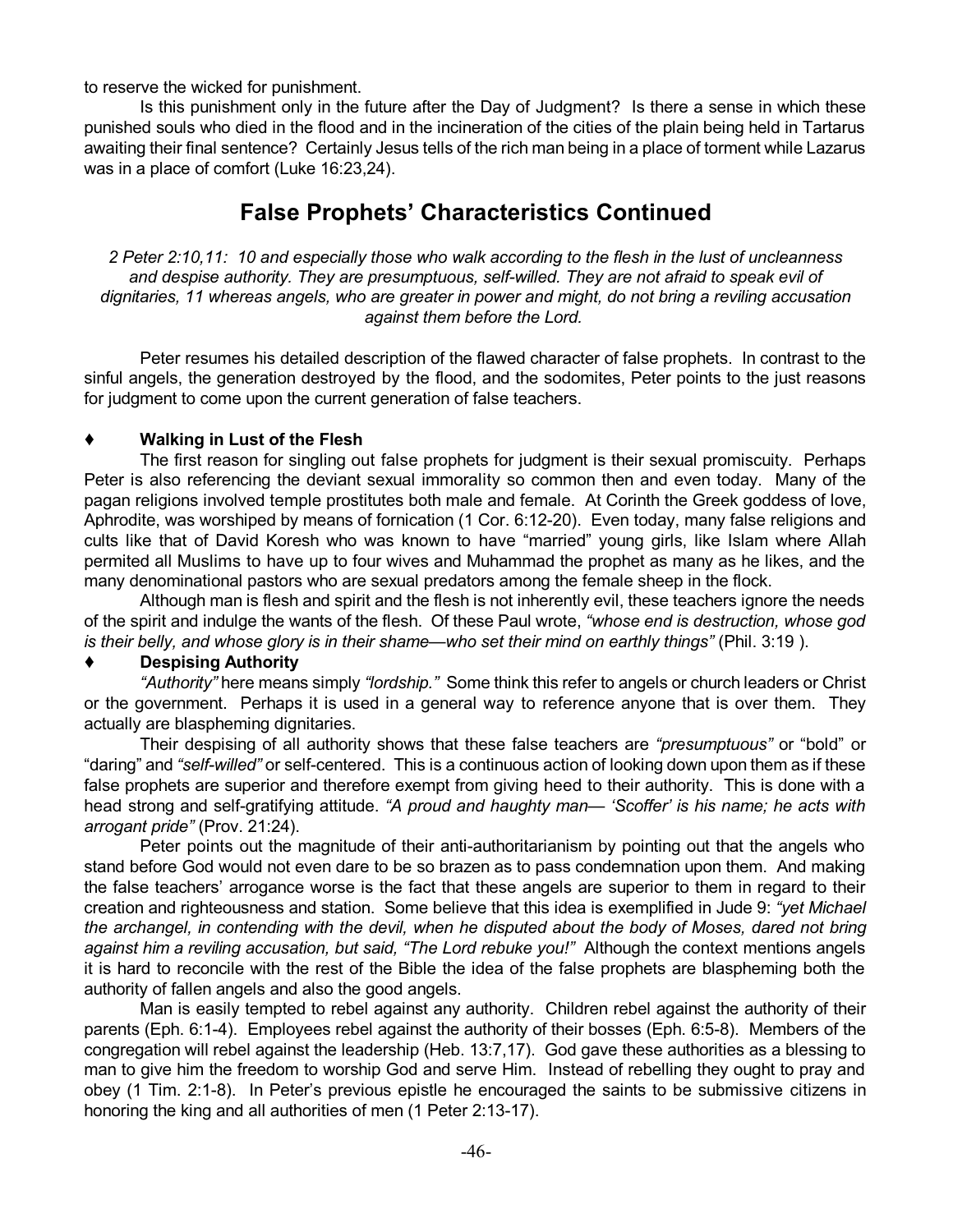Truly, this passage shows that the God of the Old Testament was one of vengeance and wrath punishing the wicked and one of great grace in delivering the righteous. He is the same God of the New Testament according to Peter. He still knows how to save the righteous and punish the wicked. The issue is not whether God is the same in the New Testament as the one described in the Old, but whether or not the saints of today are righteous like those or old.

#### **Questions:**

- 1. Where were these false teachers operating?
- 2. Who had redeemed them? What does this indicate?
- 3. Give Bible illustrations of God sending swift destruction.
- 4. What is the result of saints following after these false teachers?
- 5. What was the motive of these false teachers?
- 6. What do false prophets use to exploit Christians?
- 7. T F The sinning angels whom God punished were those who rebelled with Lucifer.
- 8. Why does the Bible refer so often to the destruction of Sodom and Gomorrah?
- 9. Why was Lot's soul so tormented? Should we be like Lot today?
- 10. How many times is Lot referred to as "righteous" in this passage?
- 11. What are the two points Peter was making when he gave the three examples of God's punishment?
- 12. What two reasons are given for God's just punishment on the false teachers?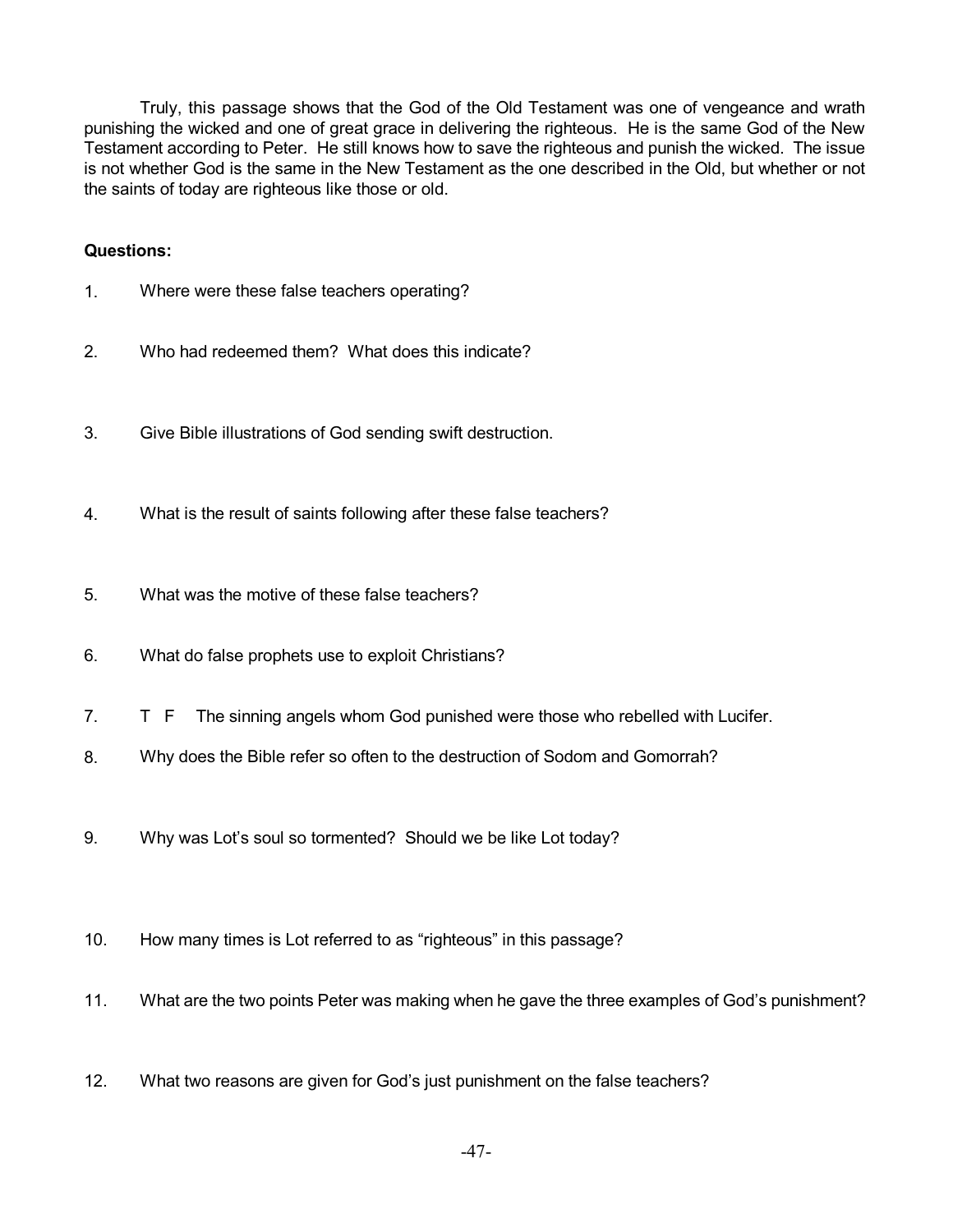# **False Prophets Will Not Profit, Part 2**

"False living produced by false teaching results in inevitable destruction" (Shelly 105). Peter describes the false teachers' reward in six ways in verse twelve though seventeen. He also lists the wickedness for which they will bring this destruction upon themselves. These wicked characteristics of the false prophets could well be summed up by their immorality, greed, and lies.

# **False Prophets' Rewards For Unrighteousness**

2 Peter 2:12-17: 12 But these, like natural brute beasts made to be caught and destroyed, speak evil of the things they do not understand, and will utterly perish in their own corruption, 13 and will receive the *wages of unrighteousness, as those who count it pleasure to carouse in the daytime. They are spots and blemishes, carousing in their own deceptions while they feast with you, 14 having eyes full of adultery and that cannot cease from sin, enticing unstable souls. They have a heart trained in covetous practices, and are accursed children. 15 They have forsaken the right way and gone astray, following* the way of Balaam the son of Beor, who loved the wages of unrighteousness; 16 but he was rebuked for his iniquity: a dumb donkey speaking with a man's voice restrained the madness of the prophet. 17 *These are wells without water, clouds carried by a tempest, for whom is reserved the blackness of darkness forever.*

#### **• Ruined by Own Corruption**

In the beginning God gave man dominion over all the animals. Yet these false prophets have become like them. Due to their lack of self-restraint they are like animals who are lured into a trap by the appetites of the flesh. As a result the animal is killed as it rushes mindlessly for the bait without thought of the danger. This is not an attempt by Peter to belittle animals. They operate on the basis of innate instincts instead of using rational thought processes to make decisions. They were born to be this way. The false teachers have become this way due to a failure to think like a rational human being should. These prophets also are ruined by the corrupt way they speak. They revile things before they have a proper understanding of them. Today false teachers will accuse New Testament Christians of believing in "water salvation" or not being "campbellites." If they have a true understanding of what the saints actually teach and believe, they could never honestly make these accusations. They are like the little barking dogs, all bark no bite. False teachers do not know what they are talking about because they are in over their heads.

An old Persian proverb goes like this:

He who knows not, and knows not that he knows not, is a fool; shun him. He who knows not, and knows that he knows not, is a child, teach him. He who knows, and knows not that he knows, is asleep, wake him. He who knows, and knows that he knows, is wise, follow him.

and we might add: He who knows not, but claims to know is a false prophet, reject him.

#### **• Receive Wages of Unrighteousness**

The *"wages of sin is death"* (Rom. 6:23a). Justly they will receive the paycheck that is due them. According the law that one reaps what they sow (Gal. 6:7), they will reap "the wages of unrighteousness." This is not the paycheck they were hoping for when they were lustful and greedy.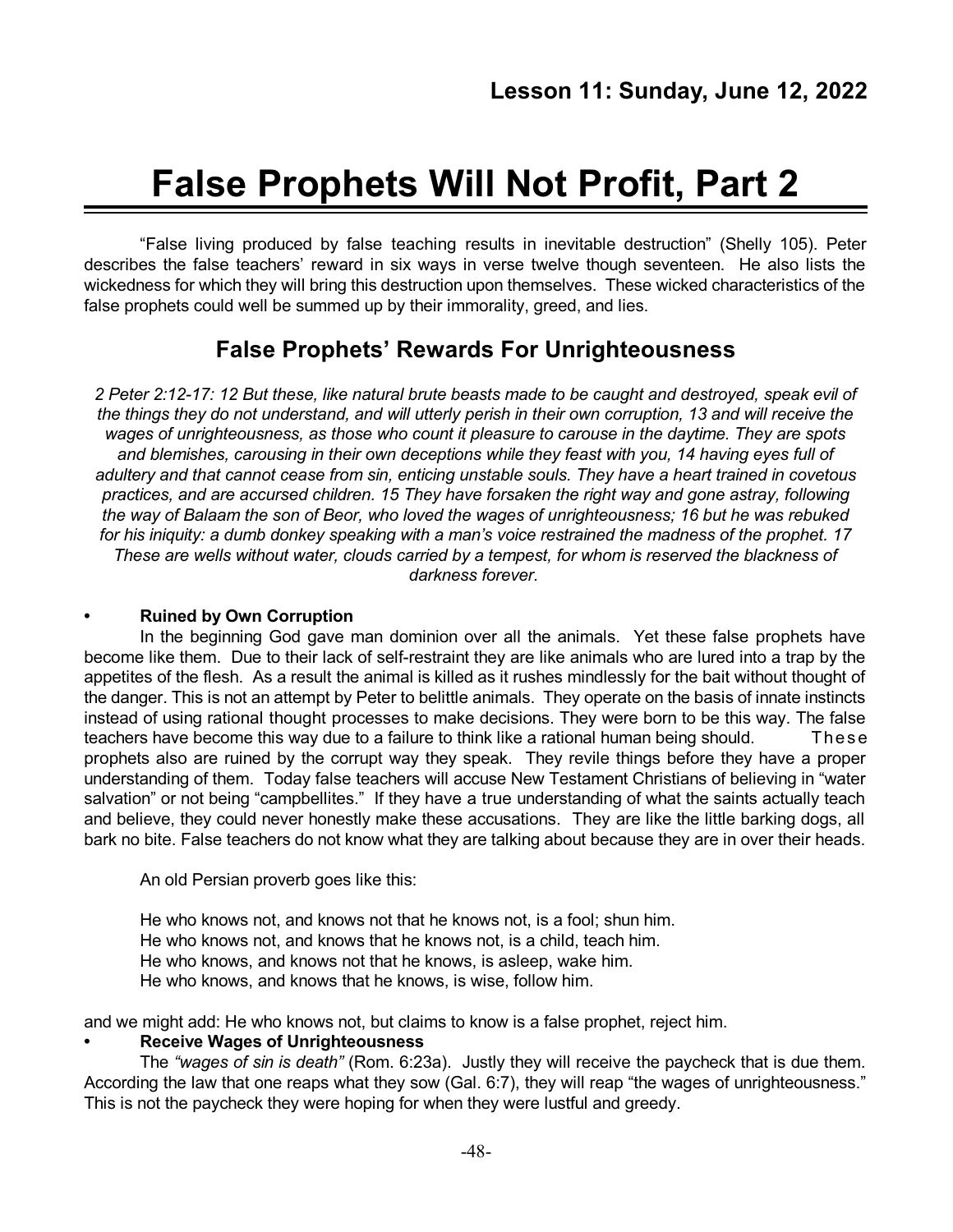These false teachers earned these wages by chasing after pleasure. From the Greek word for "pleasure" comes the English words "hedonism," "hedonist," and "hedonistic." These teachers are in a quest of pleasure; seeking with animal-life self-indulgence. They are so brazen that they will do so even in the daytime. Even the worldly self-respecting Roman would wait to carouse till after the sun went down. Yet the gratification of these teachers cannot wait until for the cover of darkness.

They are seen as *"spots"* and *"blemishes"* on society and perhaps the church. Just as an animal was unfit for sacrifice to God because it had spots and blemishes so they are unfit. Yet Christ died that he might cleanse the church of all spots and blemishes (Eph. 5:27).

Some believe that *"feast with you"* is in reference to the Lord's Supper or the "love feasts." It is most likely that this merely refers to the times Christians were getting together for a common meal from house to house (Acts 2:46). Although they are carousing in the daytime, they hypocritically associate with the saints at common social meals. The friendly feasting is under the false guise of being a brother and friend. John informs the faithful how to deal with such false teachers. *"If anyone comes to you and does not bring* this doctrine, do not receive him into your house nor greet him; for he who greets him shares in his evil *deeds"* (2 John 1:10,11).

#### **• Accursed Children**

Peter is not attempting to place a curse on them. He is using an Hebraism to describe them as children of a curse as opposed to those who are "children of obedience." They are the product of whatever has dominated their lives; fathered by a curse. Their father is the devil (Jn. 8:44). They are certainly not blessed children of God. This is because of their spiritual condition Peter has previously described.

*"Eyes full of adultery"* actually means "their eyes are full of an adulterous woman" (Anders 128). Just as the saints are looked upon as merchandise for their greed, they look upon all women as adulteress for their out of control licentiousness. Due to their attitude being open about their sin and its gratification, they may believe that this behavior is okay. A older married couple were taking a walk in the park when a young attractive and immodest woman jog past them. The wife notice how much her husband turned around and ogled this "lady." She rebuked him saying, "What are you looking at? You're a married man." He responded, "When I go to a restaurant just because I am on a diet does not mean I cannot look a the desert menu." However, looking a food does not add calories. Jesus said of this behavior, *"but I say to* you that whoever looks at a woman to lust for her has already committed adultery with her in his heart" (Matt. 5:28). Eventual these will no longer be able to stop their adulteries whether they be physically acted out or mentally contemplated. In other words they will become a sexual addict.

The actions of these false teachers do not represent a victimless crime. They are intentionally laying a trap using fleshly lusts to catch their victims. Today's sex appeal is used to sell every kind of merchandise under the sun. These are not the spiritual giants and spiritual mature that are so easily caught, but those who are weak Christians and the novices.

The Greek word from *"trained"* is from *gumnazo* which comes the English word "gymnastic." Instead of preparing their heart to seek the Lord as did Ezra the priest and scribe, they have been exercising their hearts in their greedy practices. These hucksters are good at this game of fleecing the flock and making merchandise of the members. They have exercised their greed to the point of being experts.

# **• Rebuked For Iniquity**

Jeremiah wrote, "O Lord, I know the way of man is not in himself; it is not in man who walks to direct *his own steps*" (Jer. 10:23). Since these false prophets have abandoned a road or way upon which they once traveled, Peter is pointing out the fact they are Christians who have gone astray. Instead a following the right way (Matt. 7:13,14) many of these greedy false teachers have followed the way of Balaam whose story can be found in Numbers 22-25. Other New Testament writers have used him as an infamous example (Jude 1:11; Rev. 2:14; 1 Cor. 10:8). Balak, the king of Moab feared the Israelite masses. He hired Balaam to curse Israel. Balaam may have known God and about his people but his love of money made him a prophet-for-hire instead of a man of God (Num. 22:18,40).

Since Balaam would not listen to God. He sent an angel to kill him. The donkey upon which he was riding could see the angel and refused to go forward. After receiving repeated beatings from Balaam God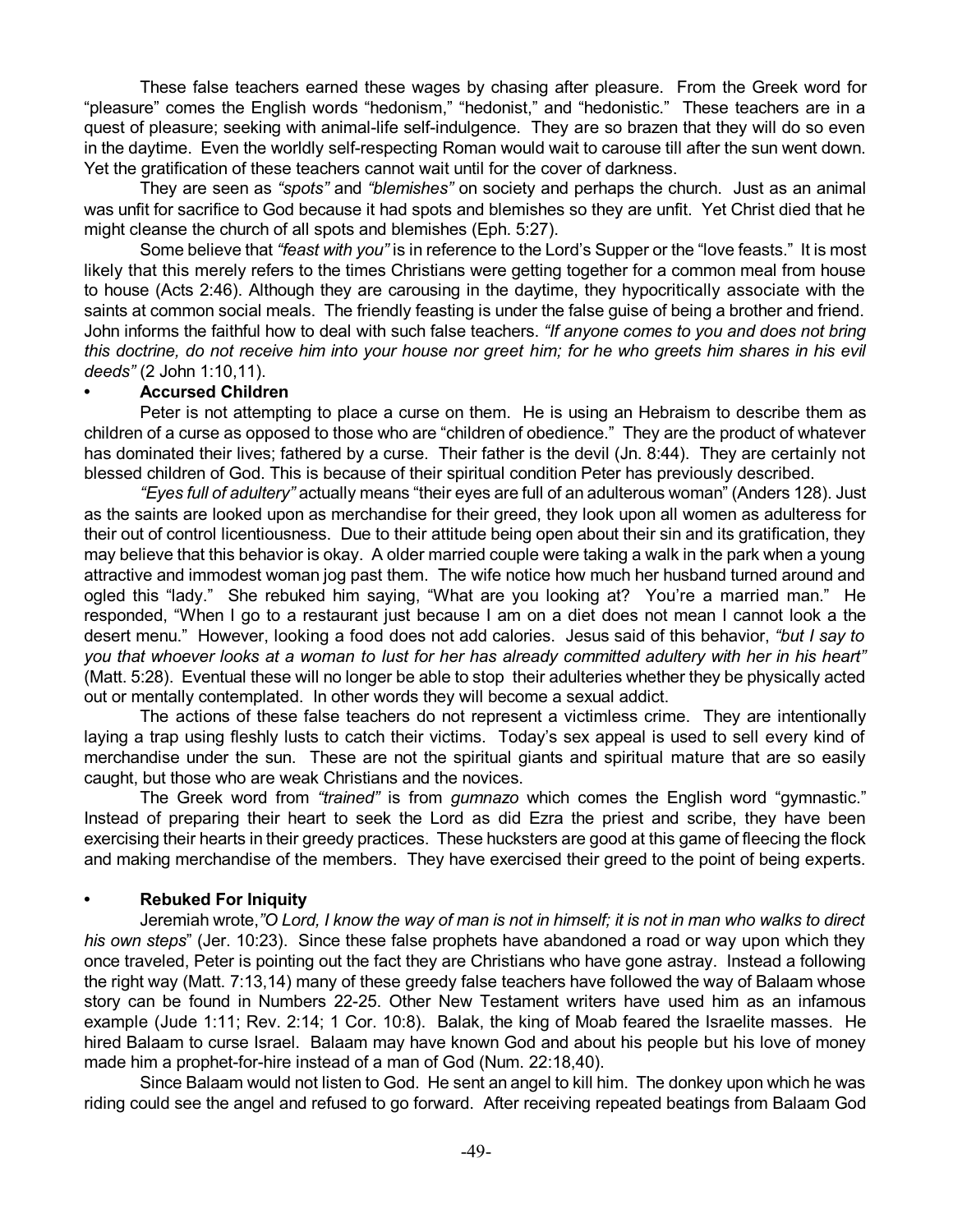caused the dumb creature to speak. The oddest thing about this is not God making a voiceless animal speak human language, but the fact that Balaam did not appear to be too alarmed at this abnormal event. Realizing the danger from which the donkey had saved him, Balaam confessed, *"I have sinned"* (Num. 22:24).

Balaam turned back to earn is gold be continuing to defy God. He was out of his mind. His money madness blinded him for the danger of his love of money (1Tim. 6:10). It took a mute animal to bring him back to his senses at least for the moment. All his attempts to curse Israel failed as God put a blessing for Israel in his mouth for them instead. It was madness for Balaam to still think he might succeed in defying the will of God. Rebelling against the way of God is the insanity of a greedy mind. He later taught Israel to sin by going after the idols and the women of Moab. In the end Balaam was killed while Israel was engaged in a battle with the Midianites (Num. 31:3).

In this verse is an apparent contradiction with who was the father of Balaam, was it "Bosor" as Peter wrote or was his father Beor of Pethor according to Moses (Num. 22:5). Apparently, Peter's text had become corrupted by a misspelling by a scribe. Another explanation is that Peter is just using an different spelling of the name Beor.

#### **• Reserved For Blackness of Darkness**

Just like a well which holds the promise of water for the thirsty traveler, the false teacher cannot provide for the souls who are thirsting after righteousness. Just as a cloud seems to promise much needed water for the farmer's fields a strong wind carries it past and no rain falls, so the false teacher cannot provide water for the planted seed (Word) in the hearts of men to grow. Like a thunder storm with lightening and winds, the clouds announce the coming of rain only to disappoint in the end. Only Jesus can provide the living water to satisfy the thirst of men's souls (John 4:13,14). The best they can do is provide a spiritual mirage.

False teachers cannot keep their promises. The God of Truth must and will keep every one of His promises. He has promised to reserve these liars in hell (Rev. 21:8). Those who love to carouse in the day light will one day spend eternity in the blackness of darkness. These prophets who claim to bring enlightenment to the lost souls, lose their souls in the blackness of darkness.

# **False Prophets' Tactics**

2 Peter 2: 18-19a: 18 For when they speak great swelling words of emptiness, they allure through the lusts of the flesh, through lewdness, the ones who have actually escaped from those who live in error. *19 While they promise them liberty,...*

# < **Speaking Vainly**

Dynamic; charismatic; a loud, grandiose oration, using flowery language; having a creative and innovative mind are just a few of the accolades describing false teachers which appeal to young and weak Christians. They mistake these outward qualities as those representing a teacher who has real substance from within. These words are well accepted by the weak but bear not fruit no matter how well they are received.

#### < **Alluring Lewdly**

The false teachers make use of their favorite lure: lusts of the flesh to entice weak and new Christians to follow them into their lewd practices. It is much easier to appeal to one's carnal appetite than it is to appeal to a young or weak Christian's spiritual appetite that is either undeveloped or underdeveloped. It is their acts of licentious behavior which they set their bait for their brethren.

#### < **Deceiving Novices**

The subject of these false teachers' fishing for souls is not the strong souls, but those who have barely escaped themselves from licentiousness. They prey on the new babes in Christ and the weak Christians. Jehovah's Witnesses and Mormons will both quickly leave the home of a Christian with a strong faith based on a through knowledge of God's Word. They are looking for the weak and gullible.

#### < **Promising Liberty**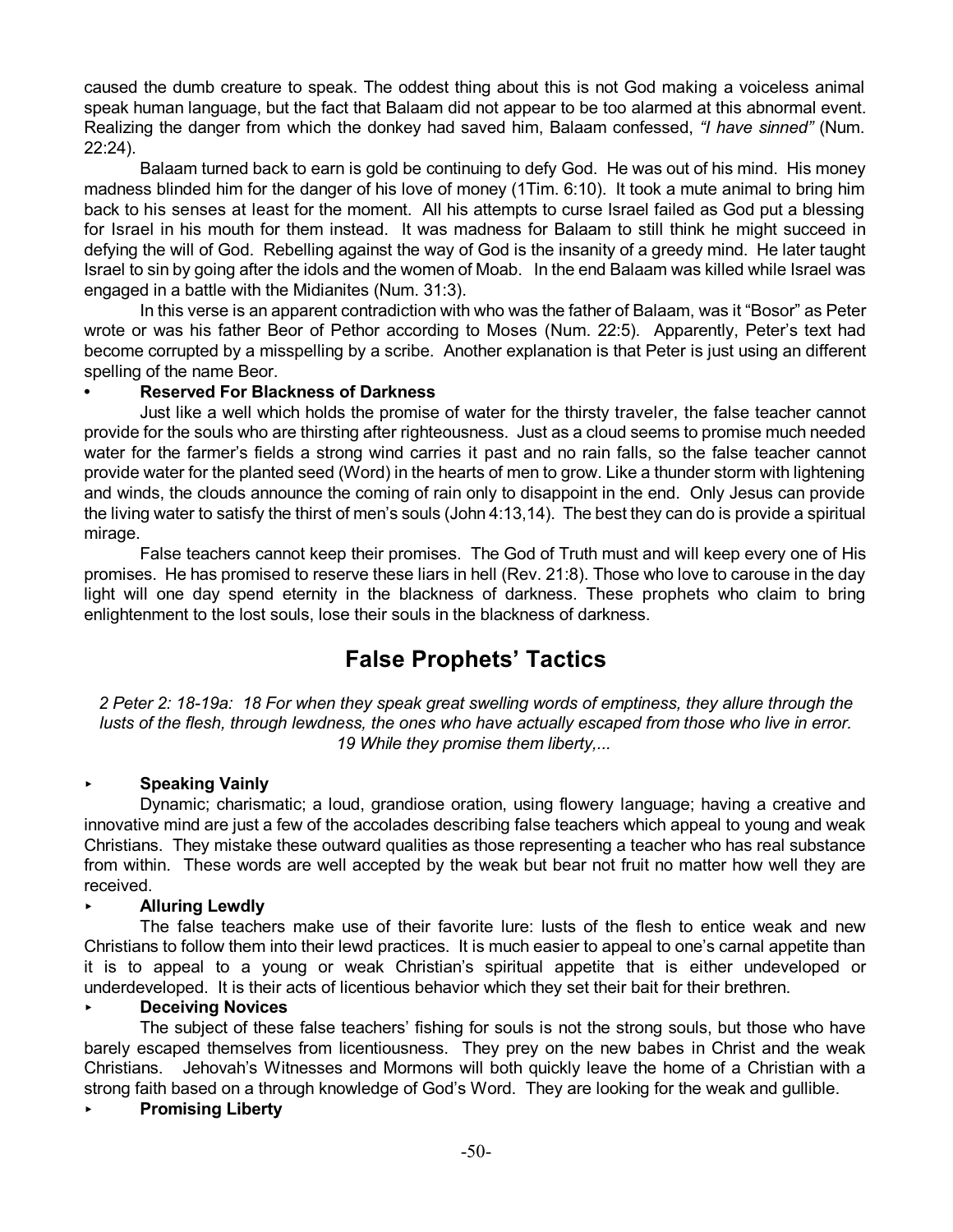The bait to catch these novices is the promise of freedom. Freedom to do as you please without judgment or consequences. Today, tolerance is the greatest of virtues and judging others behavior is the cardinal sin. Because of their own licentiousness they wish to provide these young souls with a license to sin. Perhaps, they even argued that they will be able to experience more the grace of God. Paul met this argument: *"What shall we say then? Shall we continue in sin that grace may abound? Certainly not! How shall we who died to sin live any longer in it?"* (Rom. 6:1,2).

But doing whatever you please without consequences and without restraint is not freedom. P.T. Forsyth wrote, "the purpose of life is not to find your freedom, but to find your master" (Wiersbe 454).

# **False Prophets' True Condition**

*2 Peter 2:19b-22: ...they themselves are slaves of corruption; for by whom a person is overcome, by* him also he is brought into bondage. 20 For if, after they have escaped the pollutions of the world *through the knowledge of the Lord and Savior Jesus Christ, they are again entangled in them and* overcome, the latter end is worse for them than the beginning. 21 For it would have been better for *them not to have known the way of righteousness, than having known it, to turn from the holy* commandment delivered to them. 22 But it has happened to them according to the true proverb: "A dog *returns to his own vomit," and, "a sow, having washed, to her wallowing in the mire."*

Many scholars and commentators on this chapter hold to the false doctrine of "once saved, always saved" otherwise known in Calvinism as "perseverance of the saints." They will staunchly and blinding argue that these false teachers were never Christians. "It must be made clear that these false teachers are unsaved. "They are compared to dogs and pigs, not to sheep" (Wiersbe 447). "They professed to be saved but had never really been redeemed (set free) at all!" (Wiersbe 458). "We must therefore conclude that those who appear to us to 'fall away' from the faith, denying the essential truths of Christianity, were never truly saved" (Swindoll 288). He went on to say they "are like counterfeit bills amidst a pocketful of the real thing...they don't have a true, saving knowledge of Christ that was genuinely transformed their lives...This doesn't mean that true believers can lose their salvation. In fat, just the opposite! It mean that false believers never had salvation to begin with - a fact demonstrated by their failure to remain in the Way of truth" (Swindoll 306). "These people had never reached full, saving faith" (Anders 129). However, just a cursory reading of this chapter will prove they once were faithful saints. In verse nineteen through twentytwo Peter describes their current spiritual condition in light of their past saved condition.

# u **Brought Into Bondage**

Sin gives the tempted the illusion of freedom and liberty but in the end brings slavery. This is true for the commercials showing a cool and refreshing beer which does not show the alcoholic years later in prison for driving drunk and killing a family of four. They are not better off in their claims to a liberated life instead their own "freedoms" have defeated or bested them. As the Romans took slaves after a victorious battle, so these teachers have become victims of the very teaching and lifestyle that they used to promote. Jesus said,*"most assuredly, I say to you, whoever commits sin is a slave of sin"* (John 8:24). To the Romans Paul wrote, *"Do you not know that to whom you present yourselves slaves to obey, you are that one's slaves whom you obey, whether of sin leading to death, or of obedience leading to righteousness?"* (Rom. 6:16).

It is not the promises of false teachers that bring freedom. Truth can provide true liberty. Jesus said, *"and you shall know the truth, and the truth shall make you free"* (John 8:32).

#### u **Entangled In Pollutions**

The false prophets have become tangled up in pollutions just as a bird or animal may become caught in an old discarded fishermen's net or plastic bag that as been cast aside causing pollution.

#### u **Worse Off Now**

False teachers are worse off than they were before the knew Christ. The "once saved, always saved" crowd are of this sort. They are worse off thinking they are still saved when they are liars (1 John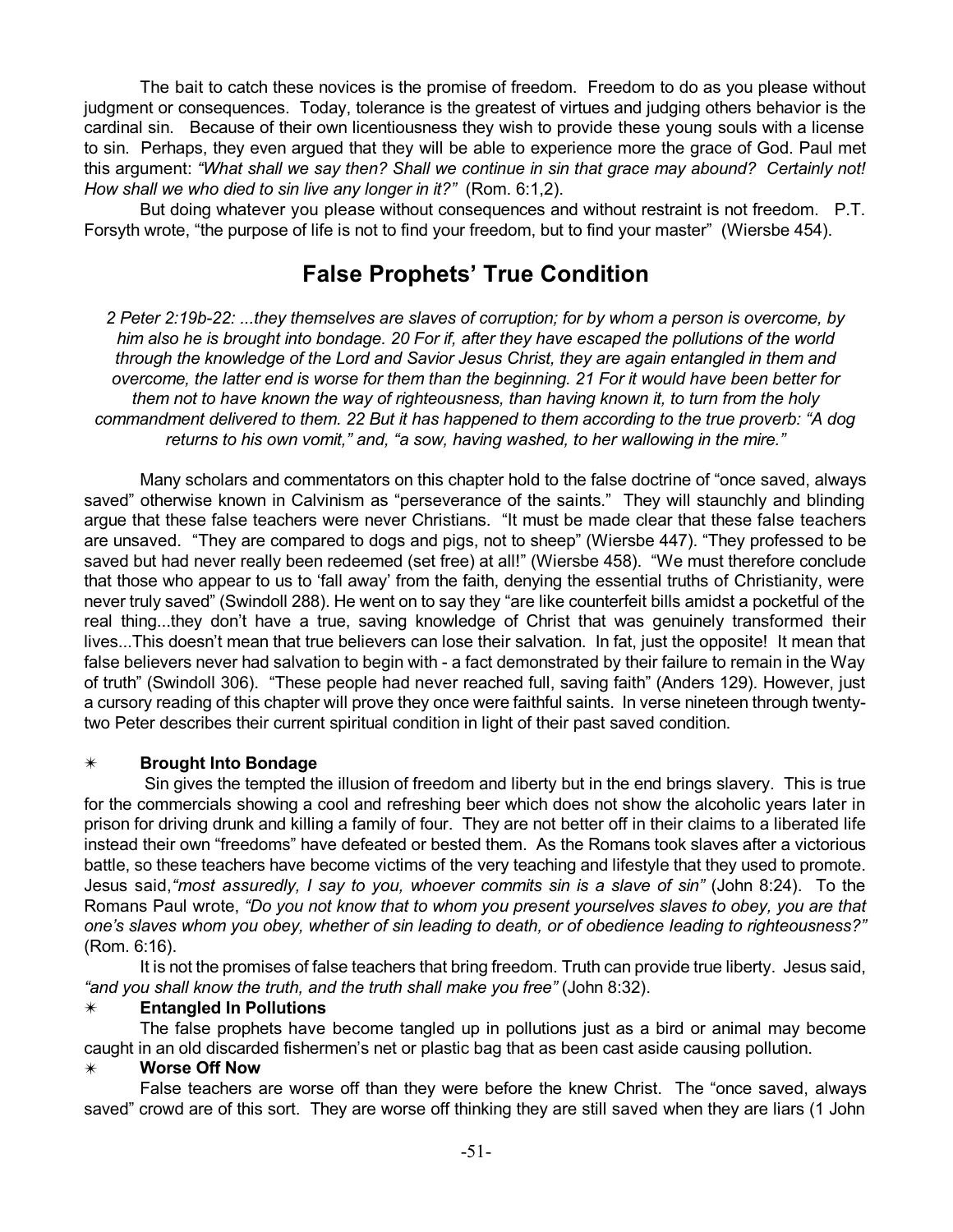1:7-10). Another reason for being worse off now is the fact that these false teachers are leading others astray and are held to a greater accountability because of the souls that will be lost because of their lies. Peter reminds us of similar warnings made by Christ (Matt. 12:45; Lk. 11:26).

The Hebrew writer also mentions that backsliding Christians are worse off once they have come to know Christ as their Savior and then rejected the way of life. *"For it is impossible for those who were* once enlightened, and have tasted the heavenly gift, and have become partakers of the Holy Spirit, 5 and have tasted the good word of God and the powers of the age to come" (Heb. 6:4-5). "Of how much worse *punishment, do you suppose, will he be thought worthy who has trampled the Son of God underfoot,* counted the blood of the covenant by which he was sanctified a common thing, and insulted the Spirit of *grace?"* (Heb. 10:29-27).

#### **Better Off Before**

Peter is not arguing that ignorance is bliss. It is not better. Yet these false teachers have rejected freedom in Christ and will not turn back to the truth. A police officer may go easier on someone who was a new driver or a foreigner newly arrived than someone with a long record for breaking traffic laws.

The Greek term for *"known"* used twice in this verse is *epiginosko* which according to Vine means "to understand completely" or "to become thoroughly acquainted with...to know accurately (Thayer 237). The argument that some false teachers are making about these false teacher never having fully known or understood the faith or way of righteousness is not true. These teachers had been saved and were very well acquainted with the Truth at one point in time.

#### u **Turned From the Way**

What commandment? Since all of God's Word is holy and nothing in the context helps us zero in on one specific command it would be wise to take this to be a general reference to all of God's commandments. There is no such thing as obeying one commandment of our Holy God and not another. A man who argues "at least I don't commit adultery" does not exempt him for loving his wife as his own body.

The very commandments which could set them free they have turned from. Like a man who could be set free from prison by simply obeying the law and paying his fine, but he refuses to do so.

# **Returned** to the Filth

Both of these sayings are called by the singular *"proverb."* The first is found in Proverbs 26:11: *"As a dog returns to his own vomit, so a fool repeats his folly."* The other one is most likely from a secular, ancient source. Both parables teach the same point: once cleansed of poison from the stomach or filth from their hide both the dog and the hog will return to it again. Peter loves to compare these false teachers to animal behavior. Both dogs and hogs were unclean and filthy animals in the minds of first century believers and referred to negatively many times in the Bible (Lev. 11:7; 1 Kings 14:11; 21:19; Is. 56:11; Matt. 7:6: Lk. 15:15,16; Phil. 3:2; Rev. 22;15).

# **Questions:**

1. In what way are the false teachers like animals?

- 2. What are the false prophets doing in the daytime?
- 3. Why are the called accursed children?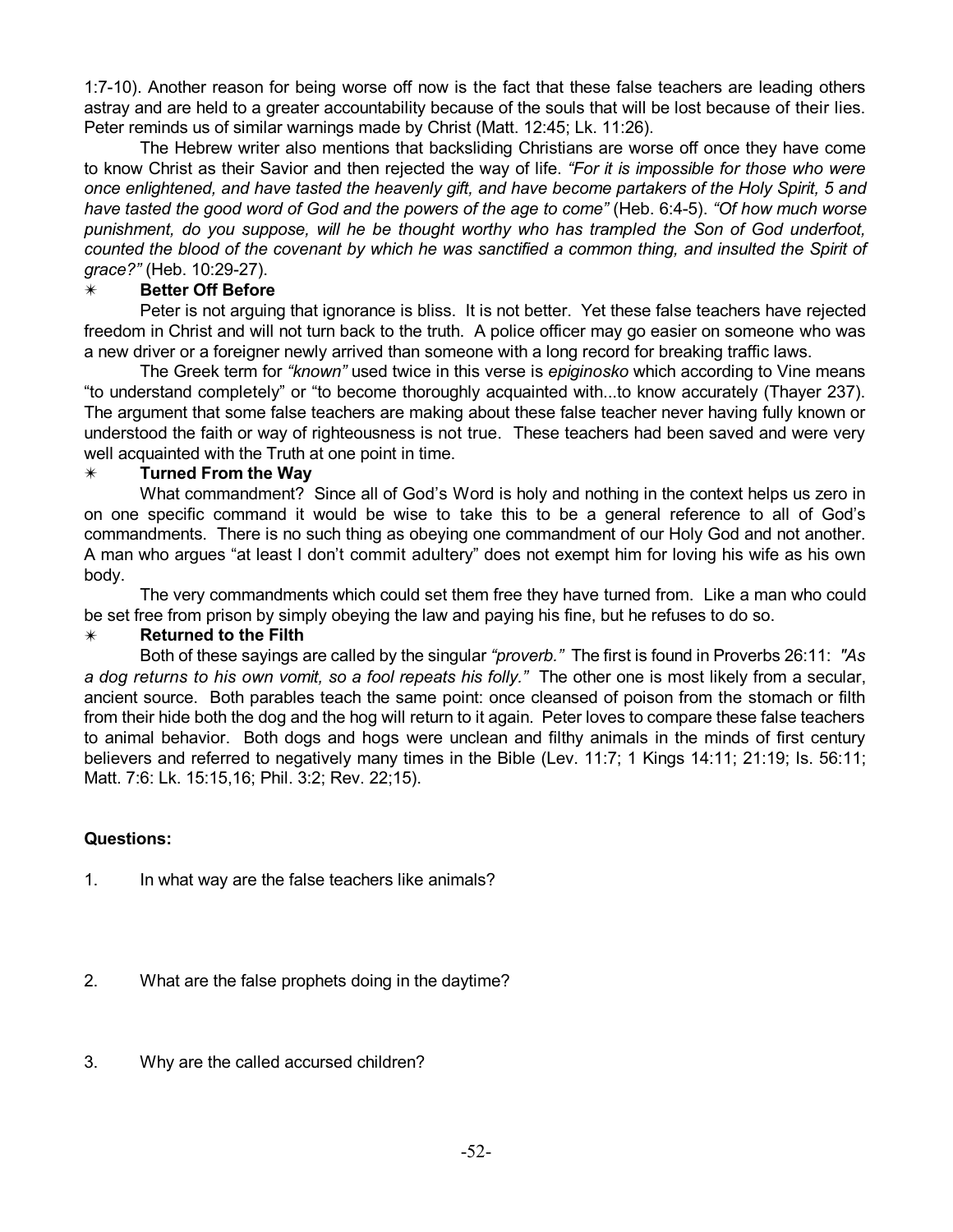- 4. In what manner have they trained their hearts?
- 5. Who was Balaam?
- 6. Why are false teachers compared to waterless wells and rainless clouds?
- 7. Where does God have reservations for these false prophets?
- 8. What are the four tactics of false teachers mentioned here by Peter?
- 9. Many commentators believe in "once saved, always saved" so they argue that these false teachers were never really Christians in the first place. List the phrase in this chapter which show that these false teachers were indeed saved at one pont in time.
- 10. To what have the false teachers been brought unto bondage?
- 11. How were these false teachers worse off now and better off before?
- 12. What is Peter's point about false teachers in these two proverbs?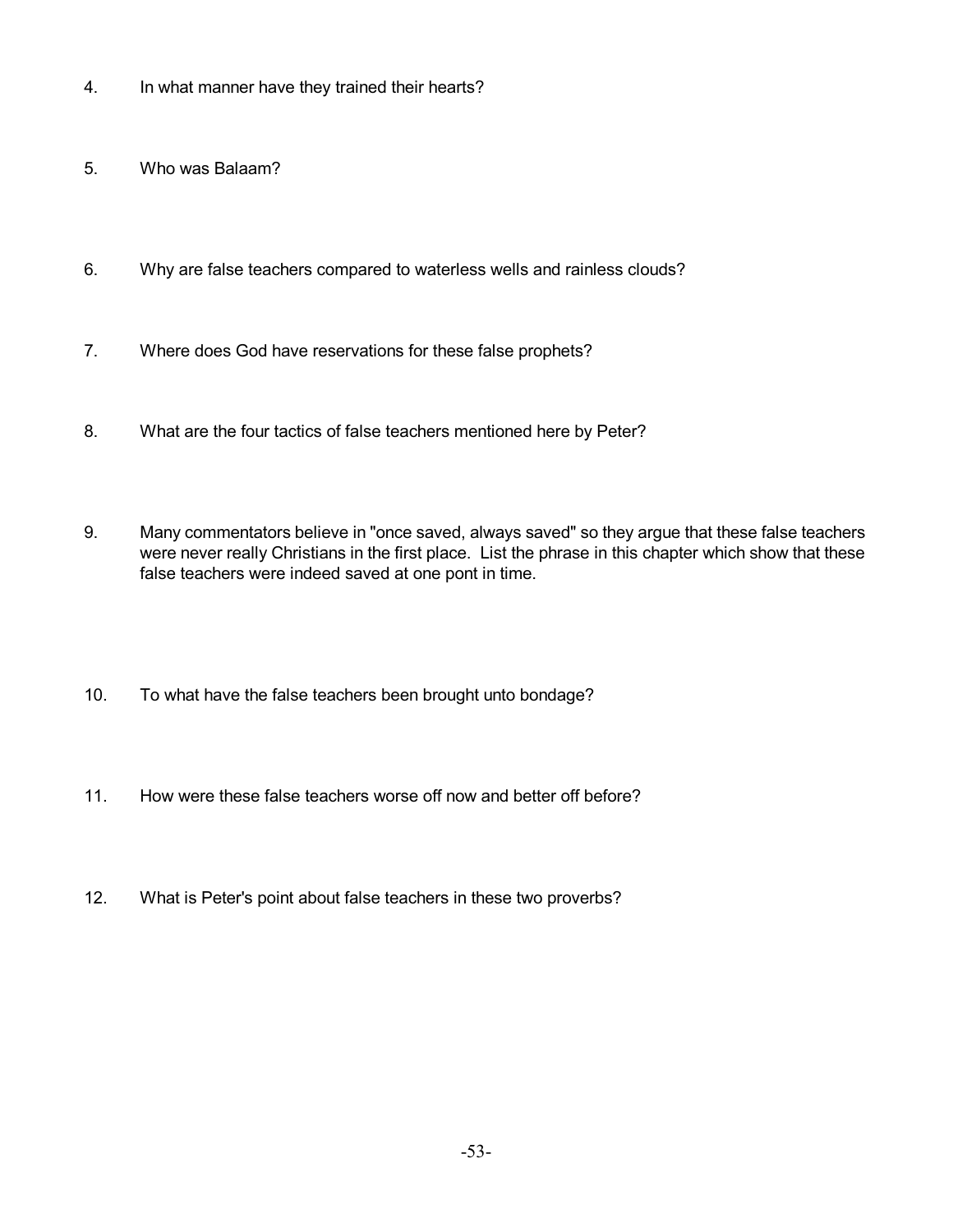# **Alert Minds Defending the Second Coming**

Unlike the apathetic interest of today's Christians about the Coming of the Lord, the early Christians were so certain of the return of Christ that they expected it in their lifetime. After the original generation of saints began to die and Christ had not yet come, they became concerned and their faith weakened. This made them vulnerable targets for the greedy, licentious false teachers Peter had previously described. Peter will defend the future coming of the Day of the Lord by alerting them of the dangerous scoffers of the present and by reminding them of the past.

# **Alert Minds**

2 Peter 3:1-3a: 1 Beloved, I now write to you this second epistle (in both of which I stir up your pure minds by way of reminder), 2 that you may be mindful of the words which were spoken before by the holy prophets, and of the commandment of us, the apostles of the Lord and Savior, 3 knowing this first:

# # **Alert Minds are Beloved**

Peter refers to the recipients of his letter with the term of endearment: *"Beloved."* According to Arndt and Gingrich it means "dear friends" (6). Peter uses this several times in this chapter (3:1,8,14,15,17) showing his loving relationship and interest in them.

#### # **Alert Minds Need Awakening**

The phrase *"stir up"* means to awake or arouse the mind. In order for the mind to work it must be alert. Peter realizing the danger of the false teaching against Christ's Return is sounding the alarm to alert slumbering saints. Christianity is a thinking man's religion. The God who designed the mind demands the intelligent use of it.

# # **Alert Minds Need Reminders**

Peter, as all good teachers, knew the value of repetition. Much of the Bible deals with repeating old truths instead of introducing new material. The book of Deuteronomy for example is not a second listing of commandments for the Israelites but the reminder of the Law to a new generation about to enter the promise land without Moses, the Lawgiver. They need to remember the inspired words they have been taught about the Second Coming.

This is the second letter he is writing. Most likely, Peter is referring back to his first epistle.

# # **Alert Minds are Pure**

Just as the wheat must be sifted to remove the worthless chaff, the mind must be sifted to remove the many false concepts surrounding the Second Coming. "Plato had used this phrase to refer to pure reason uncontaminated by the senses. The Greek word *eilikrines* literally means 'sun-judged.' A piece of pottery was 'sun-judged' when it was held up to the sunlight in order to see any flaws or cracks" (Baron 206).

# # **Alert Minds Need The Scriptures**

One of the things they needed to be alert to was the Bible teaching about the coming "Day of the Lord." This was foretold may several of the "holy prophets" of the Old Testament. *"For behold, the Lord* will come with fire and with His chariots, like a whirlwind, to render His anger with fury, and His rebuke with flames of fire. For by fire and by His sword the Lord will judge all flesh; and the slain of the Lord shall be *many"* (Is. 66:15-16). *"'For behold, the day is coming, burning like an oven, and all the proud, yes, all who* do wickedly will be stubble. And the day which is coming shall burn them up,' Says the Lord of hosts,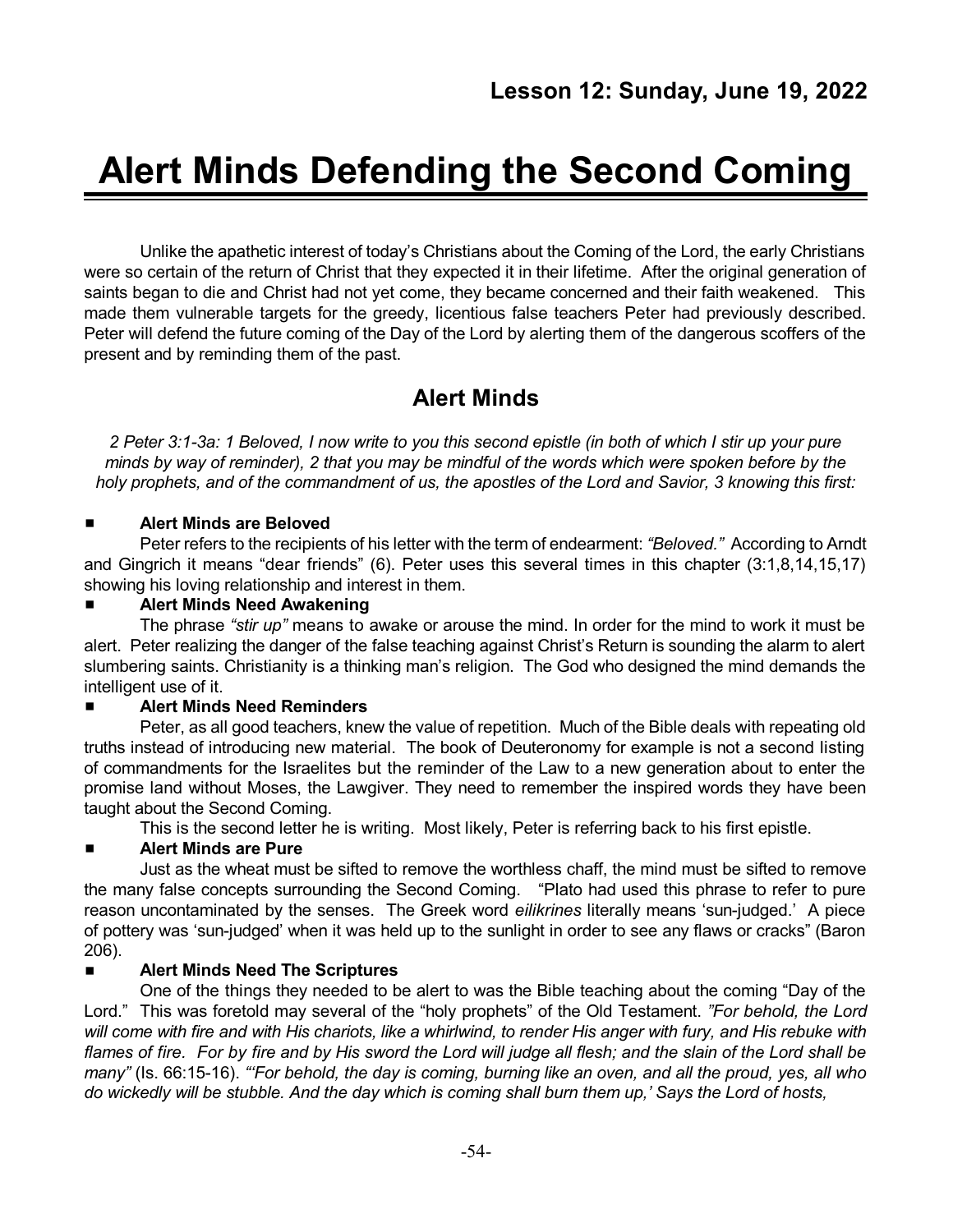'That will leave them neither root nor branch. But to you who fear My name the Sun of Righteousness shall arise with healing in His wings; and you shall go out and grow fat like stall-fed calves. You shall trample the wicked, for they shall be ashes under the soles of your feet on the day that I do this,' Says the Lord of *hosts"* (Mal. 4:1-3). The Lord also predicted His return at the end of time (Matt. 24:35-25:46). His apostles taught the early Christians to anticipate the Second Coming (1 Th. 4:13ff). So the Law and Prophets of the Old Testament, words of Christ, and teachings of the apostles of the New Testament are all united as the revealed words of God.

# # **Alert Minds Need Priorities**

When someone needs to be awake from sleep the first thing they want to know is why they had to be awaken. Peter gives them a definite reason for being stirred up by way of this reminder. False teachers are claiming that the doctrine of the Second Coming of Christ is not true. This must be done before anything else because the hope found in the Second Coming is vital to their comfort and vigilant prayer life.

# **Defense of the Second Coming**

1 Peter 3:3b-10: ...that scoffers will come in the last days, walking according to their own lusts, 4 and *saying, "Where is the promise of His coming? For since the fathers fell asleep, all things continue as* they were from the beginning of creation." 5 For this they willfully forget: that by the word of God the heavens were of old, and the earth standing out of water and in the water, 6 by which the world that *then existed perished, being flooded with water. 7 But the heavens and the earth which are now preserved by the same word, are reserved for fire until the day of judgment and perdition of ungodly* men. 8 But, beloved, do not forget this one thing, that with the Lord one day is as a thousand years, and a thousand years as one day. 9 The Lord is not slack concerning His promise, as some count *slackness, but is longsuffering toward us, not willing that any should perish but that all should come to* repentance. 10 But the day of the Lord will come as a thief in the night, in which the heavens will pass away with a great noise, and the elements will melt with fervent heat; both the earth and the works that *are in it will be burned up.*

# i **Determined Denial of the Second Coming**

One of the common tactics of false teachers to ridicule the beliefs of and efforts of Christians in order to intimidate them and weakening their faith. When Nehemiah was leading the Jews in the effort to reconstruct the walls of Jerusalem they were men with the taunts of scoffers. *"But it so happened, when* Sanballat heard that we were rebuilding the wall, that he was furious and very indignant, and mocked the Jews. And he spoke before his brethren and the army of Samaria, and said, 'What are these feeble Jews *doing? Will they fortify themselves? Will they offer sacrifices? Will they complete it in a day? Will they revive the stones from the heaps of rubbish—stones that are burned?' Now Tobiah the Ammonite was beside* him, and he said, 'Whatever they build, if even a fox goes up on it, he will break down their stone wall" (Neh. 4:1-3).

The time the saints can expect these scoffers in during the *"last days."* According to Peter on the Day of Pentecost during his first Gospel sermon he claimed that these are the *"last days"* (Acts 2:5ff). Christianity and the beginning of the Kingdom (church) represent the final age of man in relation to God's scheme of redemption.

The real reason they reject the return of the Lord revolves around their desire to feed the lusts of their flesh. If Christ is not coming there will be not Judgment of man's life and not sentence executed against his soul. If there are no consequences, then they can freely live any way they want to live. Paul gives the bitter news for these scoffers, *"each one of us will give an account of himself to God"* (Rom. 14:12). *"For we must all appear before the judgment seat of Christ, that each one may receive the things done in the body, according to what he has done, whether good or bad"* (2 Cor. 5:10).

These scoffers give two arguments for their rejection of the Second Coming. First, the *"fathers"* have died before the return of Christ. They are referring to those saints who first obeyed the Gospel and that original generation has died. Sleep is a very common metaphor for death in the Bible. Since too much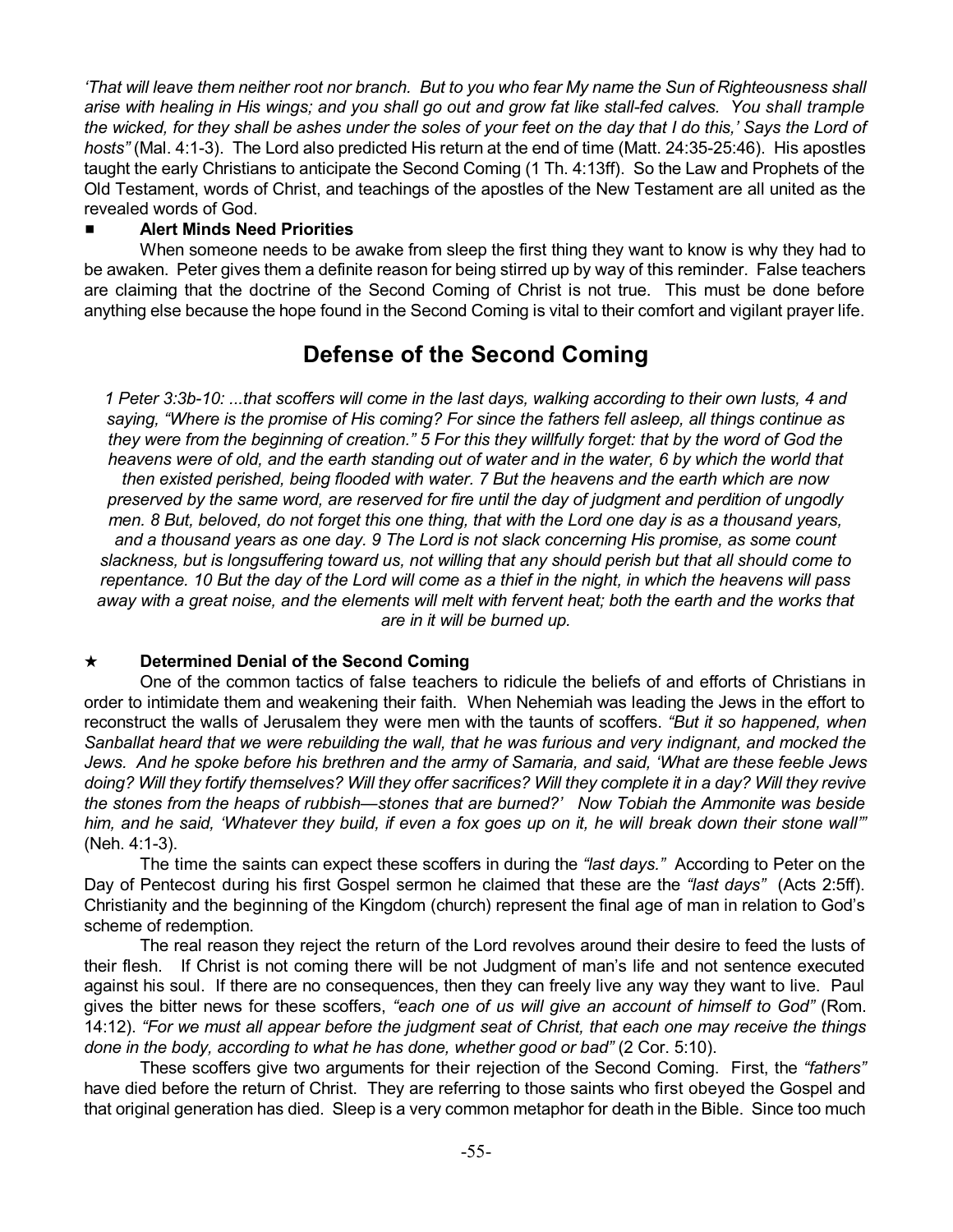time had past and many saints will not be able to witness Christ's return, these mockers act as if it is proof that He will never return. Paul assured the saints of the first century that this did not pose a problem. *"But* I do not want you to be ignorant, brethren, concerning those who have fallen asleep, lest you sorrow as others who have no hope. For if we believe that Jesus died and rose again, even so God will bring with Him *those who sleep in Jesus.... And the dead in Christ will rise"* (1 Th. 4:13,14,16). Second, so much time had past and nothing has ever changed since time began. They appear to hold to a form of uniformitarianism. This doctrine of men asserts that all things from the beginning are governed by natural laws. The idea of divine intervention in the world is denied.

Peter accuses these scoffers of self-imposed blindness. They knowingly are ignorant of the historical facts that will clearly debunk their argument, especially the second one. It has been said that no man is as blind as the man who refuses to see. They forget about these facts on purpose. Sometimes the only way to deal with solid, irrefutable evidence is to simply ignore it. This may not be honest, but it is effect for the false teacher.

#### i **Divine Development of the World**

The universe did not begin with a tiny compacted dot of matter which suddenly exploded. The earth did not come from the sun and moon for the earth. Lizards did not come from birds. The origin and creative power of creation is the words that came from the Creator. *"By faith we understand that the worlds* were framed by the word of God, so that the things which are seen were not made of things which are *visible"* (Heb. 11:3). Several times in Genesis chapter one creation was the result of "God said..." *"God* said, 'Let there be light'; and there was light....Then God said, 'Let the earth bring forth grass....Then God said, 'Let the waters abound with an abundance of living creatures, ... Then God said, 'Let the earth bring *forth the living creature...'"* (Gen. 1:3,11,20,24). The Psalmist wrote, *"for He spoke, and it was done; He commanded, and it stood fast"* (Ps. 33:9).

The earth was fashioned between two realms of water. *"Then God said, 'Let there be a firmament* in the midst of the waters, and let it divide the waters from the waters.' Thus God made the firmament, and *divided the waters which were under the firmament from the waters which were above the firmament; and* it was so. And God called the firmament Heaven. So the evening and the morning were the second day. Then God said, 'Let the waters under the heavens be gathered together into one place, and let the dry land *appear'; and it was so"* (Gen. 1:6-9).

# i **Divine Destruction of the Ancient World**

The world that God created with His spoken word was destroyed by the same words that commanded there to be light. Things did not continue as it had always from the time of creation. The waters of the deep rose. It began to rain for the first time, and the earth was complete covered, it would never be the same again. *"All in whose nostrils was the breath of the spirit of life, all that was on the dry land, died"* (Gen. 7:22). The strength of this argument against the scoffers is that if God destroyed the world once to punish the wicked and rescue the righteous, He can do it again.

#### i **Divine Sustaining of the World**

Just as the world was not self-creating, it is not self-sustaining without the power of God's word. Paul made this claim in regard to Christ, *"all things were created through Him and for Him. And He is before all things, and in Him all things consist"* (Col. 3:16b,17).

#### i **Divine Reserving of the World**

God made a promise to mankind through Noah that He would never destroy the world again with a worldwide flood (Gen. 9:11f). Next, God is going to destroy the world with fire. God has put the world on reserve or lay away. The day of reckoning for the ungodly will come just as it did during the days of Noah. The same word of God that can create from water, destroy with water, can destroy all with fire. Not this is something that God will do to the whole universal on His time table at His word. Man may have harnessed the power of the atom, but when the end comes it will be God who pushes the button not some politician or general.

#### i **Divine Relation to Time**

In Peter's next argument for God's right to delay the Second Coming he paraphrases Psalm 90:4. Over the years this has been a passage which has been greatly distorted in meaning and application.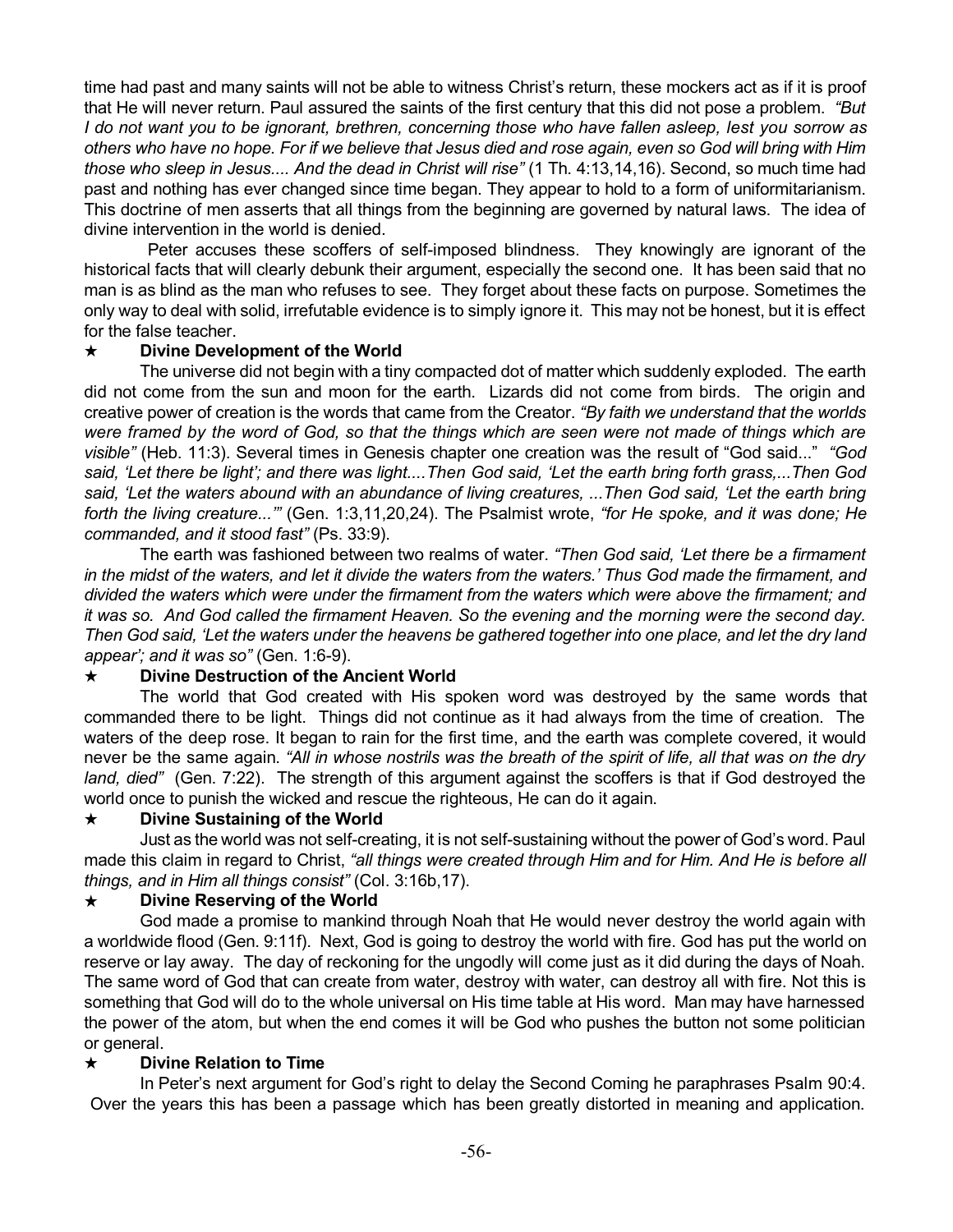Some argue for Theistic Evolution by claiming that the day in Genesis one is not necessary a twenty-four hour period. After all with God they say, "a day is as a..." Now they have millions and millions of years where Moses had six days each with a *"evening and a morning."* The point Peter is trying to make is not that God does not have the ability to tell time, but time has nothing to do with God or His abilities. He operates, plans, and exists entirely apart from and above the laws of time.

This fact represents the one thing they cannot forget. Whereas man is a time bound creature, the Creator made time and is not subject to it. He is eternal. God has no beginning and no end. He is the *"high and Lofty One who in habits eternity"* (Is. 57:15). What is God waiting for? God has His own timetable. When He first sent His Son in the flesh He did so *"when the fulness of time came..."* (Gal. 4:4).

Thirty-five to forty years had past since Christ ascended into Heaven. To many readers of Peter's letters His return was past due. Now Christians are looking back nearly two thousand years and still He has not come. Whereas mankind counts time God is not compelled to feel the pressure which comes with the passing of time. He will send Christ back at the perfect time He chooses. He will not and never has worked according to man's timetable.

Every generation of Christians from the very first in the first century has claimed to know when Jesus was going to return. Yet God has chosen not to reveal to man the day or hour of this final event. Jesus said, *"Heaven and earth will pass away, but My words will by no means pass away. But of that day and hour no one knows, not even the angels of heaven, but My Father only"* (Matt. 24:35,36).

#### i **Divine Motive for Delay**

God not only does not react to the passing of time like man, but He is not "slack" with regard to carrying out His promises. He will not delay forever. He will not loiter around in heaven without keeping His promises. God is never slow or tardy. He Lord has never been too early, or too late. He is always right on time.

God waits because God is love and sent His Son the first time because He so love the world. Now He still loves man and will send Christ back at the right time. God's perfect justice is balanced with his perfect love. He is willing to save every single valuable soul which is worth more than all the world (Matt. 16:24). This will to save is not teaching universal salvation. God might want to see all repent, but God will not remove man's free-will to chose to come to repentance.

Repentance is God's objective. He is motivated to wait to give all men a chance. John the Baptist came preaching, *"repent for the kingdom of heaven is at hand"* (Matt. 3:2). Now we must preach to the lost "repent for the Day of the Lord is imminent". Repentance requires more than just sorrow for sin, but a change of heart which rejects sin and turns toward God.

Delaying punishment of the wicked to show mercy and opportunity to the lost has been a trade mark of God's relationship with the world of ungodly men. His longsuffering waited 120 years in the days of Noah to save only eight souls (1 Peter 3:20). When it was time to destroy Sodom and Gomorrah He paused to consider the intercessory prayers of Abraham and did not destroy Sodom till Lot and his daughters were safely removed and in the city of Zoar. Both the Assyrian captivity of Israel and the Babylonian captivity of Judah demonstrate God's same delay in punishment in order to show mercy and give opportunity. God said, "Do I have any pleasure at all that the wicked should die?' says the Lord God, 'and not that he *should turn from his ways and live?'"* (Ezek. 18:23). Of God's motives Paul wrote that He *"desires all men to be saved and to come to the knowledge of the truth"* (1 Tim. 2:4).

#### i **Divine Day Definitely Coming**

Peter's final argument leveled at the scoffers is that the coming of the Day of the Lord is a fact.

The "Day of the Lord" is a major theme throughout the Bible especially in the prophetic books of the Old Testament. Isaiah uses it in reference to judgment on Babylon (Is. 13:5-13). Amos speaks of the Day of the Lord coming in Judgment upon Israel (Amos 5:18-24). This Day tends to involve both a sentence of condemnation against the wicked and a promise of rescue for the righteous.

The timing of the Lord's coming is described as *"a thief in the night."* Jesus used this same illustration to warning of the suddenness of His return. *"But know this, that if the master of the house had* known what hour the thief would come, he would have watched and not allowed his house to be broken into. Therefore you also be ready, for the Son of Man is coming at an hour you do not expect" (Matt.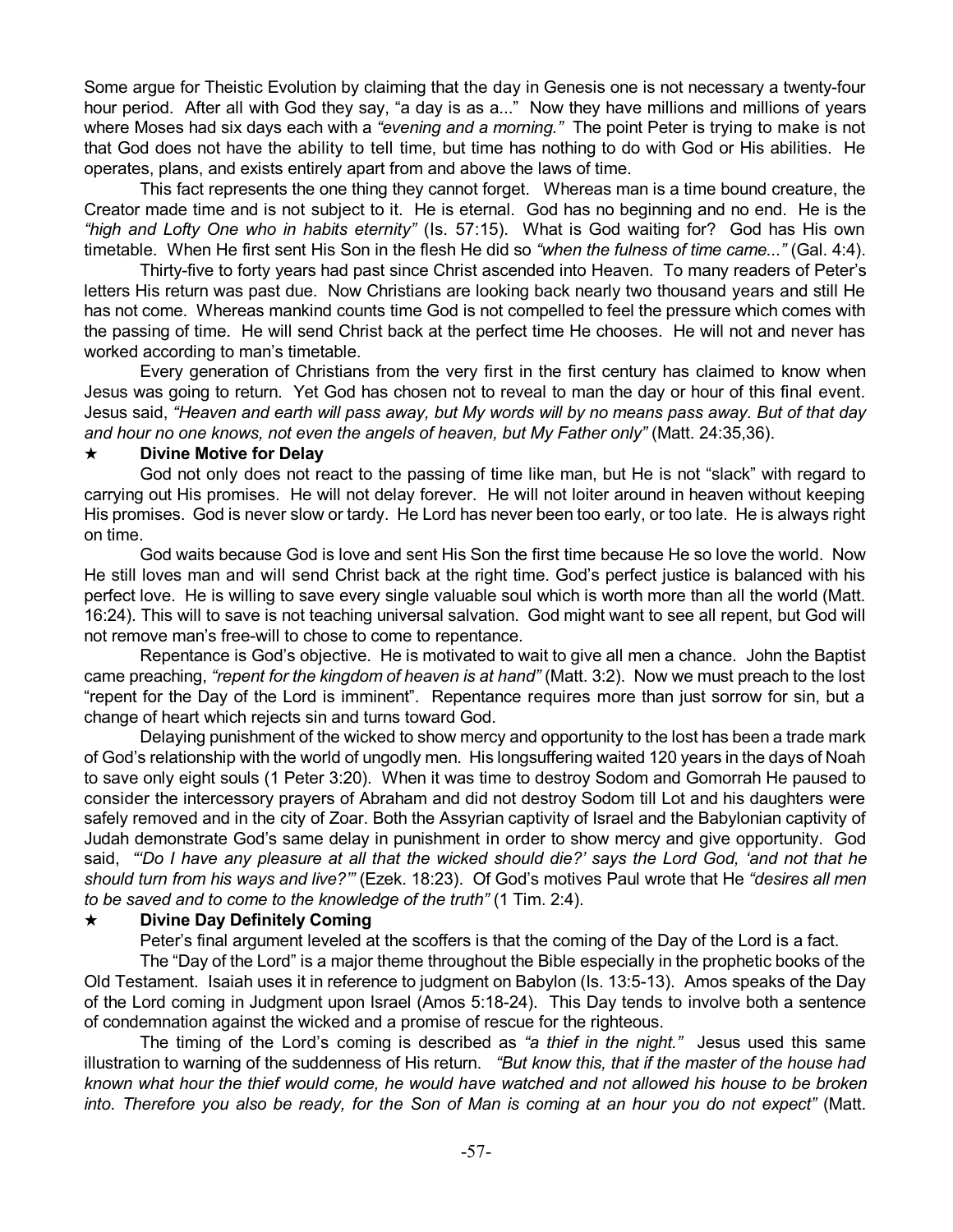24:43,44). Paul also used this concerning the Second Coming *"for you yourselves know perfectly that the day of the Lord so comes as a thief in the night"* (1 Th. 5:2). Not only does this illustrate the suddenness of his coming but also the fact that no one will be able to determine exactly when He will come. No thief is going to call up their intended victim and make an appointment and give them the exact time of their arrival. "Hello, is this the Gullible residence? You don't know me but I intend to be at your home between noon and four to rob your place. So if you are available you can just go ahead and meet me there to let me in so I do not have to break down your back door."

Three things are said to happen when the Day of the Lord comes. First, the universe *"will pass away with a great noise."* Literally it means a crackling sound. "When the atomic bomb was tested in the Nevada desert, more than one reporter said that the explosion gave forth 'a whirring sound,' or a 'crackling sound.'" (Wiersbe 466). Second, *"the elements will melt with fervent heat."* These elements represent the substance which makes up everything in the universe, perhaps the atoms. Third, the earth and everything in it created by God or made by man will be burned up.

Before creation their was nothing. After the Day of the Lord there will be nothing.

#### **Questions:**

1. Matching:

| stir up             | a. | early Christians died                                                                   |
|---------------------|----|-----------------------------------------------------------------------------------------|
| beloved             | b. | A day of coming Divine punishment and reward                                            |
| Deuteronomy         | C. | final age of man in relation to God's scheme of redemption                              |
| Day of the Lord     | d. | dear friends                                                                            |
| pure mind           | е. | a second giving of the Law of Moses                                                     |
| scoffer             | f. | to awaken, to arouse one's thoughts                                                     |
| last days           | g. | sun-judged, genuine or uncontaminated thoughts                                          |
| fathers fell asleep | h. | one who makes fun of or ridicules others                                                |
| uniformitarianism   | i. | creative power and sustaining force of Creation                                         |
| God said            | j. | future means of world's destruction                                                     |
| fire                | k. | delaying, loitering, slow or tardy                                                      |
| slack               | L. | belief that all things on earth continue by natural laws without divine<br>intervention |

2. What is the real motive for the scoffers' rejection of the Second Coming?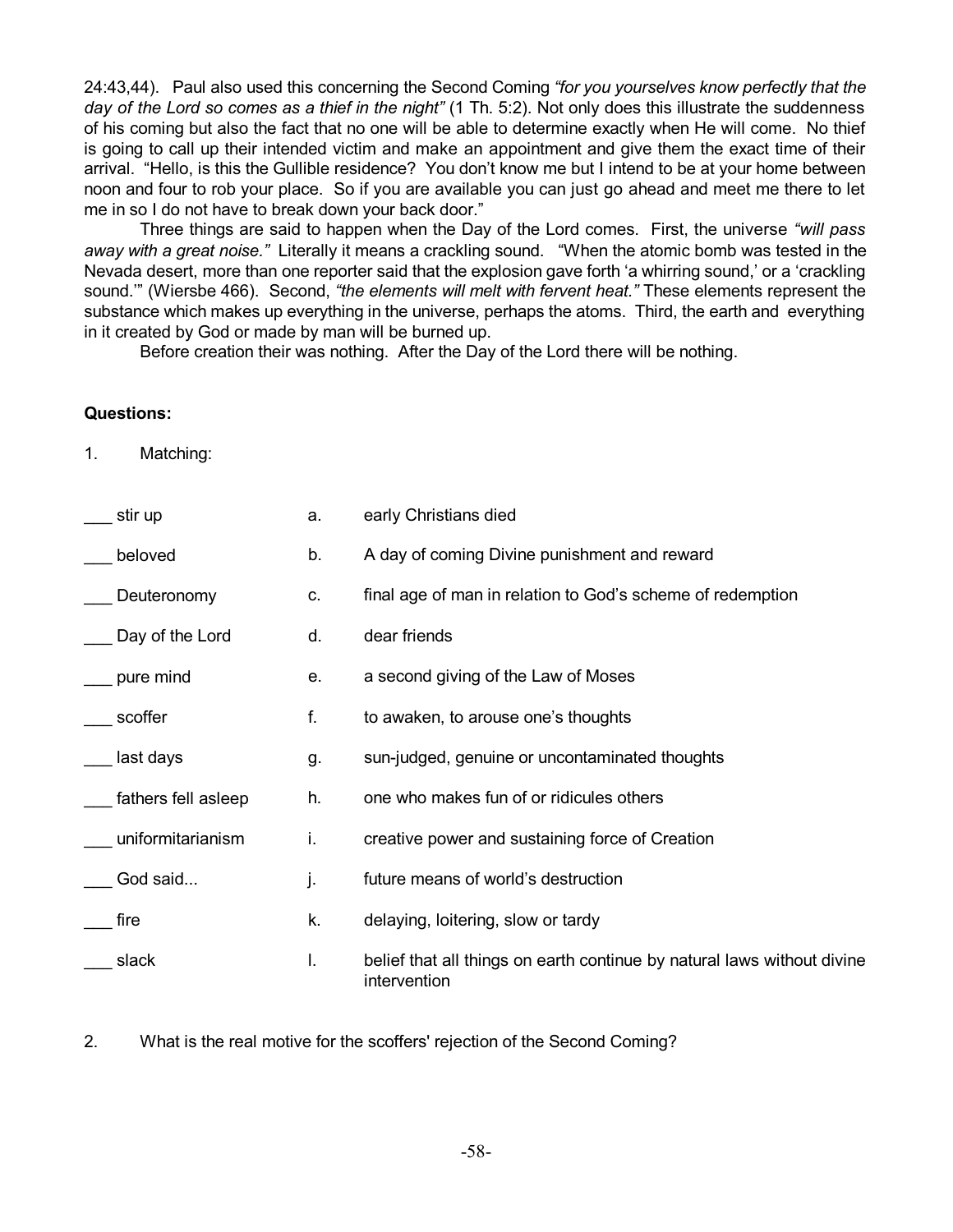- 3. What are the two reasons the scoffers giver for their rejection of the Second Coming?
- 4. What does Peter use of the flood prove to the scoffers about the coming end of the world?
- 5. What is meant here by the statement *"with the Lord one day is as a thousand years, and a thousand years as one day"*?
- 6. How will the Second Coming of Christ be like a *"thief in the night"*?
- 7. What three things are said to happen when the Day of the Lord comes?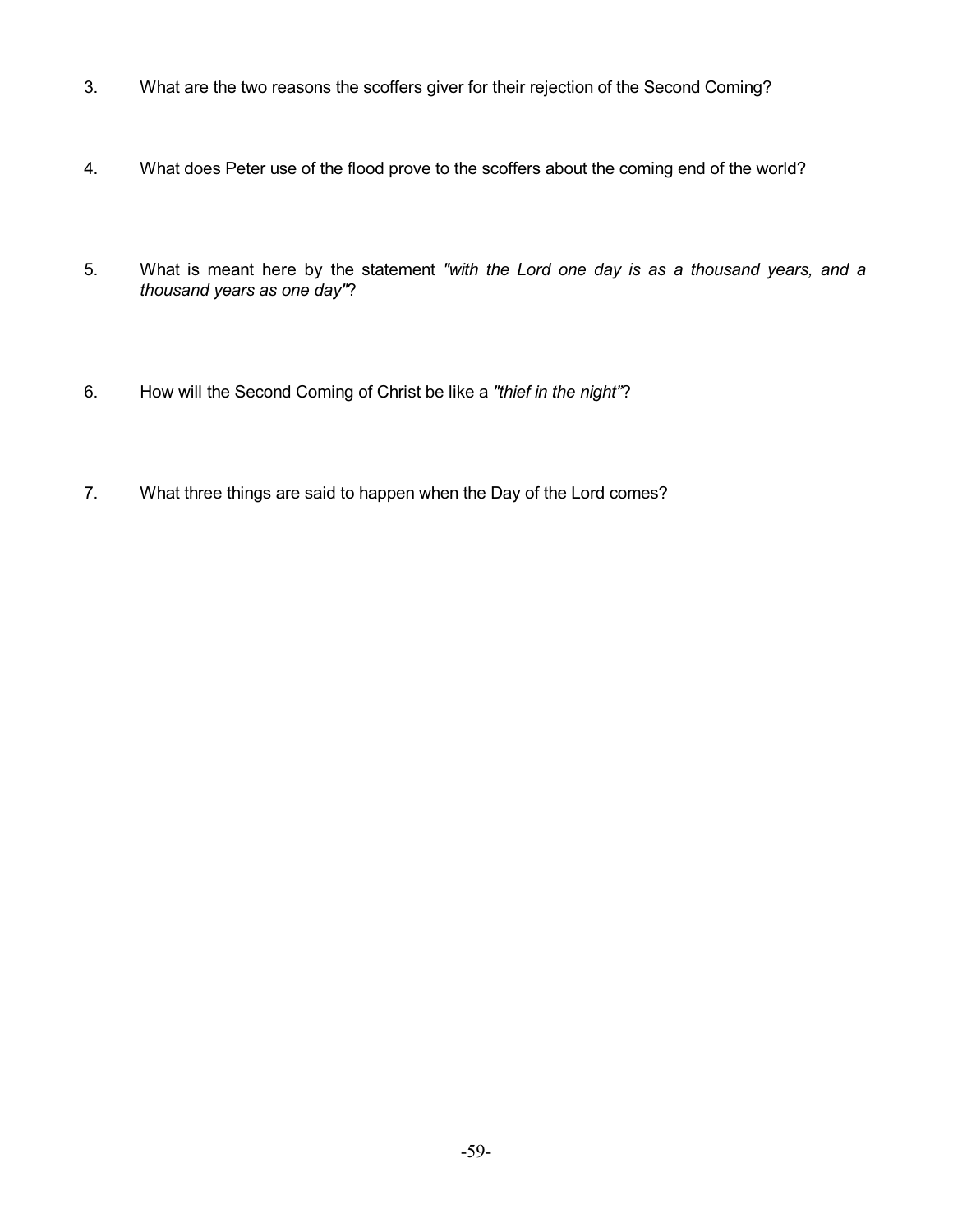# **Living In the Present In View of the Future**

The Second Coming holds an attraction to many people. However, it is not a curiosity to be indulged but a monumental event that requires preparation

*1 Peter 3:11-18: 11 Therefore, since all these things will be dissolved, what manner of persons ought* you to be in holy conduct and godliness, 12 looking for and hastening the coming of the day of God, *because of which the heavens will be dissolved, being on fire, and the elements will melt with fervent heat? 13 Nevertheless we, according to His promise, look for new heavens and a new earth in which righteousness dwells. 14 Therefore, beloved, looking forward to these things, be diligent to be found by Him in peace, without spot and blameless; 15 and consider that the longsuffering of our Lord is salvation—as also our beloved brother Paul, according to the wisdom given to him, has written to you,* 16 as also in all his epistles, speaking in them of these things, in which are some things hard to *understand, which untaught and unstable people twist to their own destruction, as they do also the rest of the Scriptures. 17 You therefore, beloved, since you know this beforehand, beware lest you also fall* from your own steadfastness, being led away with the error of the wicked; 18 but grow in the grace and *knowledge of our Lord and Savior Jesus Christ. To Him be the glory both now and forever. Amen.*

Mark Twain once said, "most people are bothered by those passages which they cannot understand; but as for me, I always notice that the passages in Scripture which trouble me most are those which I do understand." The passage of scripture that should be easy to understand and easy to take are those dealing with the promises of Christ's Return. No Christian should be troubled by this fact. However, the fact of his return should make and impact on our lives. It should motive us into action.

Peter began his second epistle showing God's great generosity in providing all things for our faith through the knowledge of Christ. Because of what God as done the saint must do his part in perfectly supplying his faith. In order to secure his salvation in Christ he must not only supply these things but also remember these things and all that has been supplied to him from eyewitness accounts and the prophecies found in the Holy Spirit inspired Scripture. His faith must be protected from false teachers, that is, from their greed, licentious lifestyle, and lies. In particular their scoffing at the idea that Christ will return. Since this will become a reality one day, the saints need to change their out look on this life.

If Christ is not going to come back and judge the world and reward the saints, why bother with your faith? One might was well be like the false teachers who have turned away from the way of righteousness and be greedy for material things and fulfill the desires of the flesh openly.

On the other hand, if the in which we live world is going to be burned up, then why bother stock piling material goods in a place that can be dissolved at any moment. This *"Day of God"* is the *"Day of the Lord*" previously mentioned. Peter says it will certainly come. The *"day of the Lord"* is called by Paul *"the coming of the Lord"* (1 Th. 4:13-5:4).

#### **Because the Lord is Coming Back Any Moment Christians Ought to...**

#### < **Be Citizens with Holy Conduct and Godliness**

A "holy conduct" refers to that which regulation of my performance and "godliness" refers to righteous attitudes toward God and others. Both of these terms are plural. Thus they are to encompass all one's life. These stand in stark contrast to the attitudes of the false teachers and their shameless behavior.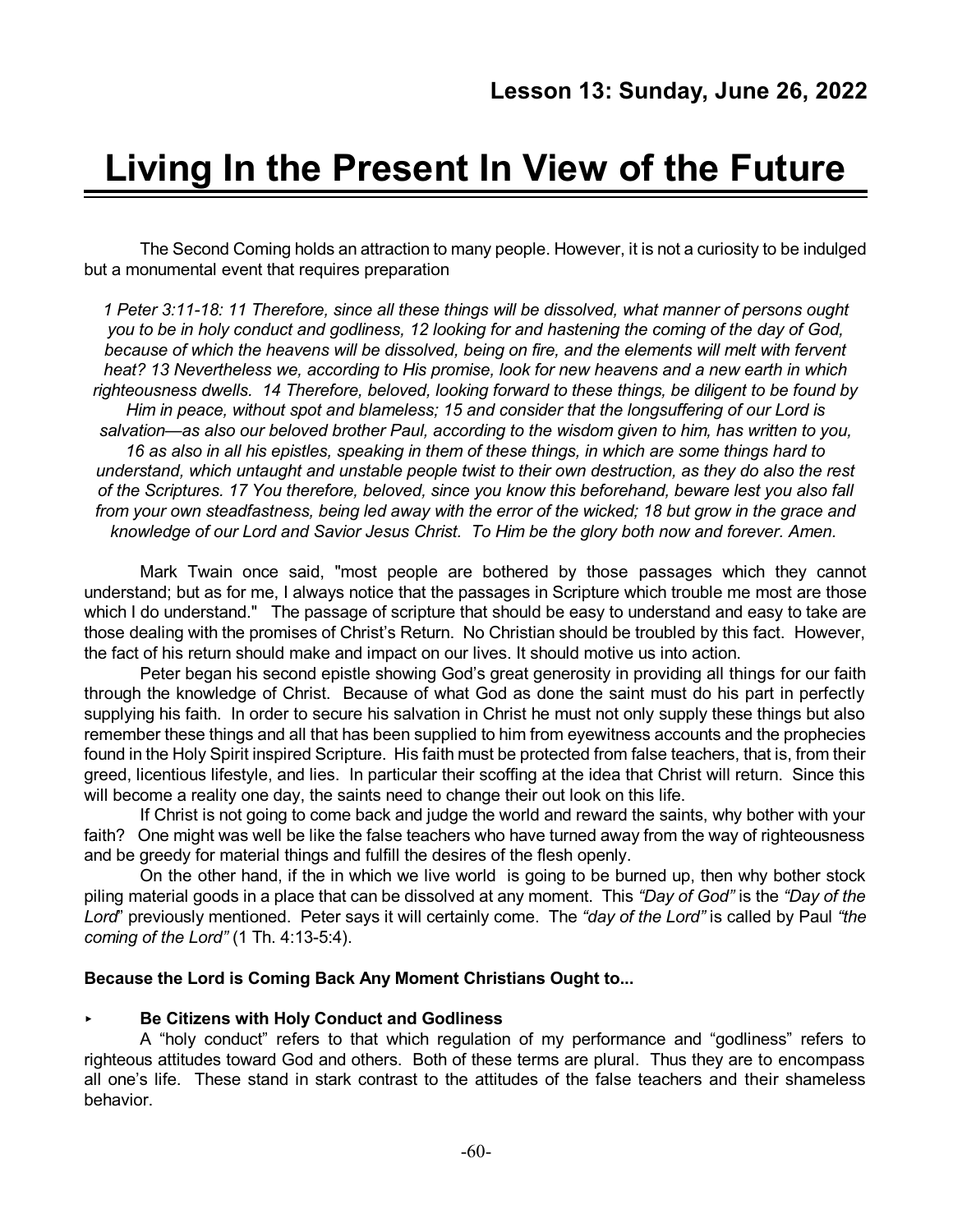#### < **Be Expecting the Second Coming**

The term for *"looking"* is to look with the sense of expectation. The term *"hastening"* adds the idea of eager desire. Thus we have desire plus expectation which is a perfect definition for the hope of the Christian. Perhaps, we could call it the look of hope. We look for a city whose builder and maker is God, a city not made with hands, eternal in the heavens.

The early Christians were known to use the term "Maranatha" meaning "O Lord Come!" (1 Cor. 16:22). This expresses a heart felt desire to see the Lord return. It is not like many of those who are in love with this world and the things they have accumulated in it. We want to see the person who promised to return: Christ.

A little girl heard her mother and another lady talking about the return of the Lord. Later in the day the mother went upstairs to the girl's room and found her standing by the window. The little one said, "Mother, I heard you say that Jesus was coming back. I am looking for Him for I want to be first to see Him. So I took a bath and put on my clean clothes so I am ready."

However, Peter reminds them that when He does return it will not be just about reward. The universe as we know it will cease to exist. Everything God created and everything man has made will be come nothing.

#### < **Be Anticipating Heaven**

The old world will be gone for good and the saints should expectantly desire the *"new heavens and the new earth."* A spiritual realm not filled with corruptions of the old. Old black plaque reads, "Only one life, 'twill soon be past. Only what's done for Christ will last." Christians should focus their desire on those treasures which will last which came be laid up in heaven (Mt. 6:19,20). These are the only one designed to survive the fires of the Second Coming.

Some believe that God will remake the earth and the heavens. It will still be like the physical world we live in now just given a complete make-over so that it is like the creation was intended to before sin corrupted it. The word *"new"* is translated from the word *kainos*, it means new in quality. It is not in reference to chronology of time. It is not just the new order of things. But a better quality of a different thing. It is an absolutely new creation (Is. 55:17). In Revelation John said he, *"saw a new heaven and* a new earth, for the first heaven and the first earth had passed away... And God will wipe away every tear from their eyes; there shall be no more death, nor sorrow, nor crying. There shall be no more pain, for the former things have passed away. Then He who sat on the throne said, 'Behold, I make all things new."" (Rev. 21:1,4,5a). It is a place where *"righteousness dwells."* Only the faithful will live in the new heavens and new earth. John went on to say, *"but the cowardly, unbelieving, abominable, murderers, sexually immoral, sorcerers, idolaters, and all liars shall have their part in the lake which burns with fire and brimstone, which is the second death"* (Rev. 21:8).

#### < **Be Diligent in Peace**

Again he uses a term of endearment to express his close concern for their future. They need to put forth diligent or strenuous effort. It takes a great deal of effort to be at peace in God because *"friendship* with the world is enmity with God? Whoever therefore wants to be a friend of the world makes himself an *enemy of God"* (James 4:4).

The kind of peace which God offers is the one which will allow a Christian to know that at any moment this could all be over and he would still be free of anxiety and apprehension. The Second Coming is when all his hopes will be realized. A common epitaph on the graves of the ancient Greeks was "no hope." After Christ came and promised to return the epitaph "in peace" was often inscribed on the graves of the sleeping saints.

To please Him we need to be found by God *"without spot and blameless."* This is in contrast to the false teachers which Peter called *"stains and blemishes."* One must practice pure religion to keep himself spotless and without blame in this world (Js. 1:27). Giving every effort to keep a clean character in a corrupt and filthy world. Christians must also put forth every effort to be blameless. This is not a requirement to be sinless. All Christians sin (1 Jn. 1:8-10). Yet a blameless Christian is like Teflon. No accusations of sin will stick to him because as soon as it is discovered he repents and confesses his sins. He has no hidden skeletons in his closet.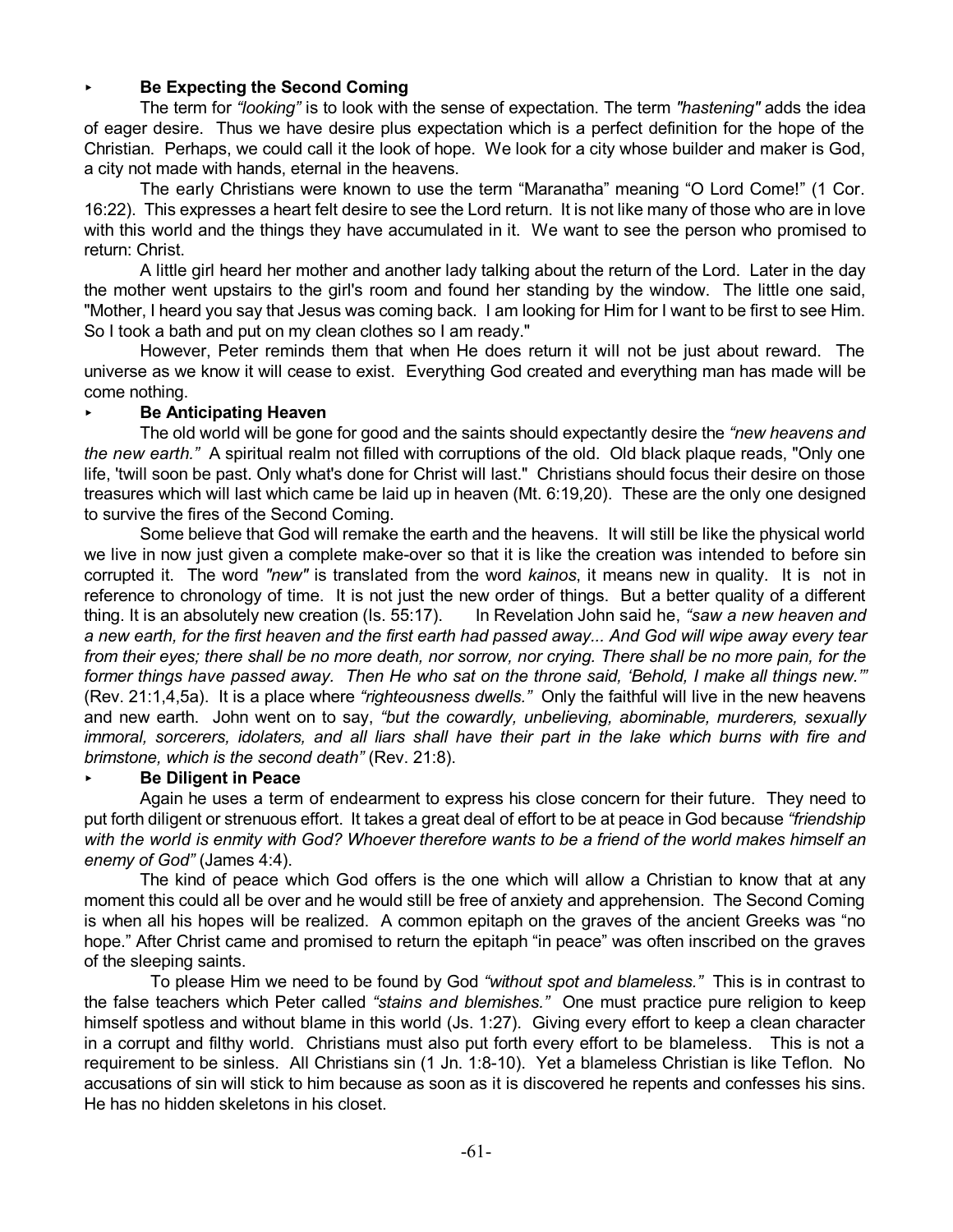# < **Be Mindful That God's Longsuffering Equals Salvation**

God waited in the days of Noah to save just eight souls while one hundred and twenty years had past. The term *"longsuffering"* is from the Greek *makrothumia*. "This word comes for two Greek words: *makros*, meaning 'large,' and *thymos*, maning 'intense anger, burning wrath, explosive rage.' Together these words refer to he act of holding back one's intense anger" (Swindoll 310). Christ has not returned, but He is by no means a lazy, slacker. He is continuing to hold back his wrathful, vengeful sentence of Judgment upon the wicked in order to bring others the opportunity of salvation.

Every day God delays Christ's return is another *"day of salvation"* as Paul said (2 Cor. 6:1,2). Another day for souls to obey the Gospel. Another day for erring Christian to come to repentance.

#### < **Be Aware of False Teachers**

Difficult passages to understand can be found throughout the Bible. False teachers love to manipulate these in support of their pet doctrines. The writings of Paul offer a playground for them. The phrase *"hard to understand"* was used in Peter's day of the rambling, meaningless oration of pagan priests. Many have distorted Paul's teachings in his letter to the Romans to teach Calvinism, especially the idea of salvation by "faith only."

In his text, Peter points out that he regarded Paul's writings to be on an equal plane with all the other inspired Scriptures.

Peter claims that it doesn't take much learning or a sound mind to twist someone's words to mean something you want them to. However, the end result is always the same: spiritual ruin. The misinterpretation of scripture can lead to destruction. Four times Peter uses the word *"destruction,"* and all four times it refer to false teacher and those who follow them. To stand firm on the true and accurate interrelations of God's Word will keep one from falling for false teaching. To recognize error when compared to trust will keep one from following false teachers. "To be forewarned to be forearmed."

#### < **Be Growing in Grace and Knowledge**

The opposite of falling for false teaching and following false teachers is growth "in the grace and knowledge" of Christ. A tree which does not grow and so loses its stability in the earth is blown over by a strong wind. A tree which keeps its roots planted will continue to standfast. A Christian who does not continue to grow will fall over when faced with the windy words of false teaching. A Christina who grows in both the knowledge of Christ and God's grace will remain steadfast. This requires one to meditate on God's Law day and night. A faithful Christian is one who never stopped growing. At the age of ninety-fire Pablo Casals was asked by a reporter: "Mr. Casals, you are ninety-fire and the greatest cellist that ever lived. Why do you still practice six hours a day?" He answered, "Because I think I'm making progress."

# < **Be Glorifying Christ**

Peter aptly concludes his second epistle with a doxology: *"to Him be the glory both now and forever. Amen."* Glory be to God for giving us everything we need for the development or our faith especially the Holy Spirit inspired Scriptures. Thanks be to God for rescuing us for the trials and punishment of the false teachers. Praise God for his longsuffering and for His promise of sending his Son back at the right time.

# **Questions:**

- 1. What is the *"Day of God"*?
- 2. Define *"holy conduct"* and *"godliness."*